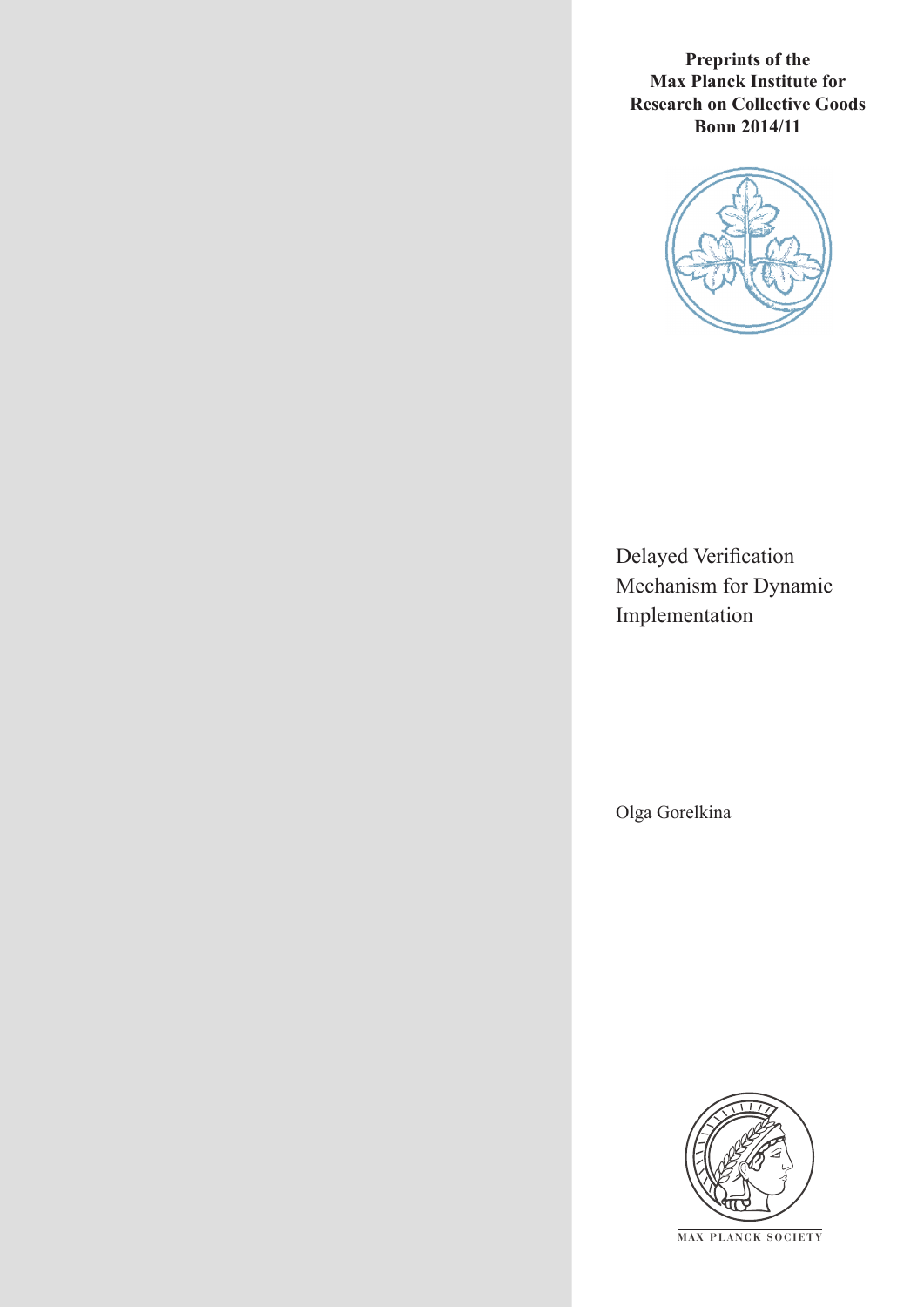

# **Delayed Verification Mechanism for Dynamic Implementation**

Olga Gorelkina

August 2014

Max Planck Institute for Research on Collective Goods, Kurt-Schumacher-Str. 10, D-53113 Bonn http://www.coll.mpg.de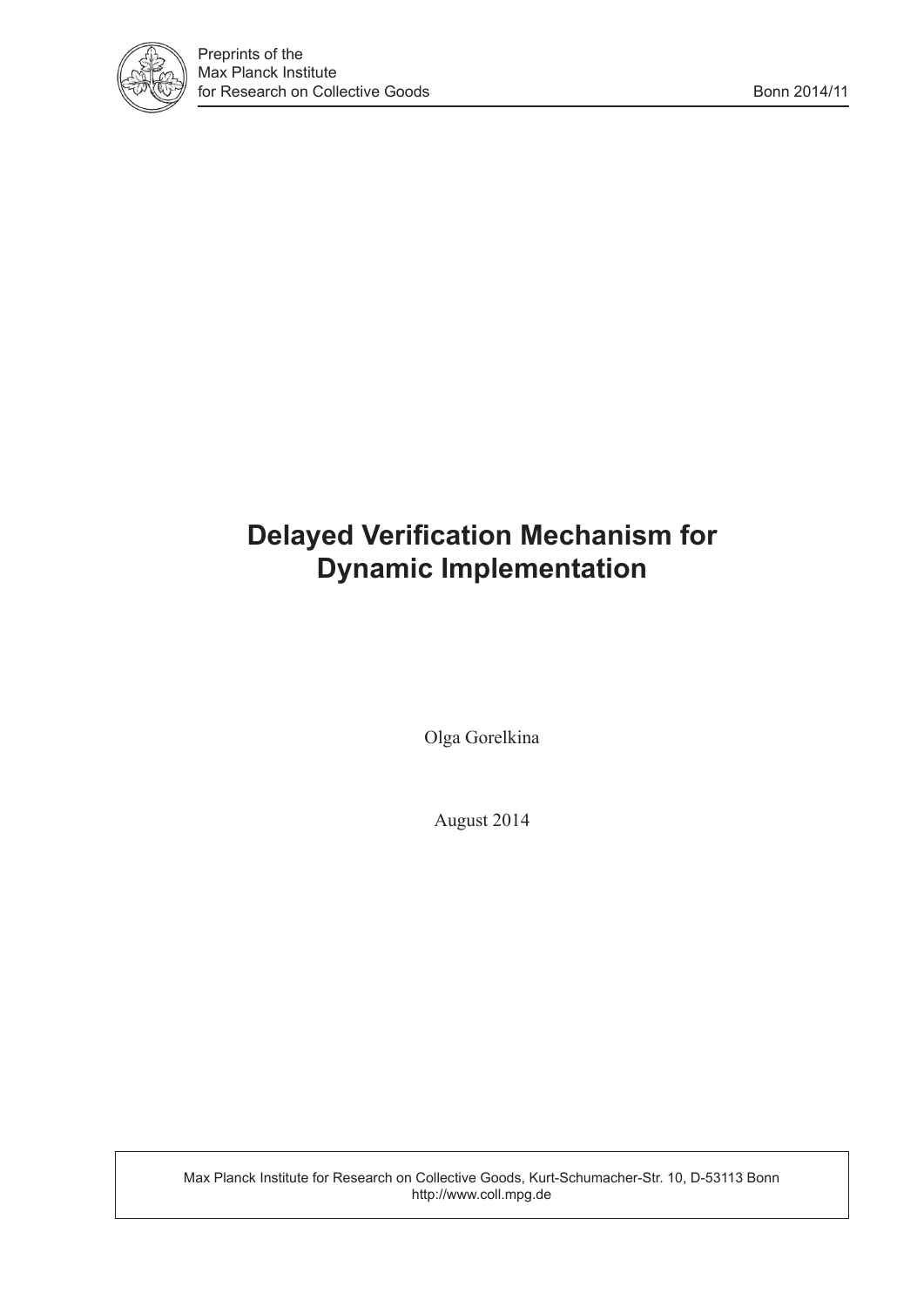# Delayed Verification Mechanism for Dynamic Implementation<sup>∗</sup>

Olga Gorelkina†

June 25, 2014

#### **Abstract**

This paper introduces a virtually efficient mechanism in a setting with sequentially arriving agents who hold informative signals about future types. To reveal the information the principal organises betting on future type reports. An agent's betting reward depends on how accurately the prior updated on his report predicts the type reports observed in the following period. The mechanism satisfies participation constraints and generates no deficit after any reported history.

JEL: D61, D71, D82, D84

Keywords: Dynamic mechanisms, scoring rule, Bayesian learning, conjugate priors.

# **1 Introduction**

This study is motivated by a number of practical applications of dynamic mechanism design, where the principal lacks information about the future type distri-

<sup>∗</sup>This study has been funded by the Max Planck Society and Toulouse School of Economics. Further acknowledgments to be added.

<sup>†</sup>Max Planck Institute, Bonn.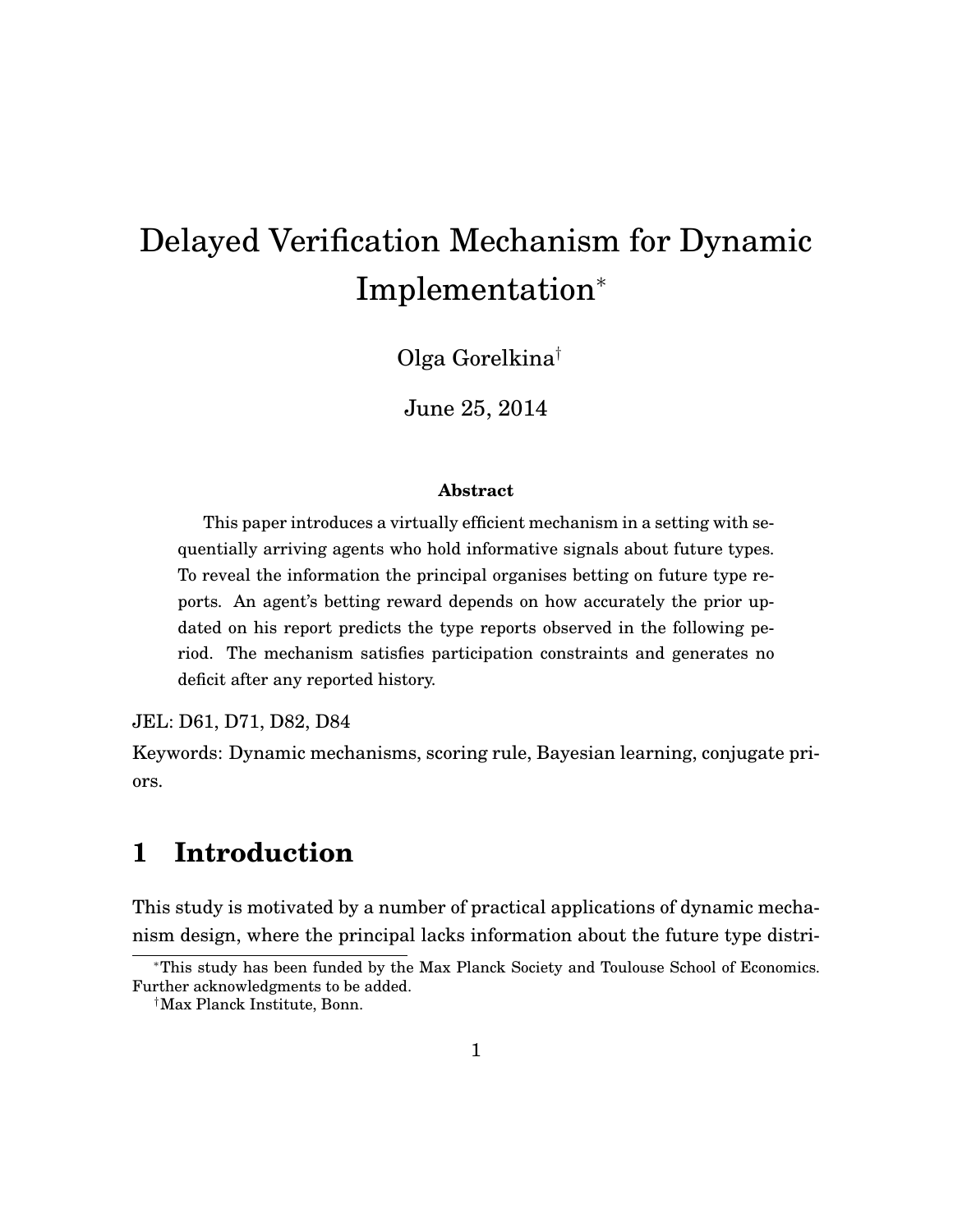<span id="page-3-3"></span>butions. In industrial regulation, pollution control or auctions such information is necessary to evaluate the intertemporal trade-offs, but often unavailable to the principal. Due to [Mezzetti](#page-40-0) [\(2004\)](#page-40-0), we know that full revelation of future-related information is achieved by delaying incentive payments until the resolution of all uncertainty. However in practice there may be obstacles to delaying payments in mechanisms that run for a long time. [Gershkov and Moldovanu](#page-39-0) [\(2009\)](#page-39-0) are the first to study the problem of principal's learning under this timing constraint.<sup>[1](#page-3-0)</sup> They look at a setting where the present agents' payoff types are informative of the future, therefore the prinipal can make inferences from the current type reports. In this paper we take a different approach and suppose that the information about the future is independent of agents' own preferences. We show by means of an example that revelation is non-trivial also in this case. By constructing a mechanism with verification we prove that dynamic efficiency can virtually be achieved, if transfers are delayed just until the next cohort's arrival.

Formally we consider a discrete time, finite horizon setting and agents who ar-rive sequentially in cohorts and live for two periods.<sup>[2](#page-3-1)</sup> A member of cohort  $t$  derives utility from allocation at t; in period  $t + 1$  he receives monetary transfers, and his total utility is the sum of both components. As standard in this literature, the agent has parametrizable private information composing his *type*. The type here has two independent components: (i) a one-dimensional preference parameter, referred to as the *payoff type*, and (ii) a multidimensional signal drawn from the future payoff type distribution, referred to as the *hyperbelief type*. [3](#page-3-2) The

<span id="page-3-0"></span><sup>&</sup>lt;sup>1</sup>Dynamic populations have also been extensively studied in the literature often referred to as online mechanism design: see the seminal works by [Lavi and Nisan](#page-40-1) [\(2004\)](#page-40-1) and [Parkes and](#page-40-2) [Singh](#page-40-2) [\(2003\)](#page-40-2). However their approach is non-Bayesian, and therefore the problem of principal's learning does not emerge.

<span id="page-3-1"></span><sup>&</sup>lt;sup>2</sup>The population is thus dynamic with static private information, similarly to [Lavi and Nisan](#page-40-1) [\(2004\)](#page-40-1) and [Parkes and Singh](#page-40-2) [\(2003\)](#page-40-2). Another strand of literature studies persistent population with dynamic types: [Athey and Segal](#page-38-0) [\(2013\)](#page-38-0), [Bergemann and Välimäki](#page-39-1) [\(2010\)](#page-39-1). [Cavallo et al.](#page-39-2) [\(2009\)](#page-39-2) study the general setting with arbitrary dynamic population and dynamic types.

<span id="page-3-2"></span><sup>3</sup>The term *hyperbelief* comes from *hyperdistribution*, a term borrowed from the theory of conjugate priors used in the present analysis (see [Raiffa and Schleifer](#page-40-3) [\(1961\)](#page-40-3)). It should not be confused with higher-order belief as it describes the probabilistic view of the future environment, and not of other agents' beliefs.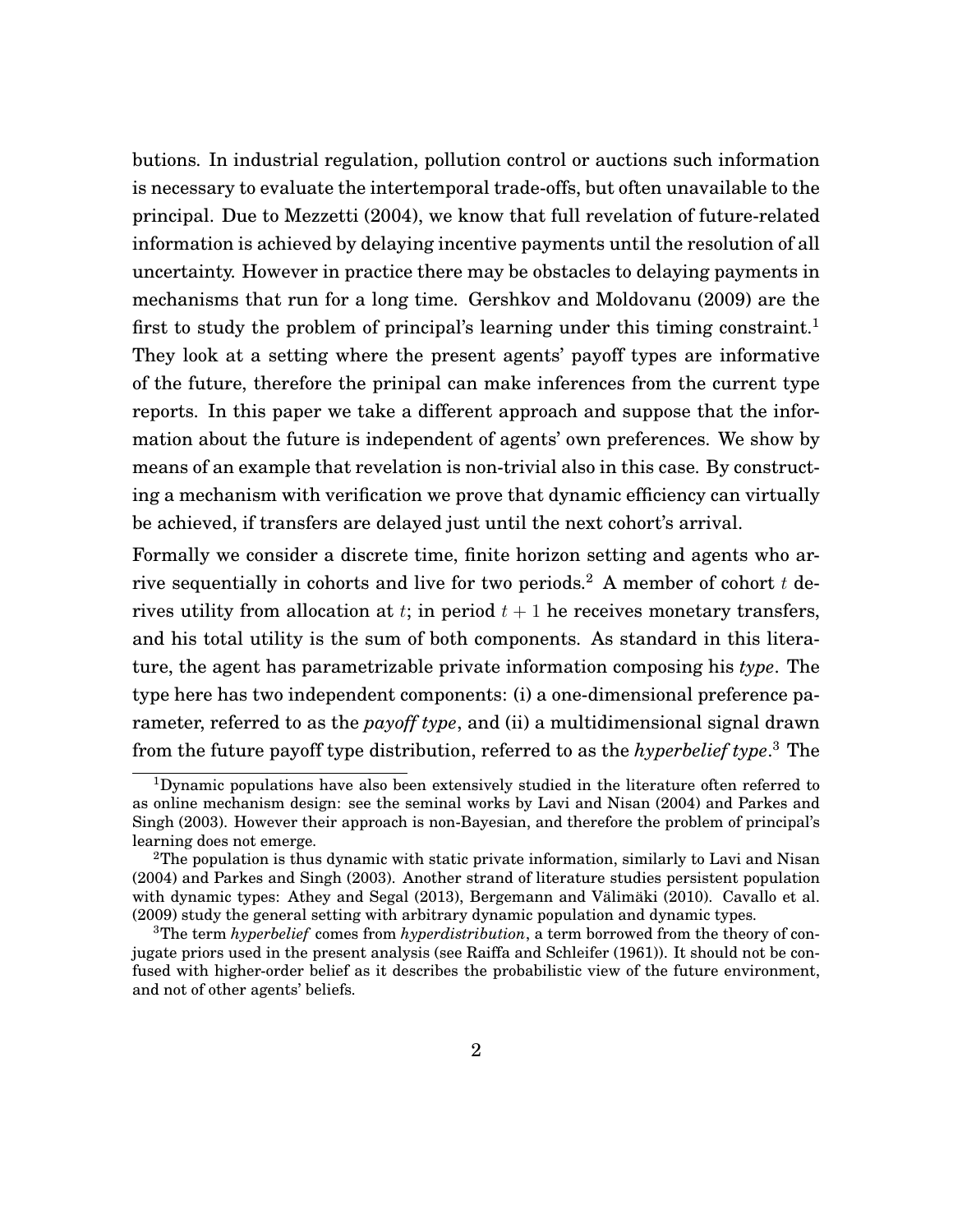<span id="page-4-2"></span>payoff type pins down the agents' own utility function, while the hyperbelief type reflects his information about the future.

The parametric class of payoff-type distributions is fixed, however the exact distribution is unknown. Let  $p_t$  be the probability distribution with an unknown parameter  $\alpha_t$  and  $\Phi_t$  be a class of (hyper-)distributions over the possible values of  $\alpha_t.$  A hyperbelief type is then draw from a future  $p_t$  which leads to an updated  $\phi_t \in \Phi_t.$  We assume that the class  $\Phi_t$  is *conjugate* to  $p_t,$  meaning that all updated hyperdistributions belong to the same class. Conjugate classes have been found for most standard distributions [\(Raiffa and Schleifer, 1961\)](#page-40-3).

The delayed verification mechanism introduced here features a two-part transfer that work towards elicitation of both components of type.<sup>[4](#page-4-0)</sup> Firstly, to elicit the payoff type we introduce a Vickrey-Clarke-Groves transfer [\(1961;](#page-40-4) [1971;](#page-39-3) [1973\)](#page-39-4). The VCG transfer equals the externality imposed by the agent's payoff-type report on the current and the future generations, where the future welfare is taken in expectation conditional on the entire history of reported hyperbeliefs. To this end, we follow the existing literature on dynamic implementation, such as [Berge](#page-39-1)[mann and Välimäki](#page-39-1) [\(2010\)](#page-39-1); [Pavan et al.](#page-40-5) [\(2010\)](#page-40-5).[5](#page-4-1)

The second part of transfer, novel to dynamic implementation, is the scoring reward used for the verification of signals. It is a function of agent's report of hyperbelief type (signal) and the next cohort's type reports. More precisely, the agent receives a (negative) transfer equal to the log-likelihood of the profile of type reports in the following period, where the likelihood is evaluated according to the distribution updated conditionally on *his* report. Reporting hyperbelief to the mechanism is thus similar to placing a bet on the next period type reports. Given that signals and payoff-types are drawn independently, matching the empirical distribution of payoff types is equivalent to matching the empirical distri-

<span id="page-4-0"></span><sup>4</sup>Parkes and Singh (2003) use the term *delayed mechanism* to describe a mechanism, where all the payments are made in the last period (see [Friedman and Parkes, 2003\)](#page-39-5). Note that this is not the case here: the transfers are made with only one period delay.

<span id="page-4-1"></span><sup>&</sup>lt;sup>5</sup>In a setting with persistent population and dynamic types, [Athey and Segal](#page-38-0) [\(2013\)](#page-38-0) design a dynamic extension of the expected externality mechanism [d'Aspremont et al.](#page-39-6) [\(2004\)](#page-39-6) satisfying the exact budget balance, unlike the VCG.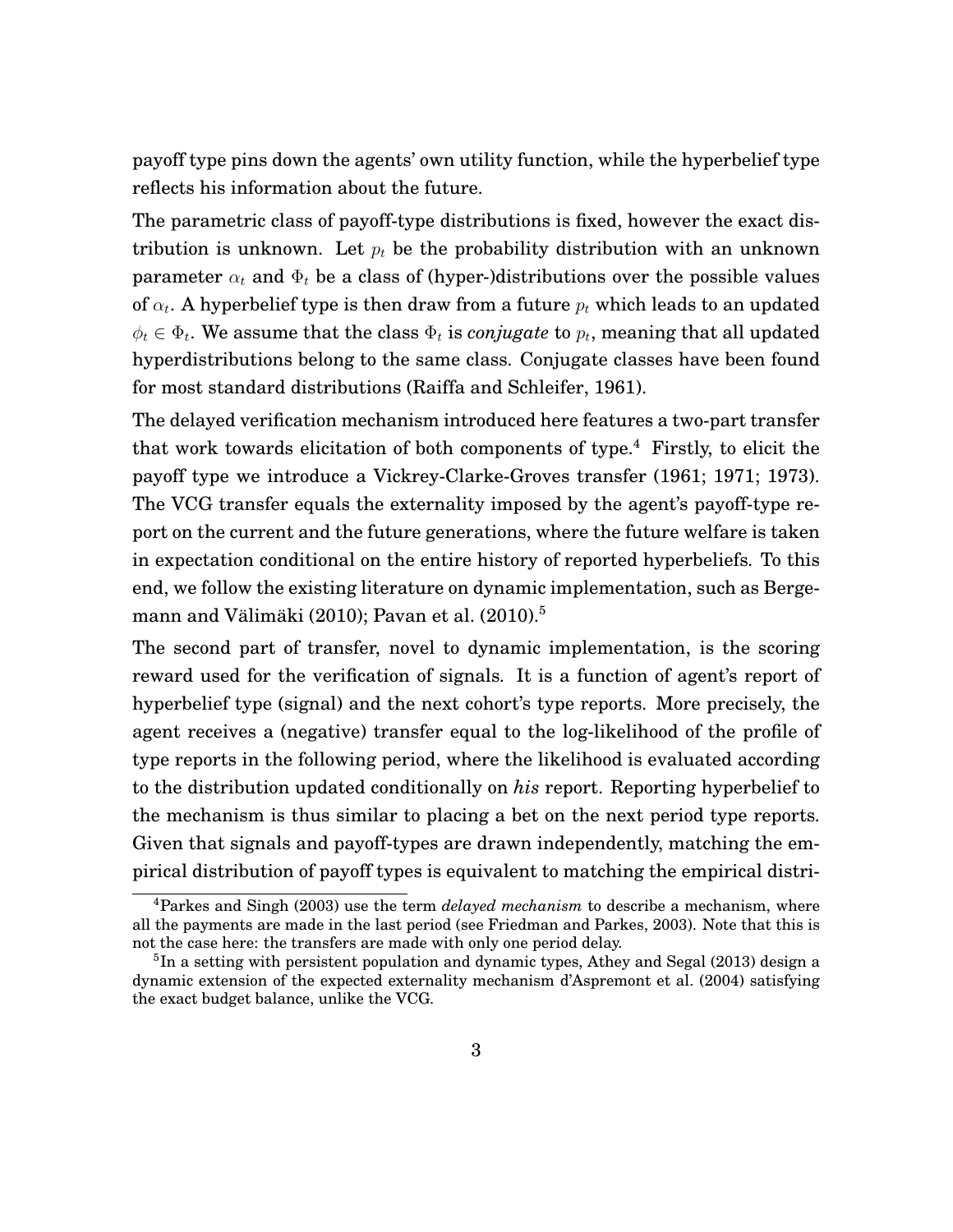<span id="page-5-1"></span>bution of signals. The expected value of such scoring transfer is maximized when the hyperbelief types are reported truthfully. In static implementation mutual verification of reports has been used in the literature stemming from [Crémer and](#page-39-7) [McLean, 1985.](#page-39-7)<sup>[6](#page-5-0)</sup>

The mechanism with delayed verification features linear combination of the VCG and scoring transfers. This yields *virtual* efficiency in the following sense. For any given value  $\varepsilon > 0$ , the principal can scale up the scoring transfer such that truthful revelation of payoff *and* hyperbelief types is an  $\varepsilon$ -equilibrium. In other words, no agent can gain at least  $\varepsilon$  in deviation from truth-telling. Moreover all small deviations are in the neighborhood of truth-telling, thus the present concept is stronger than  $\varepsilon$ −equilibrium. The impossibility of exact implementation in this setting is due to the fact that belief report marginally interferes with the externality payment.

Finally, we show that the budget of bets can be exactly balanced without change to incentives. Assume that each cohort includes at least two participants, and define an arbitrary derangement of the set of players in the cohort. The derangement defines cycles of payments between the agents in a cohort, such that the agents pay their betting rewards to each other, and the exact budget balance in bets is achieved in every period. The resulting transfer, the *balanced scoring* transfer, satisfies the individual rationality constraint. The intuition for this is that the ex ante distribution of signals is the same for all agents; therefore, the expected difference in betting rewards is zero. It follows that the entire *balanced* mechanism that comprises the VCG and the balanced scoring transfers requires no external funding at any period of time (generates no deficit after any history) and satisfies the participation constraint.

The rest of the paper is organized as follows. Section [2](#page-6-0) considers the allocation of pollution permits in a simple setting with two periods. In this example the

<span id="page-5-0"></span> $6C$ rémer and McLean [\(1985,](#page-39-7) [1988\)](#page-39-8) were the first to design a mechanism with mutual report verification in a static setting. Their mechanism punishes for reports that appear contradictory given the known correlation between types, and thus reveals the types perfectly. [McAfee and](#page-40-6) [Reny](#page-40-6) [\(1992\)](#page-40-6) provide an extension of the Crémer-McLean mechanism to continuous type spaces.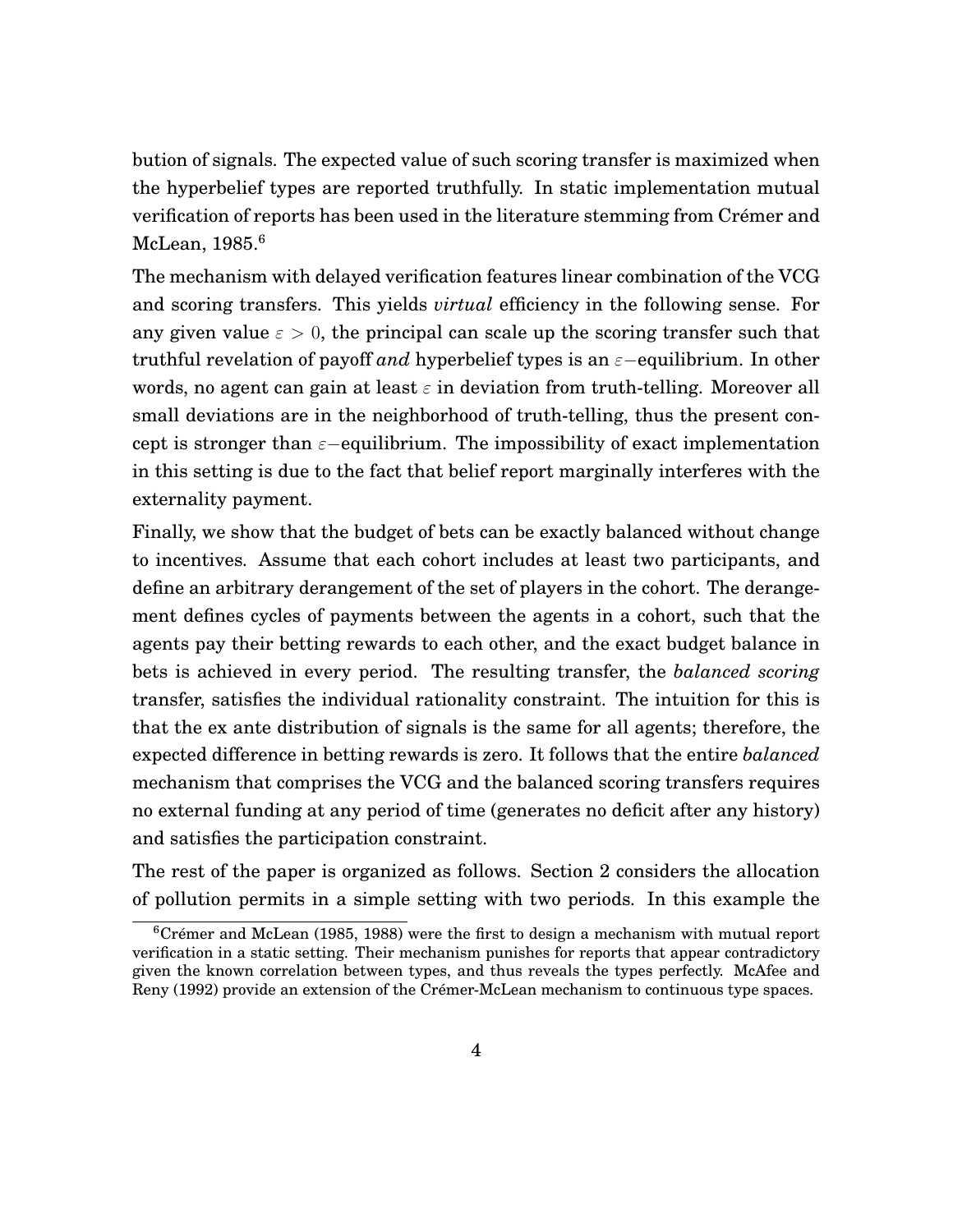<span id="page-6-1"></span>comparison of reports within one period (as in [Crémer and McLean, 1985\)](#page-39-7) fails to produce truthtelling as a unique and undominated equilibrium; therefore delayed verification is introduced. Section [3](#page-11-0) presents a more general setting with an arbitrary, although finite number of periods. Section [4](#page-17-0) presents the delayed verification mechanism. Two subsections [\(4.1](#page-18-0) and [4.2\)](#page-20-0) study the two components of the delayed-verification transfer: the VCG and the scoring payment. In [4.1](#page-18-0) we show that the VCG transfer induces the revelation of payoff-type, if the current and the future hyperbelief-types are truthfully reported (Lemma 1). In [4.2](#page-20-0) we show that the scoring transfer alone ensures that hyperbelief types are truthfully reported, if the future payoff-type reports are truthful (Lemma 2). Finally in [4.3](#page-22-0) we show that both transfers can be combined to achieve truthful revelation of the entire type in an  $\varepsilon$ −equilibrium (Proposition 1). A mechanism with exactly balanced scoring transfer can be constructed to satisfy the ex ante participation constraint and no deficit in transfers after any history of reports (Proposition 2). A summary of notation is given in the Appendix.

# <span id="page-6-0"></span>**2 Illustration: Two-period pollution control.**

Delayed verification in a nonrepeated setup is illustrated in a simple model of pollution control. Suppose an area accommodates  $n$  firms that use a hazardous input Y for their production in period 1. A firm's cost of production decreases in its usage of Y:

$$
C(y_i; \theta_i) = \frac{1}{\theta_i y_i},
$$

where  $y_i > 0$  is the amount of Y used by firm  $i = 1, 2, ...n$  and  $\theta_i$  is a technology parameter privately known to the firm. The regulator's task is to allocate usage permits to firms  $(y_1, y_2, \ldots, y_n)$  such that the total cost of production and environmental damage are minimized.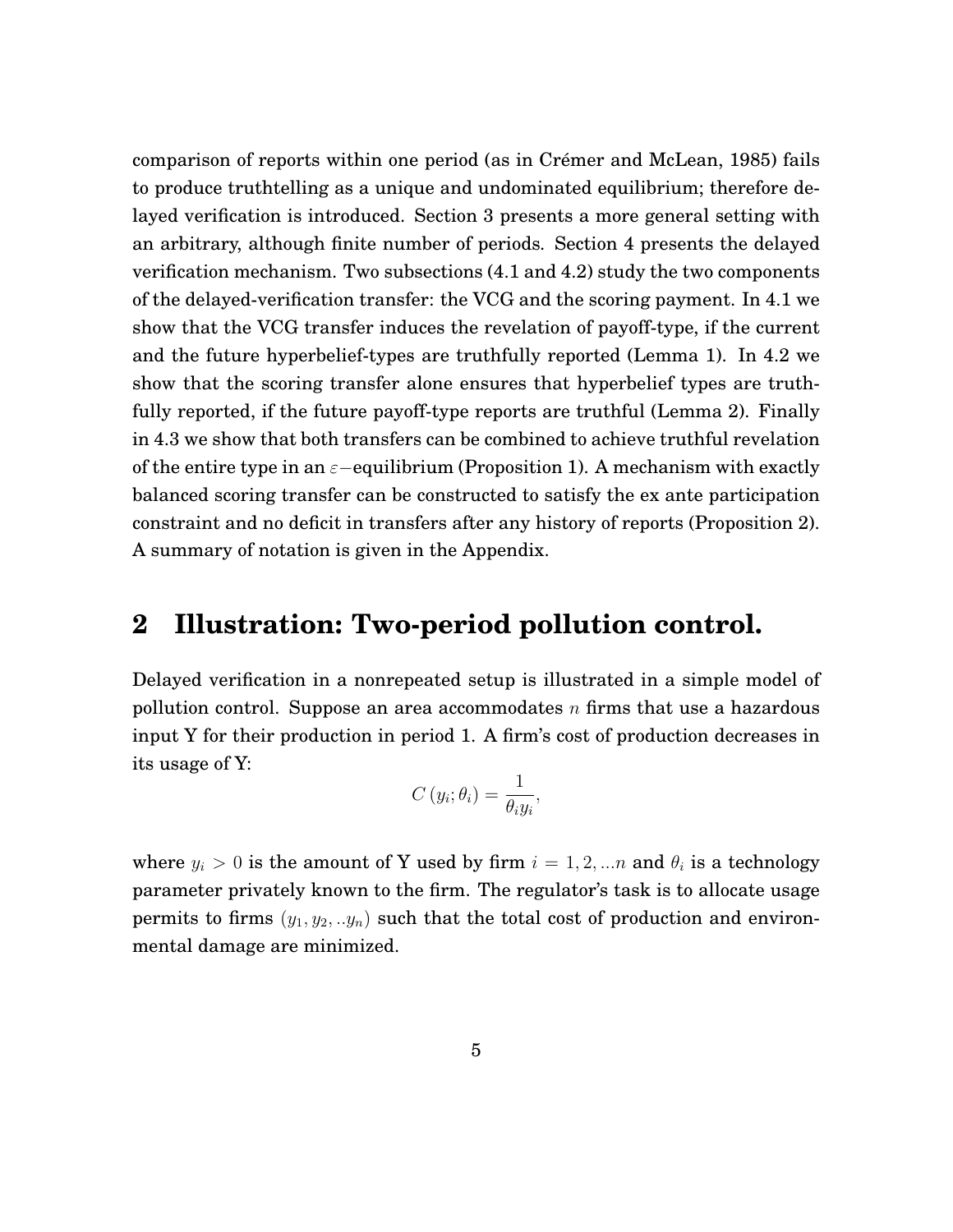The environmental damage in period 2 is linear in the total use of Y and equals:

$$
\theta_d \sum_i y_i,
$$

where  $\theta_d$  is the damage per unit of Y used ( $\theta_d$  is the *type* of environment at  $t = 2$ ). We assume that  $\theta_d$  is a Bernoulli random variable: it takes value  $D > 0$  with probability  $\alpha$  or value 0 with probability  $1 - \alpha$ . Denote  $p(\theta_d; \alpha)$  the respective probability distribution function:

$$
p(\theta_d; \alpha) = \begin{cases} \alpha, & \theta_d = D \\ 1 - \alpha, & \theta_d = 0 \end{cases}.
$$

Contrary to the common assumption in mechanism design, we consider the high damage probability  $\alpha$  unknown. Each firm *i* observes an informative signal,

$$
x_i \in \{0, D\},\,
$$

drawn independently from distribution  $p(\theta_d; \alpha)$ . Note that any such draw is informative of  $\alpha$ . Let  $X = (x_1, x_2, ... x_n)$  denote the vector of observed signals. X represents all the information available at  $t = 1$  about the damage at  $t = 2$ .

The efficient allocation of permits in period 1 minimizes the expected total cost to all agents (we assume no discounting between periods), provided the information  $X$ :

<span id="page-7-1"></span>
$$
\min_{(y_1, y_2, \ldots, y_n)} \int_{[0,1]} \left( \sum_i \frac{1}{\theta_i y_i} + \alpha D \sum_i y_i \right) \phi\left(\alpha \left| X\right.\right) d\alpha,\tag{1}
$$

where the probability measure  $\phi(\alpha|X)$  is the Bayes-updated hyperprior  $\phi^0(\alpha)$ given  $X$ :

<span id="page-7-0"></span>
$$
\phi(\alpha|X) = \frac{\Pr\left[X|\alpha\right]\phi^0(\alpha)}{\int_{[0,1]} \Pr\left[X|\tilde{\alpha}\right]\phi^0(\tilde{\alpha})\,d\tilde{\alpha}},\tag{2}
$$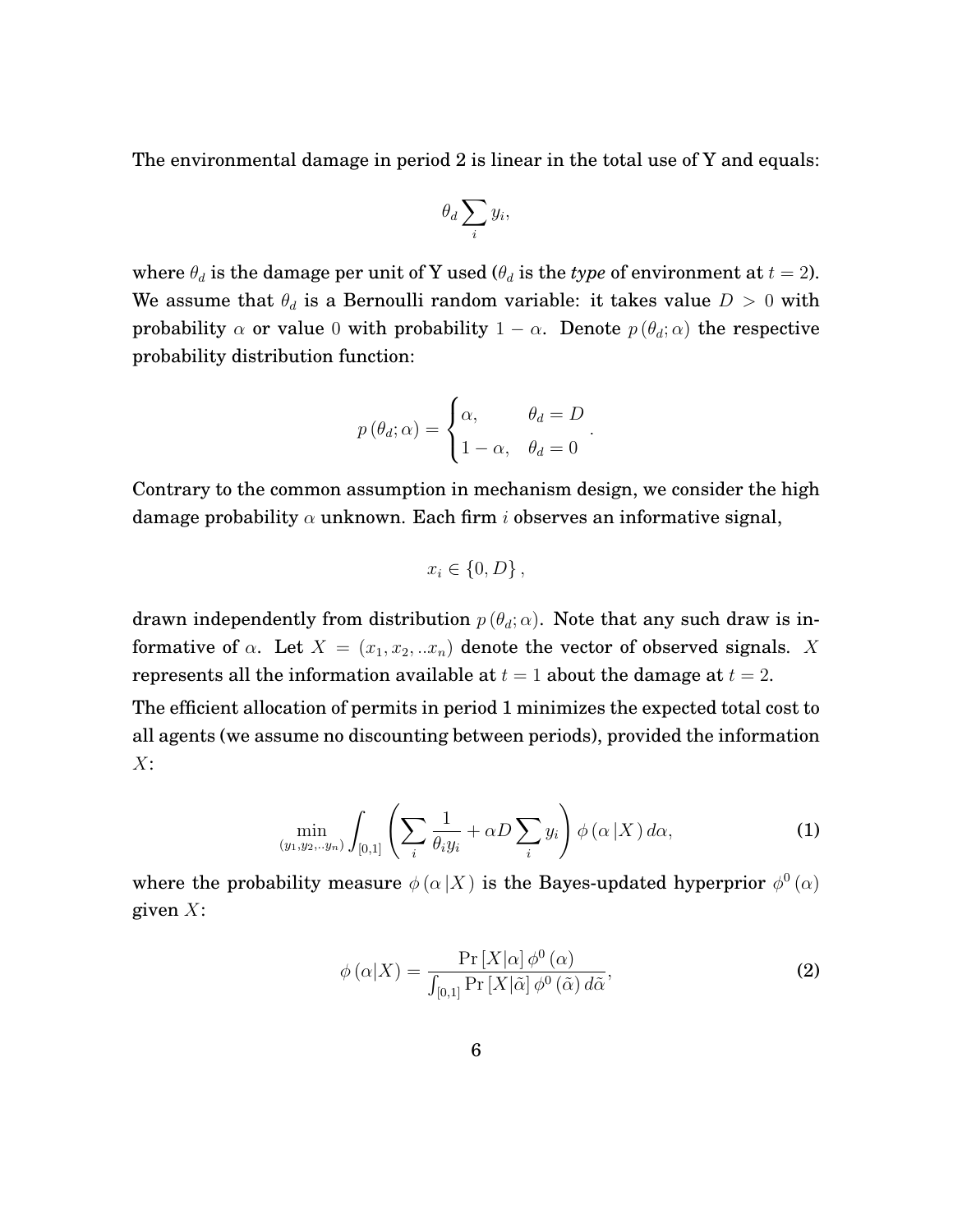

Figure 1: *The principal's initial hyperbelief*  $\phi^0(\alpha) = \beta(\alpha; 1, 1)$ *, the data*  $X =$  $\left(\theta_d^L, \theta_d^L, \theta_d^H\right)$ , and the updated hyperbelief  $\phi(\alpha|X) = \beta(\alpha; h + 1, l + 1) = \frac{\alpha^h(1-\alpha)^l}{B(2,3)}$  $\frac{\alpha(1-\alpha)^2}{B(2,3)}$ .

where  $Pr[X|\alpha] = \prod_i p(x_i|\alpha)$ .

Suppose that the prior  $\phi^0(\alpha)$  is uniform over the interval  $[0,1]$  of the possible values of  $\alpha$ . Since the uniform distribution belongs to the class of Beta distributions, conjugate to the Bernoulli class, the update  $\phi(\alpha|X)$  is also a Beta distribution.<sup>[7](#page-8-0)</sup> If  $h = # \{x_i = D\}$  denotes the number of firms with a high signal, and  $l = # \{x_i = 0\}$ the number of firms with a low signal, then the updated probability [\(2\)](#page-7-0) becomes:

$$
\phi\left(\alpha|X\right) = \frac{\alpha^h\left(1-\alpha\right)^l \beta\left(\alpha; 1,1\right)}{\int_{[0,1]} \tilde{\alpha}^h \left(1-\tilde{\alpha}\right)^l \beta\left(\tilde{\alpha}; 1,1\right) d\tilde{\alpha}} = \beta\left(\alpha; 1+h, 1+l\right)
$$
\n(3)

Note that  $h$  and  $l$  are sufficient statistics for data  $X$ . Given the updated prior, the efficient allocation of permits that solves the minimization problem [\(1\)](#page-7-1) is the following:

<span id="page-8-1"></span>
$$
f_i^*(\theta, X) = \sqrt{\frac{2 + h + l}{\theta_i D (1 + h)}},
$$
\n<sup>(4)</sup>

for all  $i = 1, 2, ... n$ .

The difficulty in implementing the efficient allocation  $f^*$  is that there is no guar-

<span id="page-8-0"></span><sup>&</sup>lt;sup>7</sup>The uniform distribution, or  $\beta(\alpha; 1, 1)$ , has the maximal entropy within the class of Beta distributions, and thus is the least informed prior within that class.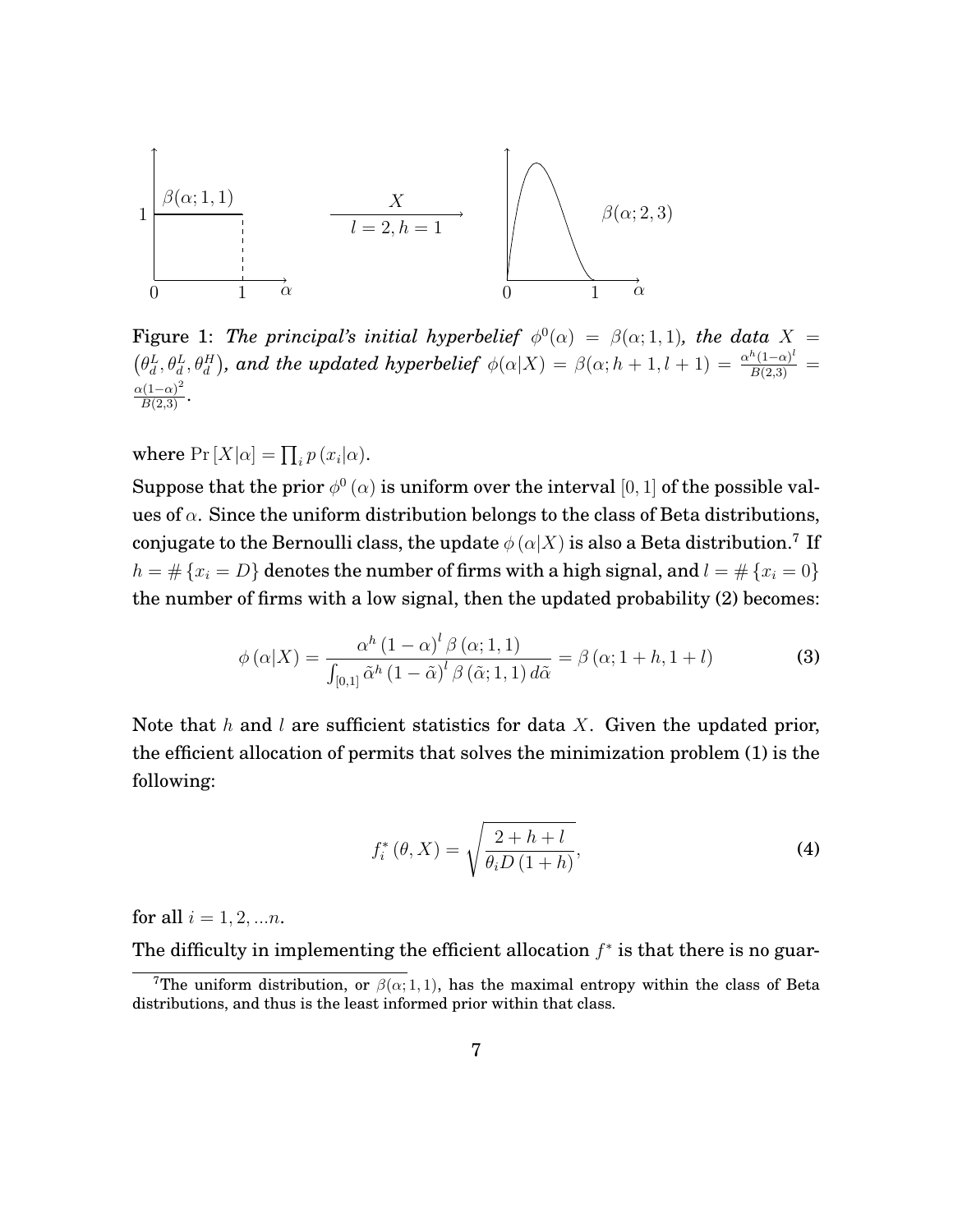<span id="page-9-0"></span>antee that firms will reveal the signals about the future truthfully (i.e. the numbers h and l may not represent the actual number of high and low signals received). This implies that the mechanism has to be incentive-compatible not only with regard to the elicitation of cost parameters, but also of the signals. As a possible solution to this problem we first discuss an application of the idea of [Crémer and McLean](#page-39-7) [\(1985\)](#page-39-7) as the mutual verification of firms' reports in the first period (immediately). In the second step we show that welfare is improved by delaying verification to the second period when the damage realizes. In Sections 3 and 4 we extend the result to a repeated setting.

**Immediate Verification** [Crémer and McLean](#page-39-7) [\(1985\)](#page-39-7) induce truthfulness by rewarding similarity and punishing divergence in the agents' reports. Consider a direct mechanism, where each firm reports its technology parameter  $\theta_i$  and the signal about future damage  $x_i$ . The principal updates her prior  $\phi^0$  on the firms' information  $X = (x_i)_{i \in N}$  and assigns the efficient allocation  $f^*$ . With logarithmic scoring, we have the following two-part transfer to firm  $i$ :

$$
\tau_i\left(\hat{\theta}_i,\hat{X}\right) = \underbrace{-\mathbb{E}\left[\theta_d\left|\hat{X}\right]\times f_i^*\left(\hat{\theta}_i,\hat{X}\right)}_{externality} + \lambda \times \underbrace{\ln \prod_{j\neq i} \Pr\left[\hat{x}_j\left|\hat{x}_i\right],}_{scoring} \tag{5}
$$

where  $\hat{X} = (\hat{x}_i)_{i \in N}$  denotes the reported values, and  $\Pr\left[\hat{x}_j\,|\hat{x}_i\right]$  is calculated as  ${\rm follows.} \quad {\rm If} \,\,\hat x_j \,\,=\,\, D, \,\, {\rm Pr} \, [\hat x_j \, |\hat x_i] \,\,=\,\, \int_{[0,1]} \alpha \phi \, (\alpha |\hat x_i) \, d\alpha \,\,\, {\rm and} \,\,\,{\rm if} \,\,\hat x_j \,\,=\,\, 0, \,\, \Pr \, [\hat x_j \, |\hat x_i] \,\,=\,\,$  $\int_{[0,1]} (1-\alpha) \, \phi\left(\alpha|\hat{x}_i\right) d\alpha.$ 

The transfer consists of two parts that provide distinct incentives. The *externality* transfer induces the truthful revelation of the technology parameter, whereas the *scoring* transfer rewards similarity in reports.

**Claim 1.** For any  $\lambda > 0$  reporting no damage  $(D = 0)$  irrespectively of the true signal is an equilibrium in the immediate verification mechanism. This equilibrium Pareto dominates the truthful revelation of signals.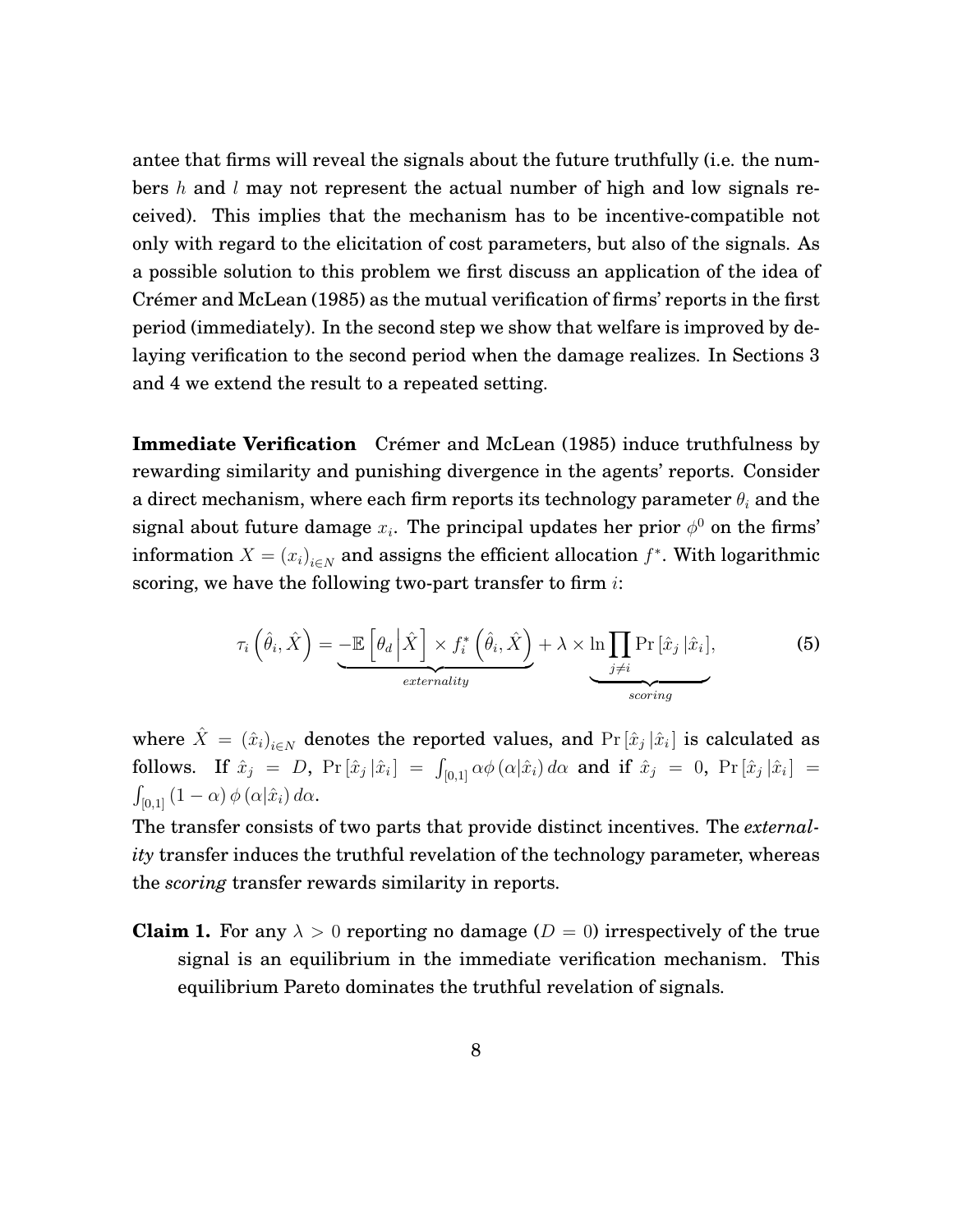(See proof in the [Appendix\)](#page-25-0) The claim says that the firms will be prone to report low damages  $\hat{x}_i = 0$  even if their true signal is high  $\hat{x}_i = D$ . As a result of this manipulation, the regulator would underestimate the probability of a high damage and assign larger permits  $y_i$  in the first period, such that the firms will save production costs creating higher-than-efficient pollution.

**Delayed Verification** The mechanism with delayed verification provides incentives for truthful revelation of signals. The change is made to the scoring transfer. Now, instead of rewarding similarity in firms' reports, the mechanism rewards similarity between reports and the realized damage. The mechanism assigns the following transfers after the environmental uncertainty resolves. If the realized damage is high,  $\theta_d = D$ , then firm i will receive the following two-part transfer:

$$
\tau_i\left(\hat{\theta}_i,\hat{X};D\right) = -D \times f_i^*\left(\hat{\theta}_i,\hat{X}\right) + \lambda \times \ln \int_{[0,1]} \alpha \phi\left(\alpha|\hat{x}_i\right) d\alpha, \tag{6}
$$

If the realized damage is low,  $\theta_d = 0$ , the transfer amounts to:

$$
\tau_i\left(\hat{\theta}_i, \hat{X}; 0\right) = \underbrace{0 \times f_i^*\left(\hat{\theta}_i, \hat{X}\right)}_{externality} + \lambda \times \underbrace{\ln \int_{[0,1]} (1-\alpha) \, \phi\left(\alpha | \hat{x}_i\right) d\alpha}_{scoring}.\tag{7}
$$

The scoring transfer is the "betting reward" that the firm gets for correctly predicting the realized damage. **Observe** that  $\int_{[0,1]} \alpha \phi(\alpha|\hat{x}_i) d\alpha$  and  $\int_{[0,1]} \left(1-\alpha\right) \phi\left(\alpha|\hat{x}_i\right) d\alpha$  are the conditional likelihoods of, respectively,  $D$  and  $0$ given i's reported signal  $x_i$ . Lemma 2 in the main text states, for a more general case, that the maximization of the scoring transfer induces truthful report of signals.

**Claim 2.** Maximization of the delayed verification scoring transfer yields truthful revelation of signal as a strict optimum.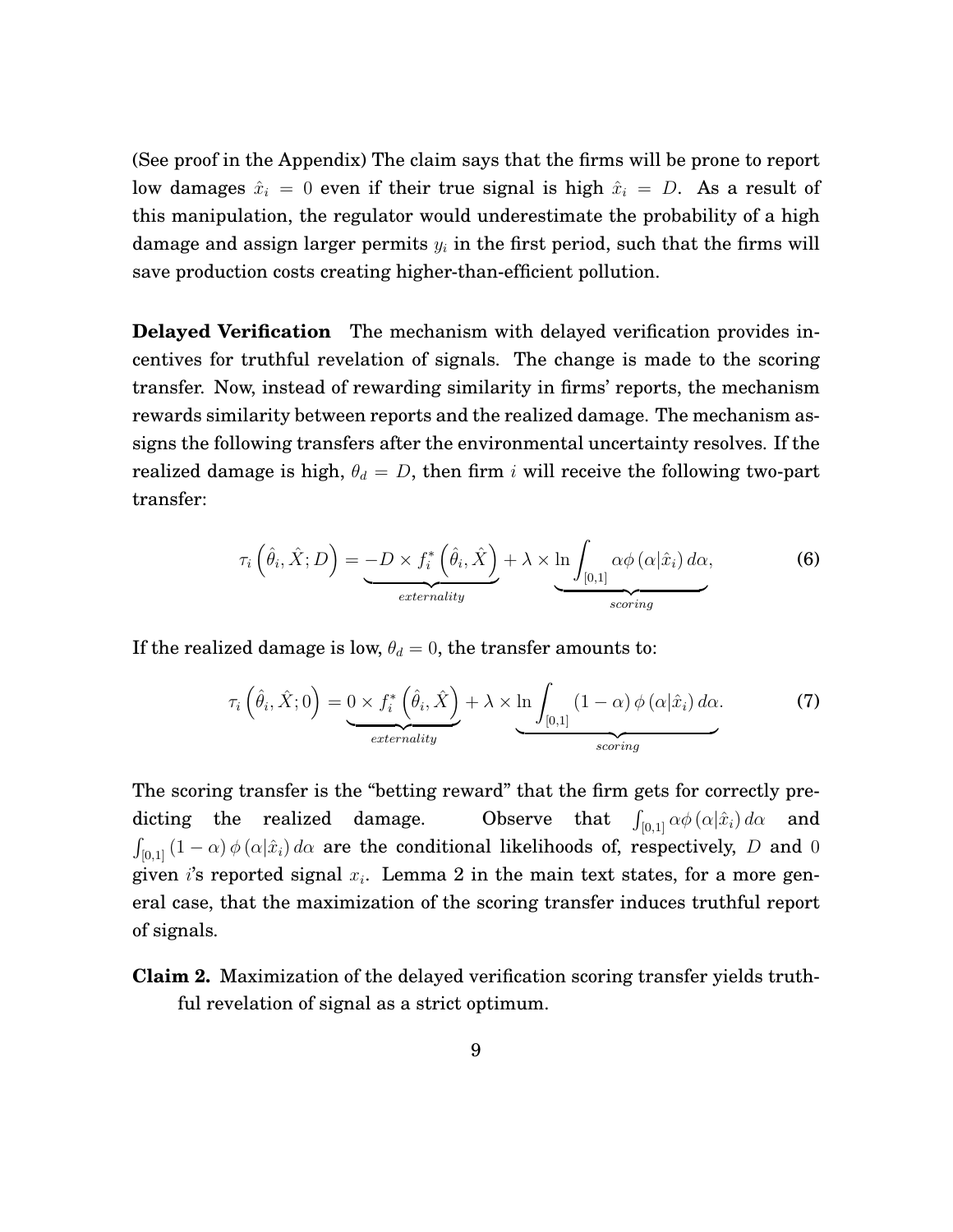When signals are reported truthfully, the externality (VCG) transfer represents the actual change in the social welfare due to the firm's use of hazardous input Y. Since the firm pays the amount of the environmental damage its production has caused, its objective is aligned with the principal's program of total welfare maximization, and therefore it is optimal to report the true cost parameter  $\theta_i.$  Observe that hyperbelief report  $\hat{x}_i$  also enters the VCG transfer through the update of principal's prior  $\phi(\alpha|X)$  used to estimate the future externality. In settings with continuous types, this leads to small deviations from truth-telling. In an attempt to marginally change the prior the agent slightly misreports. Significant deviations can be precluded by scaling up the scoring transfer. The proof of Proposition 1 demonstrates that for any given level of precision one can find  $\lambda \in \mathbb{R}$  to scale up the scoring transfer and preclude deviations from truth-telling. This result implies the virtual implementation of the efficient rule  $f^*$ .

Next we extend the idea of delayed verification to a finitely repeated setting. In that framework, the example of pollution control corresponds to the last two stages of the mechanism.

# <span id="page-11-0"></span>**3 The General Model**

Consider a dynamic system with finite sequence of opening periods  $\{1, 2, ..., T\} \equiv$ T, where  $T \geq 2$ . The set of participants entering at period t is called *cohort t* and denoted by  $N_t$ , each cohort includes at least two members. Let  $N^t = \mathop{\cup}\limits_{s \leq t} N_s$  denote the set of participants arriving at time  $t$  or earlier.<sup>[8](#page-11-1)</sup>

The principal chooses an allocation from a time-invariant space  $\mathbb Y$  of alternatives; Y is a compact subset of a metric space.  $y_t$  ∈ Y is the decision taken by the principal at  $t \in \mathbb{T}$ . The history of allocations up to t is denoted  $y^t$ .

<span id="page-11-1"></span><sup>&</sup>lt;sup>8</sup>The generalization to setting where the agents live for more than two periods is straightforward, as long as the payoff type is persistent.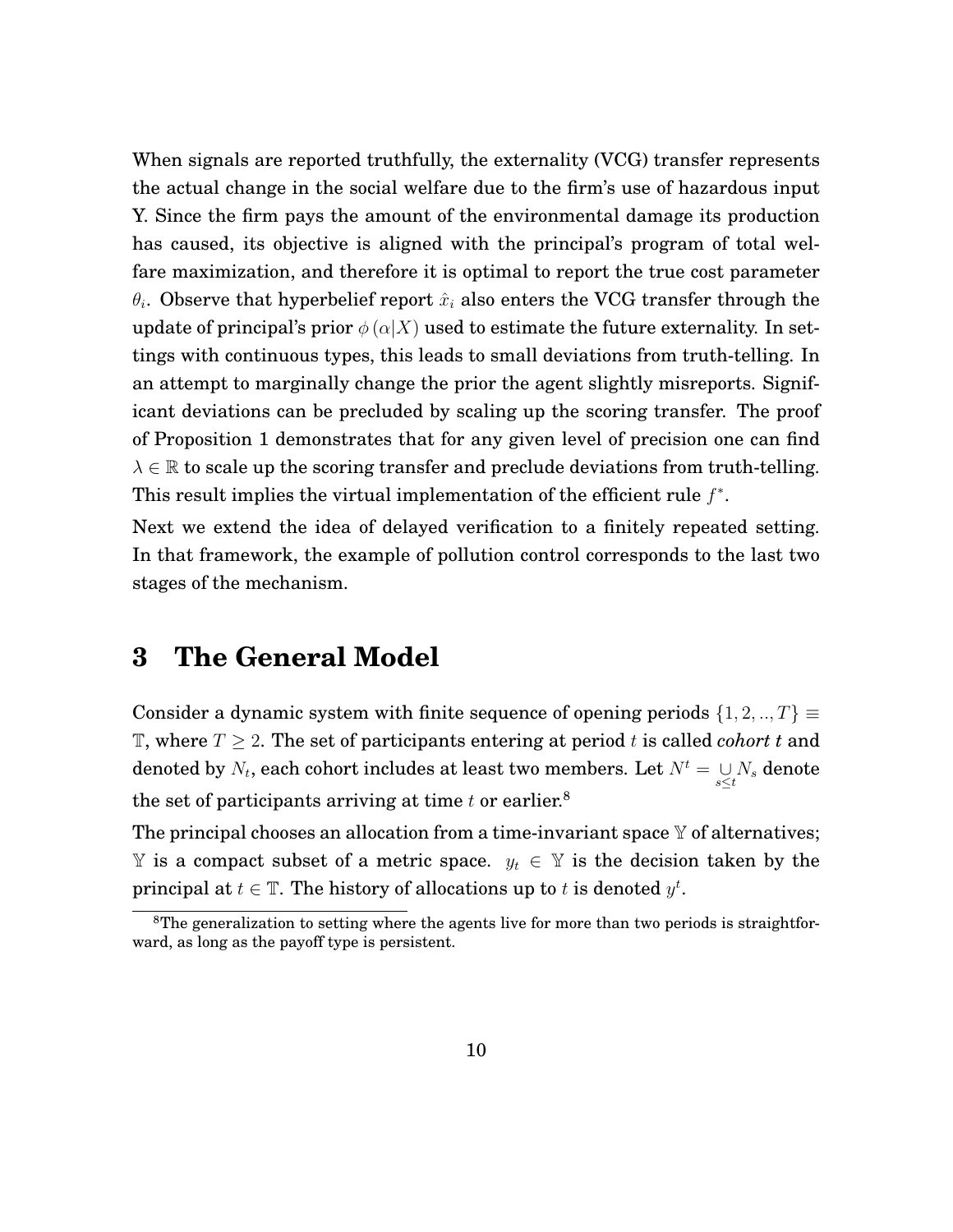<span id="page-12-1"></span>**Utilities** Agent  $i \in N_t$  derives utility  $u_i$  from the allocation history  $y^t$  at t and receives monetary transfer at  $t + 1$ . The agent's utility function is known up to parameter  $\theta_i \in \Theta_t$ , where  $\theta_i$  (also denoted  $x_{i0}$ ) is *i*'s private information referred to as i's *payoff type.*

$$
u_i: \mathbb{Y}^t \times \Theta_t \to \mathbb{R}_+.
$$
 (8)

The utility functions  $u_i$  are strictly concave and Lipschitz-continuous in  $y_t$  for all  $t,\,i\in N_t.$  Additionally, I assume that non-participation yields zero utility to any agent  $i \in N$ .

Note that the utility functions are "observationally measurable"<sup>[9](#page-12-0)</sup> in the sense that the utility does not depend on any variables unobserved by the agent. In particular, the utility is invariant in the future allocations and other agents' types.

**Types** The payoff-type  $\theta_i \equiv x_{i0}$  of agent  $i \in N_t$  is a random draw from a compact set  $\Theta_t \subseteq \mathbb{R}$ ,  $t \in \mathbb{T}$ . The corresponding probability distribution function  $p_t(\cdot; \alpha_t)$ over  $\Theta_t$  belongs to a given parametric class  $\mathcal{P}_t$ ; parameters  $\alpha_t$  are serially uncorrelated. The class of priors conjugate to  $\mathcal{P}_t$  is denoted  $\Phi_t \subset \Delta(\mathcal{A}_t)$ , where  $\mathcal{A}_t$  is the set of possible values of parameter  $\alpha_t$ . Let  $\phi_t^0 \in \Phi_t$  denote the initial prior, common to agents  $N_1$  and the principal.  $\phi^0 = \prod$  $\bar{t}$ ∈ $\mathbb{\bar{T}}$  $\phi_t^0$  is the joint prior over the space of possible values  $(\alpha_1, \alpha_2, \ldots, \alpha_T)$  before the start of the game:

$$
\phi^0: \underset{t \in \mathbb{T}}{\times} \mathcal{A}_t \to \mathbb{R}_+.
$$
 (9)

To distinguish the elements of  $\Phi_t$  from the elements of  $\mathcal{P}_t$  we refer to  $\phi_t \in \Phi_t$  as *hyperbeliefs* and to its parameters as *hyperparameters*. In the example of Section [2,](#page-6-0)  $\mathcal{P}_t$  is the Bernoulli class,  $\Phi_t$  is the conjugate Beta class and  $(1, 1)$  are the initial hyperparameters  $(Beta(1, 1))$  is the uniform distribution over the interval [0, 1]).

<span id="page-12-0"></span><sup>9</sup>As in [Athey and Segal](#page-38-0) [\(2013\)](#page-38-0)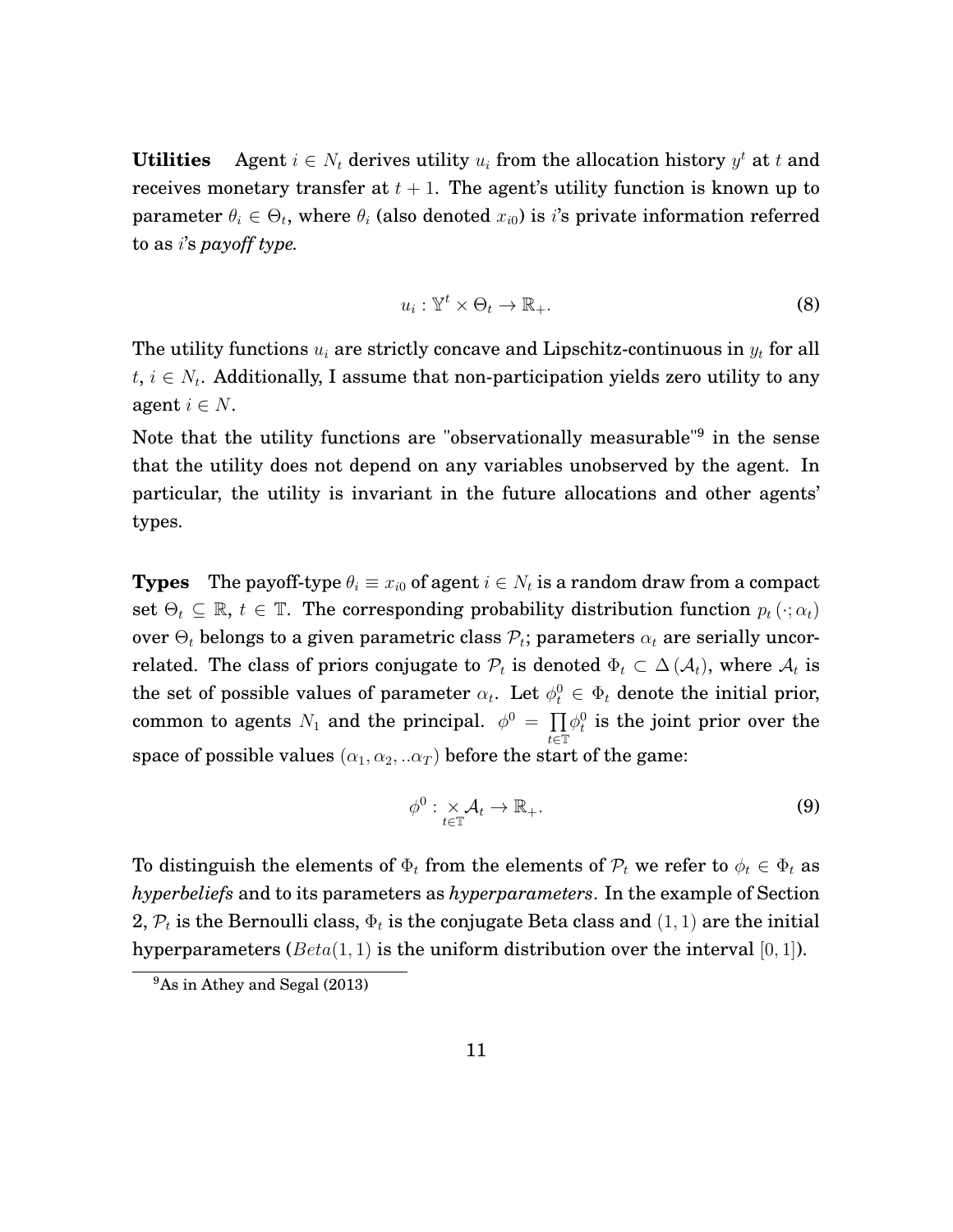**Information** Next to his own payoff type  $\theta_i$  the agent holds private information about the future payoff-type distributions  $\phi_t$ . For every t and  $i \in N_t$  we define  $x_{ik}$  as i's signal about cohort  $N_{t+k}$ .  $x_{ik}$  is a random draw from distribution  $p_{t+k}(\cdot; \alpha_{t+k})$ . Agent *i*'s entire private information, or *type*, is summarized in the vector  $x_i$ :

$$
x_i = \begin{pmatrix} x_{i0} \equiv \theta_i \\ x_{i1} \\ \vdots \\ x_{iT-t} \end{pmatrix}
$$
 **payoff-type hyperbelief-type** (10)

where for all  $i \in N_t$ :

$$
x_i \in \underset{k=0}{\overset{T-t}{\times}} \Theta_{t+k}.\tag{11}
$$

Let  $X_t = (x_i)_{i \in N_t}$  denote the (matrix of) signals of cohort  $N_t$  and  $X^t = (X_1, X_2, ... X_t)$ the history of signals up to period  $t$ . In the following, we refer to  $X<sup>t</sup>$  as the *infor* $mation\ available\ at\ t,\ even\ though\ X^t\ cannot\ be\ observed\ entirely\ by\ any\ single$ agent at  $t$ .  $X^t$  comprises  $X^{t-1}$ , the information that is public at  $t,$ <sup>[10](#page-13-0)</sup> as well as  $\vert N_t \vert$ pieces of private information.

**Sequential Updating** The hyperbeliefs are updated upon the arrival of new information. In a given period  $t \in \mathbb{T}$ , types  $x_{i0}$  of the members of  $N_t$  and their signals  $x_{ik}$  about the future types are drawn. Given the hyperprior  $\phi_s(\alpha_s|X^{t-1}),$  $s > t$ , from the previous period<sup>[11](#page-13-1)</sup> and the new data  $X_t$ , the updated hyperprior is derived by the Bayes rule as follows:<sup>[12](#page-13-2)</sup>

<span id="page-13-0"></span><sup>10</sup>In Lemma 3 we argue that the history of reports should be made public.

<span id="page-13-1"></span><sup>&</sup>lt;sup>11</sup>If  $t = 0$  we have  $\phi_s(\alpha_s | \mathcal{O}) = \phi^0(\alpha_s)$  for all  $s > 0$ .

<span id="page-13-2"></span> $12$ The first equality in [\(12\)](#page-14-0) holds due to the mutual independence of parameters.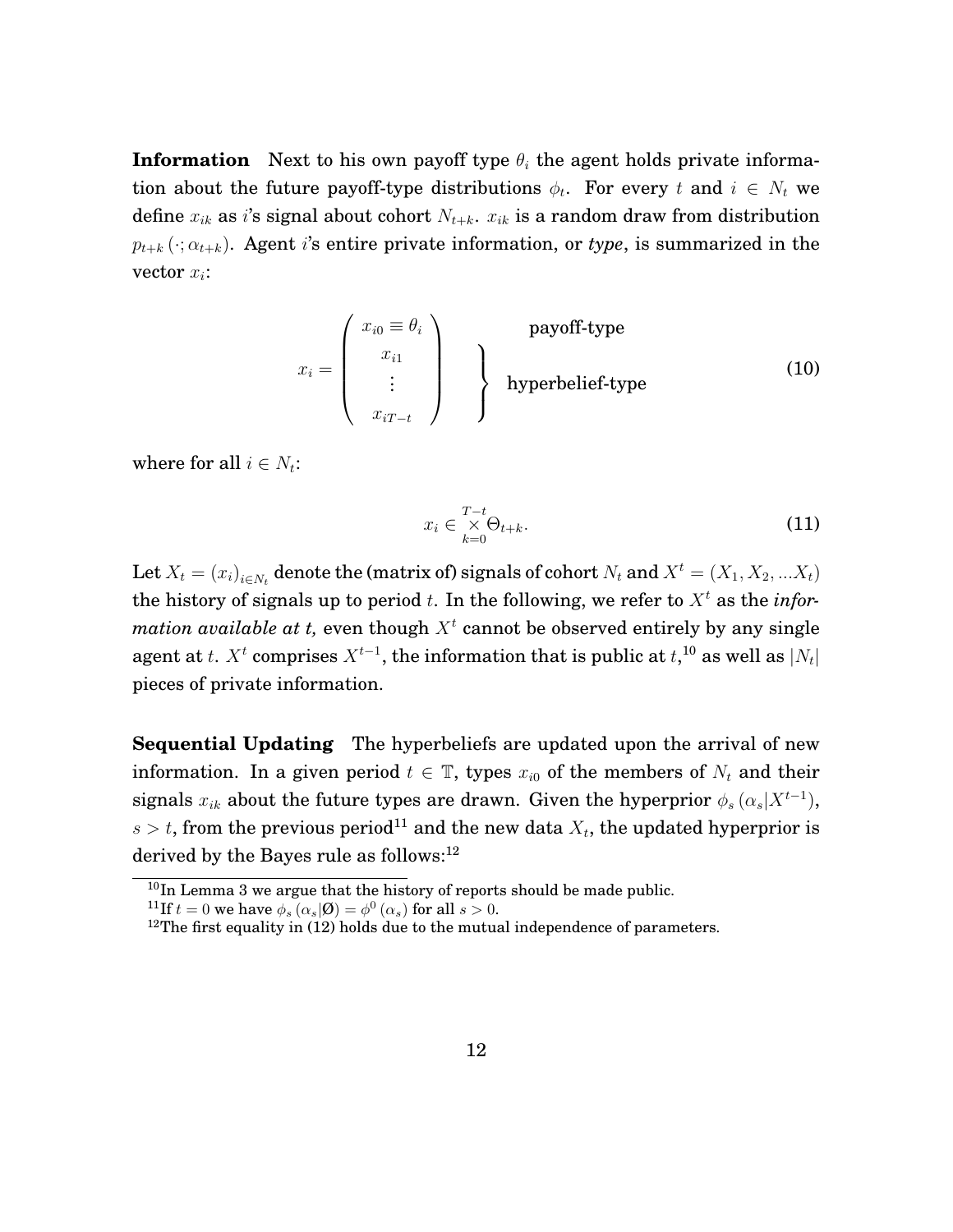<span id="page-14-0"></span>
$$
\phi_s\left(\alpha_s|X^t\right) = \phi_s\left(\alpha_s|X_{t,s-t}, X^{t-1}\right) = \frac{\Pr\left[X_{t,s-t}|\alpha_s, X^{t-1}\right]\phi_s\left(\alpha_s|X^{t-1}\right)}{\int_{\mathcal{A}_s}\Pr\left[X_{t,s-t}|\tilde{\alpha}_s, X^{t-1}\right]\phi_s\left(\tilde{\alpha}_s|X^{t-1}\right)d\tilde{\alpha}_s},\tag{12}
$$

where

$$
X_{t,s-t} = (x_{1,s-t}, x_{2,s-t}, ... x_{|N_t|,s-t})
$$
\n(13)

is the profile of the signals of received by cohort  $t$  about the payoff-types at  $s$ , and

<span id="page-14-3"></span>
$$
\Pr\left[X_{t,s-t}|\alpha_s, X^{t-1}\right] = \Pr\left[X_{t,s-t}|\alpha_s\right] = \prod_{i \in N_t} p_s\left(x_{i,s-t}; \alpha_s\right) \tag{14}
$$

is the probability of such signal profile conditional on parameter value  $\alpha_s$ .

It is easy to check that the update defined by Equation [\(12\)](#page-14-0) is a probability measure. Moreover, by the conjugate prior property the updated hyperdistribution  $\phi_s(\alpha_s|X^t)$  given by Equation [\(12\)](#page-14-0) belongs to the same class as  $\phi_s(\alpha_s|X^{t-1})$ , for any  $t \in \mathbb{T}$ .

For  $s \leq t$ , the hyperprior is transferred from the previous period:  $\phi_s(\alpha_s|X^t) =$  $\phi_s(\alpha_s|X^s).^{13}$  $\phi_s(\alpha_s|X^s).^{13}$  $\phi_s(\alpha_s|X^s).^{13}$  Finally, the joint hyperprior writes:

$$
\phi\left(\boldsymbol{\alpha}|X^{t}\right) = \prod_{s \in \mathbb{T}} \phi_{s}\left(\alpha_{s}|X^{t}\right) \tag{15}
$$

**Efficiency** The social welfare is defined as the sum<sup>[14](#page-14-2)</sup> of all the agents' utilities:

$$
W\left(X^T, y^T\right) = \sum_{t \in \mathbb{T}} \sum_{i \in N_t} u_i\left(y^t, x_{i0}\right) \tag{16}
$$

<span id="page-14-1"></span><sup>&</sup>lt;sup>13</sup>The implementation problem at t does not require the hyperbelief over  $\alpha_t$  to be updated.

<span id="page-14-2"></span><sup>&</sup>lt;sup>14</sup>The discount factors  $\delta^t$  can be subsumed in the utility functions  $u_i, i \in N_t$ .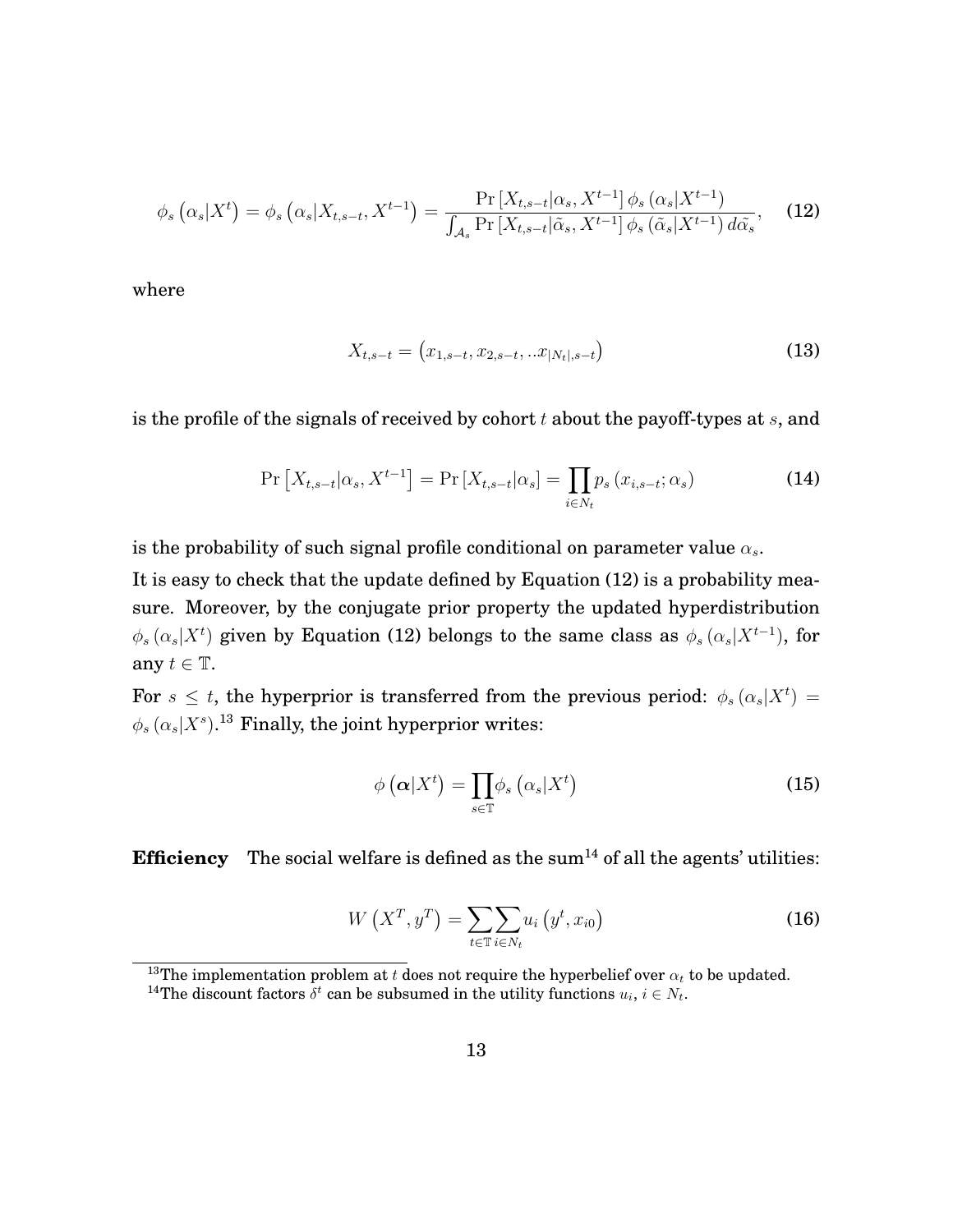<span id="page-15-1"></span>A dynamic choice rule  $f = (f_1, f_2, ... f_T)$  is a finite sequence of functions  $f_t$  mapping the information available up to t into the set of allocations  $Y$ . A dynamic choice rule  $f$  is  $dynamically$  efficient if for all  $t \in \mathbb{T}$  and  $X^t$ :

$$
f_t\left(X^t\right) \in \underset{y_t \in \mathbb{Y}}{\arg \max} \left\{ \mathbb{E}\left[W\left(X^T, y^T\right) \big| X^t\right] \right\} \tag{17}
$$

Observe that efficiency requires that expectation be conditional on the entire information available at  $t$ , including the information which is private.

We can reformulate the problem to derive a notion of efficiency that is more operational for our purpose of designing transfers. The choice rule f is dynamically efficient if it solves the *stochastic optimal control* problem, where the allocation  $y_t$  is the control variable and  $X^t, y^{t-1}$  is the state with a stochastic component. The law of motion of the stochastic component  $x_{ik}$  of state is given by:

$$
x_{ik} \sim p_{t+k} \left( \cdot; \alpha_{t+k} \right) \tag{LM}
$$

Provided the optimal control formalism, we can use the standard techniques to solve the dynamic problem [\(Bellman, 1966\)](#page-38-1). Write the Bellman function as follows:

<span id="page-15-0"></span>
$$
J_t(X^t, y^{t-1}) = \max_{y_t \in \mathbb{Y}} \left\{ \sum_{i \in N_t} u_i(y^t, x_{i0}) + \mathbb{E} \left[ J_{t+1}(X^{t+1}, y^t) \, \big| \, X^t \right] \right\},\tag{18}
$$

subject to  $(LM)$  and the terminal condition  $J_{T+1}(X^{T+1}, y^T) = 0$ , further  $(TC)$ . The Bellman function is interpreted as the maximal future value of the mechanism from time  $t$  on, given the past decisions and information. The value at  $t$  includes the known utilities of cohort  $N_t$ , and the future cohorts' utilities in expectation over their types.

By the Bellman principle we maximize [\(18\)](#page-15-0) with respect to the control variable  $y_t$ , conditional on the information available at  $t$ ,  $X<sup>t</sup>$ . The only relevant uncer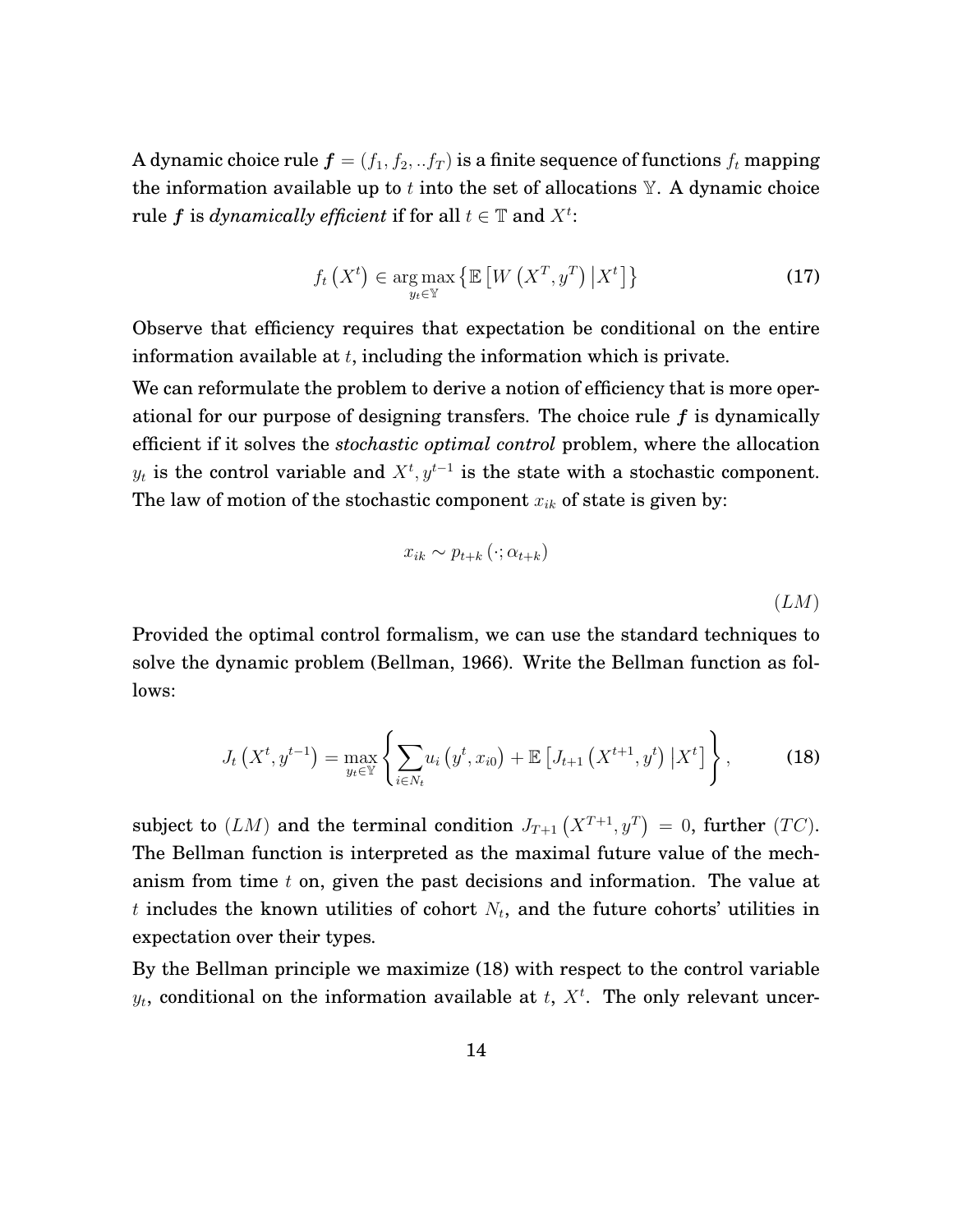tainty at this stage is the uncertainty about  $X_{t+1}$ ; all the subsequent payoff-type uncertainty is contained in the Bellman value at  $t + 1$ .

The expected value of the Bellman function:<sup>[15](#page-16-0)</sup>

$$
\mathbb{E}\left[J_{t+1}\left(X^{t+1},y^{t}\right)\big|X^{t}\right] = \int_{\mathcal{A}}\left(\int_{\mathbb{X}_{t+1}}J_{t+1}\left(X^{t+1},y^{t}\right)\Pr\left[X_{t+1}|\tilde{\boldsymbol{\alpha}},X^{t}\right]dX_{t+1}\right)\phi\left(\tilde{\boldsymbol{\alpha}}|X^{t}\right)d\tilde{\boldsymbol{\alpha}}\tag{19}
$$

The following definition of efficiency is then equivalent to the one introduced previously.

**Definition** The choice rule f is dynamically efficient, if for all  $t \in \mathbb{T}$  it solves the maximization problem in Equation [\(18\)](#page-15-0).

**Mechanisms** A direct mechanism  $(f, \tau)$  is an observationally-measurable mapping from types into allocation and transfers. We focus on mechanisms where transfers can be delayed by one period. That is, cohort  $N_t$  receives transfers at t + 1 (Figure 2). A mechanism *virtually imlements* social choice function f if for any  $\varepsilon > 0$  truth-telling is an  $\varepsilon$ -equilibrium, and any profitable deviation that yields payoff less than  $\varepsilon$  is in the neighborhood of truth-telling.<sup>[16](#page-16-1)</sup>

Mechanism  $(f, \tau)$  satisfies the *participation constraint* if for all  $t \in \mathbb{T}$ ,  $i \in N_t$  and  $X^{t-1}$  the following holds:

<span id="page-16-2"></span>
$$
\mathbb{E}\left[u_{i}\left(f^{t}\left(X^{t}\right), x_{j0}\right)+\tau_{i}\left(X^{t+1}\right) \big| X^{t-1}\right] \geq 0 \tag{20}
$$

The condition postulates that under "the veil of ignorance", that is, before the agent observes his private information  $x_i$ , but after the observation of history

```
<sup>15</sup>Where Pr [X_{t+1}|\tilde{\pmb{\alpha}},X^t]= \prod_{s=t+1,..T}Pr[X_{t+1,s-(t+1)}|\tilde{\alpha_s}] = \prod_{s=t+1,..T}\Pi\prod_{i\in N_{t+1}}p_s\left(x_{i,s-(t+1)};\alpha_s\right) is de-
fined in Equation (14).
```
<span id="page-16-1"></span><sup>&</sup>lt;sup>16</sup>A strategy profile is an  $\varepsilon$ -equilibrium, if there is no player and deviation that increases the player's payoff by at least  $\varepsilon$ .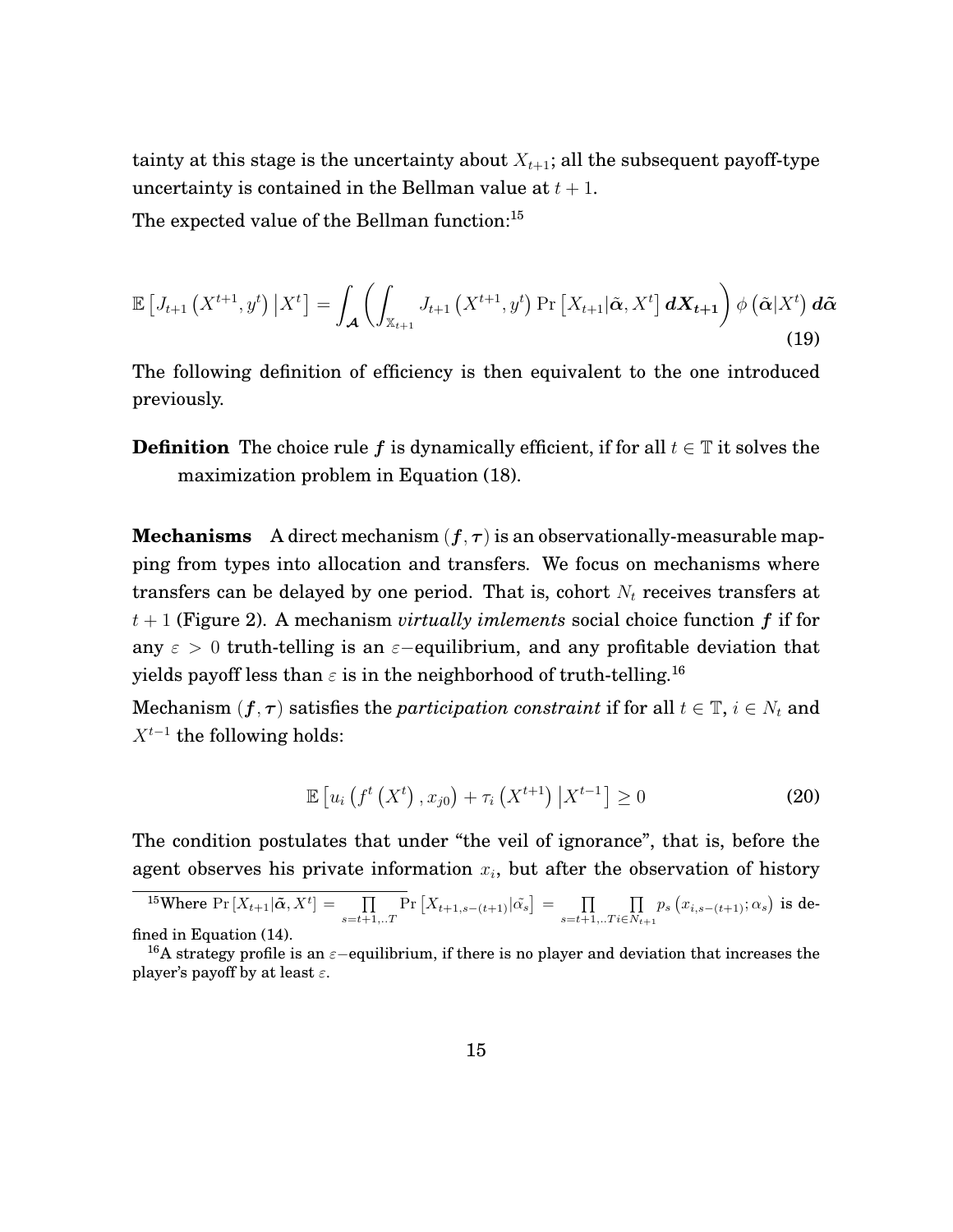

Figure 2: The timing of the mechanism.

 $X^{t-1}$  – the participation in the mechanism yield a higher payoff in expectation than abstention.<sup>[17](#page-17-1)</sup>

Mechanism  $(f, \tau)$  satisfies *no deficit*, if for all  $t \in \mathbb{T}$ , and all report histories  $X^{t+1}$ :  $\sum_{i \in N_t} \tau_i(X^{t+1}) \leq 0.$ 

Note that this condition is stronger than the requirement of no deficit after the final round. It postulates that the payments made at every given point in time generate no deficit in the principal's budget.

## <span id="page-17-0"></span>**4 The Delayed Verification Mechanism**

The timing is described by the following iterations  $(t = 1, 2, ...T - 1)$ .

- In period t agent  $i \in N_t$  reports her information  $x_i = (x_{i0}, x_{i1}, x_{i2}, ... x_{iT-t}).$
- The principal merges new data  $X_t = (x_i)_{i \in N_t}$  with history  $X^{t-1}$  to obtain  $X^t$ , and updates his belief and implements allocation  $f(X^t)$  at t.
- In period  $t + 1$  agent  $i \in N_t$  receives the transfer and leaves the mechanism. *Etc*.

<span id="page-17-1"></span><sup>&</sup>lt;sup>17</sup>If the participation condition [20](#page-16-2) holds for agent  $i \in N_t$ , one can achieve that his payoff at  $t+1$ is positive as follows. At arrival in  $t$ , the agent buys a 0-interest bond from the principal and gets repayment at  $t + 1$ .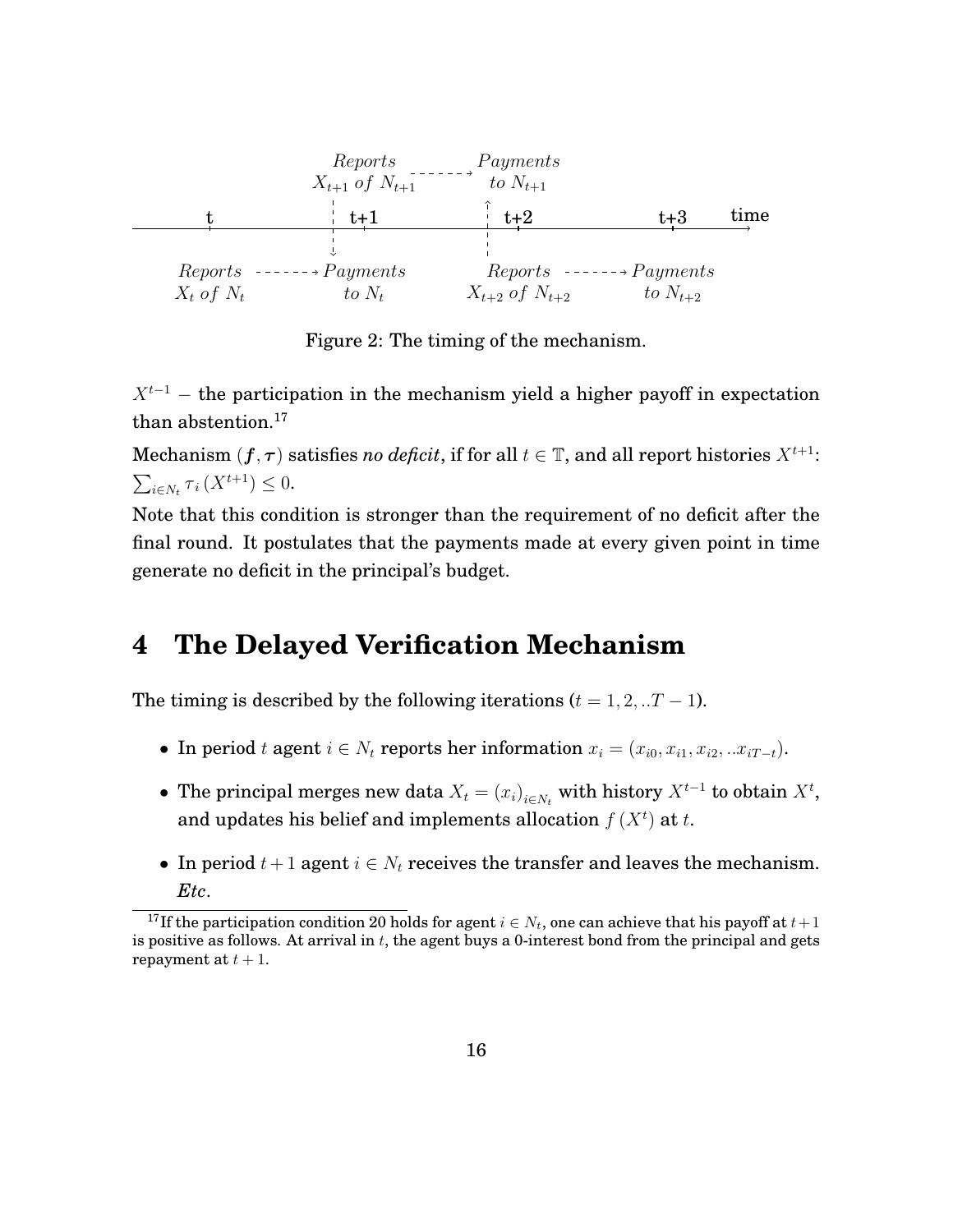<span id="page-18-1"></span>The *delayed verification mechanism*  $(f, \tau)$  is a pair of efficient dynamic choice rule f, defined by Equation [\(18\)](#page-15-0), and transfer system  $\tau$ , defined as follows:

$$
\tau_i\left(X^{t+1}\right) = \tau_i^{VCG}\left(X^t\right) + \lambda \tau_i^{Sc}\left(X^{t+1}\right),\tag{21}
$$

for all  $t \in \mathbb{T}$  and  $i \in N_t$ , where the components are given by Equations [\(23\)](#page-19-0) and [\(26\)](#page-20-1), respectively.

The two-part transfer  $\tau_i$  serves to induce truthful revelation of the entire vector of private information  $x_i$  and implement the efficient allocation. Essentially it formalizes the idea voting on preferences, but betting on beliefs [\(Hanson, 2013\)](#page-39-9). Next we discuss the construction of both parts of the transfer. Lemmas 1 and 2 state that the respective transfers yield truth-telling when applied separately to reveal types and hyperbeliefs; Lemma 3 is an auxiliary result on information disclosure by the principal. Proposition 1 states the virtual implementation result. Finally, we describe a way to balance the scoring budget and satisfy the ex-ante participation constraints, summarizing the result in Proposition 2. As before, all proofs are given in the Appendix.

#### <span id="page-18-0"></span>**4.1 VCG Transfer**  $\tau_i^{VCG}$ i

The Vickrey-Clarke-Groves payment equals the externality, expressed in money, that the agent's report imposes on the present and future agents. This transfer aligns the incentives of every agent with the principal's objective, since the maximization of his own utility in sum with the VCG transfer is equivalent to total welfare maximization. Therefore truthful report of payoff type  $\theta_i = x_{i0}$  is optimal.

To construct the VCG transfer in our environment, we first introduce a family of choice rules  $\pmb{f}_{-i},\,i\in N^T,$  that are efficient with respect to a restricted player set  $N<sup>T</sup>/i$ . That is, for a given i,  $f_{-i}$  maximizes the total welfare net of the utility of agent i: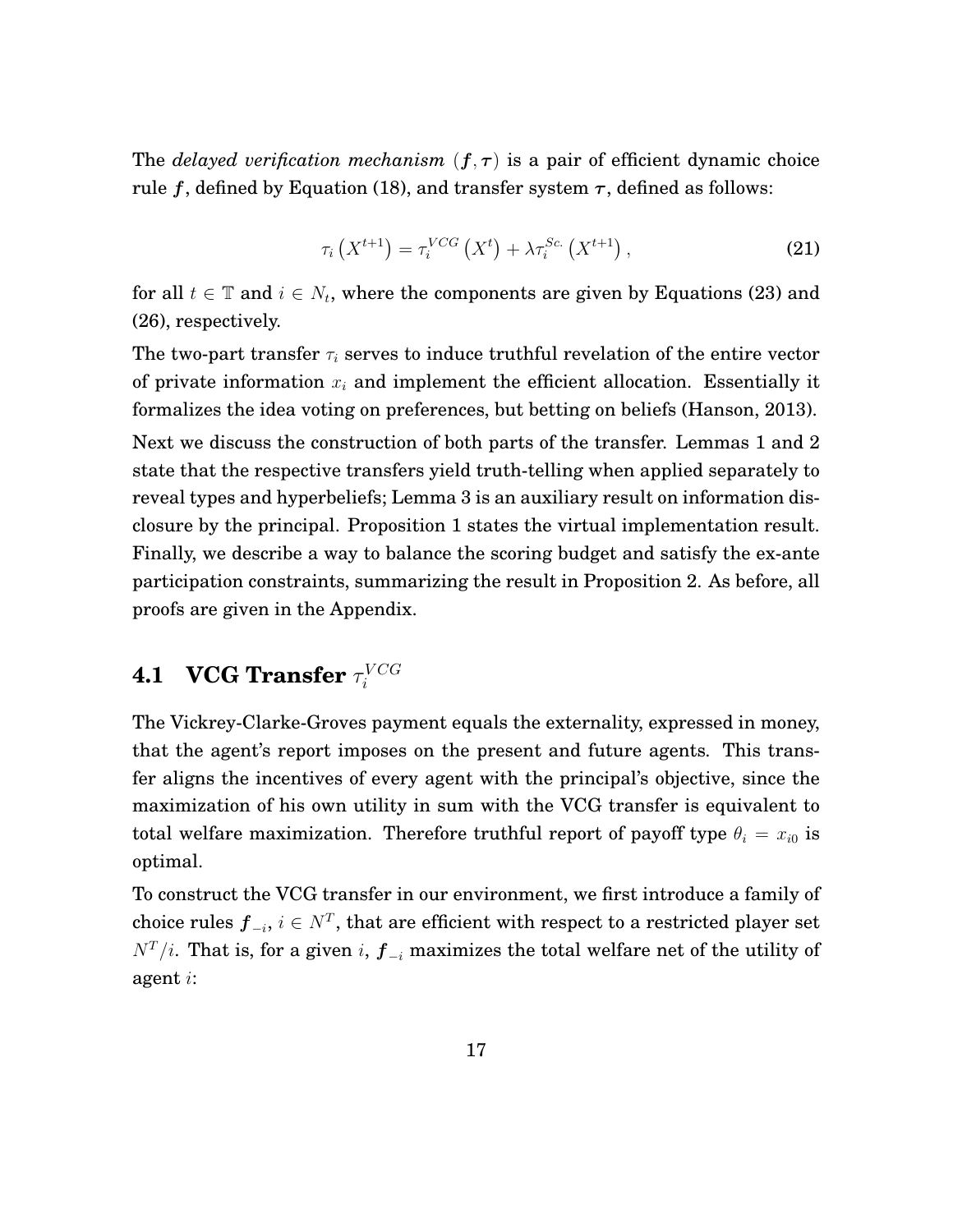$$
W_{-i}\left(X^T, y^T\right) = \sum_{t \in \mathbb{T}} \sum_{j \in N_t/i} u_j\left(y^t, x_{j0}\right) \tag{22}
$$

<span id="page-19-2"></span>The VCG transfer writes:<sup>[18](#page-19-1)</sup>

$$
\tau_i^{VCG}(X^t) = \sum_{j \neq i} u_j(f^t(X^t), x_{j0}) - \sum_{j \neq i} u_j(f^t_{-i}(X^t), x_{j0}) +
$$
  
+ 
$$
\mathbb{E}[J_{t+1}(X^{t+1}, f^t(X^t)) | X^t] - \mathbb{E}[J_{t+1}(X^{t+1}, f^t_{-i}(X^t)) | X^t], \qquad (23)
$$
  

$$
\forall t \in \mathbb{T}, \qquad \forall i \in N_t.
$$

<span id="page-19-0"></span>Observe that because of independence the payoff-type component  $x_{i0}$  does not affect the distribution of  $X_{t+1}$ , thus  $\mathbb{E}[J_{t+1}(X^{t+1}, y^t) | X^t]$  is invariant in  $x_{i0}$ . We have the following result:

**Lemma 1** For arbitrary period  $t \in \mathbb{T}$ , history  $X^{t-1}$ , agent  $i \in N_t$ , and payoff-type  $x_{i0}$ , the expected sum of i's utility and the VCG transfer [\(23\)](#page-19-0) conditional on  $i$ 's information at  $t$  is maximized if  $i$  reveals  $x_{i0}$  truthfully.

The lemma states that the optimal choice of type report by agent  $i \in N_t$  is to tell the truth about his payoff type, regardless of the reported history. The proof demonstrates that given the VCG transfer the agent's problem becomes equivalent to the total expected welfare maximization. It follows that if the principal uses the accurate prior, then efficient implementation is achieved.

<span id="page-19-1"></span> $^{18}$ [Bergemann and Välimäki](#page-39-1) [\(2010\)](#page-39-1) construct a similar VCG transfer, however in a setting with persistent population and dynamic information. In their paper, similarly to the present one, the VCG transfer generates no deficit and satisfies the participation constraint.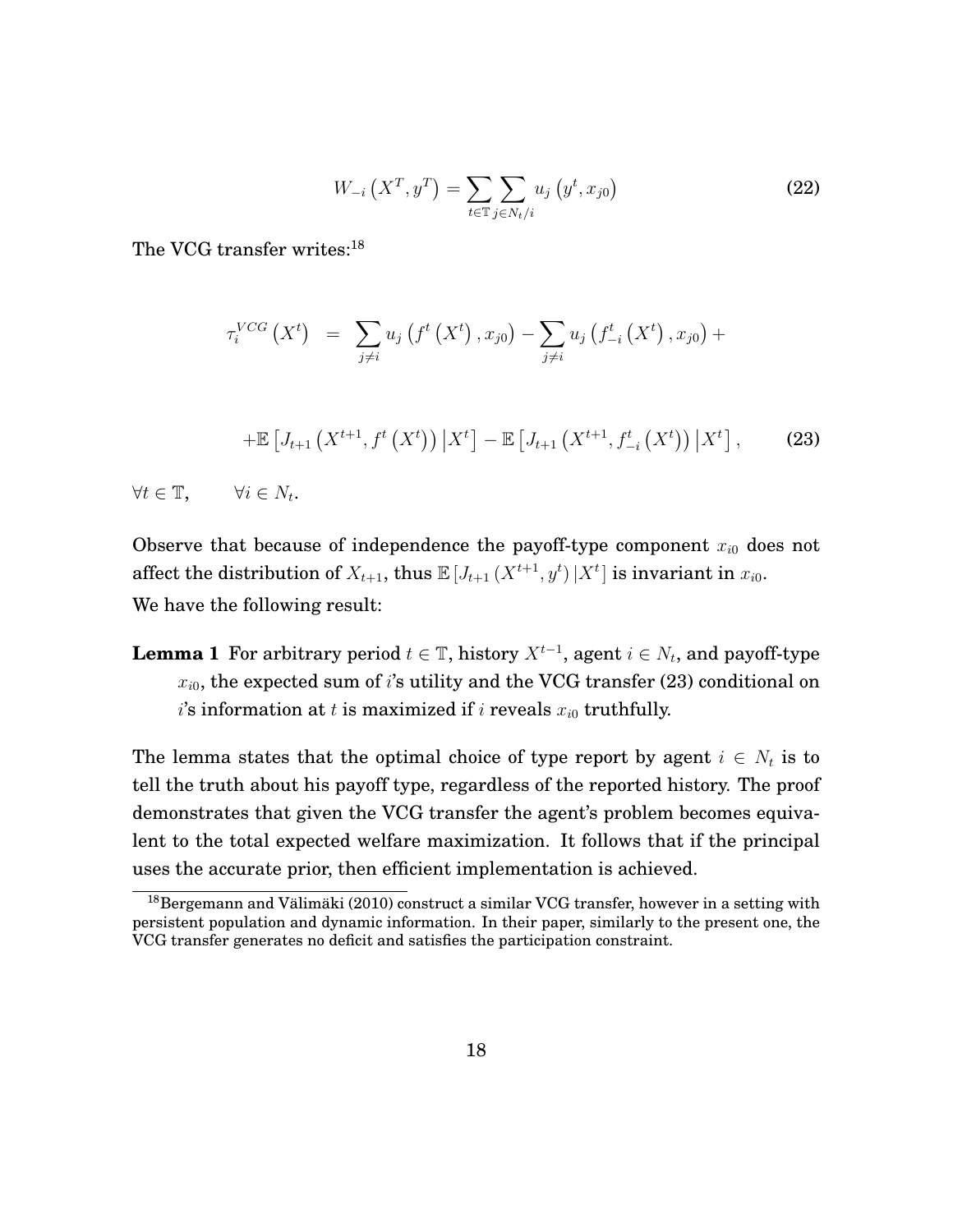#### <span id="page-20-0"></span>**4.2 Scoring Transfer**  $τ_i^{Sc.}$ i

The scoring transfer induces the truthful revelation of beliefs and is assigned upon state verification in the following period. To verify the report of agent  $i$ of cohort  $N_t$  we use the next cohort's report  $X_{t+1}$ . To construct the transfer, first calculate the probability of event  $X_{t+1}$  implied by i's information. His information is composed of the history of reports  $X^{t-1}$  (the history of reports is public) plus the privately known type  $x_i$ . The conjugate update with respect to i's information is:

$$
\phi\left(\boldsymbol{\alpha}|x_i, X^{t-1}\right) \tag{24}
$$

thus the implied probability of the event  $X_{t+1}$  is

$$
\Pr\left[X_{t+1}|x_i, X^{t-1}\right] = \int_{\mathcal{A}} \Pr\left[X_{t+1}|\alpha, x_i, X^{t-1}\right] \phi\left(\alpha|x_i, X^{t-1}\right) d\alpha \tag{25}
$$

The principal assigns the scoring transfer equal to the natural<sup>[19](#page-20-2)</sup> logarithm of this probability:

<span id="page-20-1"></span>
$$
\tau_i^{Sc.}\left(X^{t+1}\right) = \ln \Pr\left[X_{t+1}|x_i, X^{t-1}\right] \tag{26}
$$

Note that the probability of a given state - report by the next generation,  $X_{t+1}$ , accounts not only for the distribution of true types and beliefs of the next generation, as specified by the hyperbelief-types, but also for strategic communication of  $N_{t+1}$ . The following lemma states that if the next generation is truth-telling, then the player  $i$  who faces the scoring transfer in expectation will report his belief truthfully.

**Lemma 2** Fix  $t \in \mathbb{T}$ ,  $i \in N_t$  and suppose that the next-cohort's report  $X_{t+1}$  is truthful. Then the maximization of  $\mathbb{E}\left[\tau_i^{sc}\left(\hat{x}_i,X^{t+1}\right)|x_i,X^{t-1}\right]$ ,  $i\in\mathbb{N}_t$  induces a truthful belief-type report:  $\hat{x}_{ik} = x_{ik}, \forall k = 1, ...T - t$ .

<span id="page-20-2"></span><sup>&</sup>lt;sup>19</sup>The choice of logarithm base is arbitrary.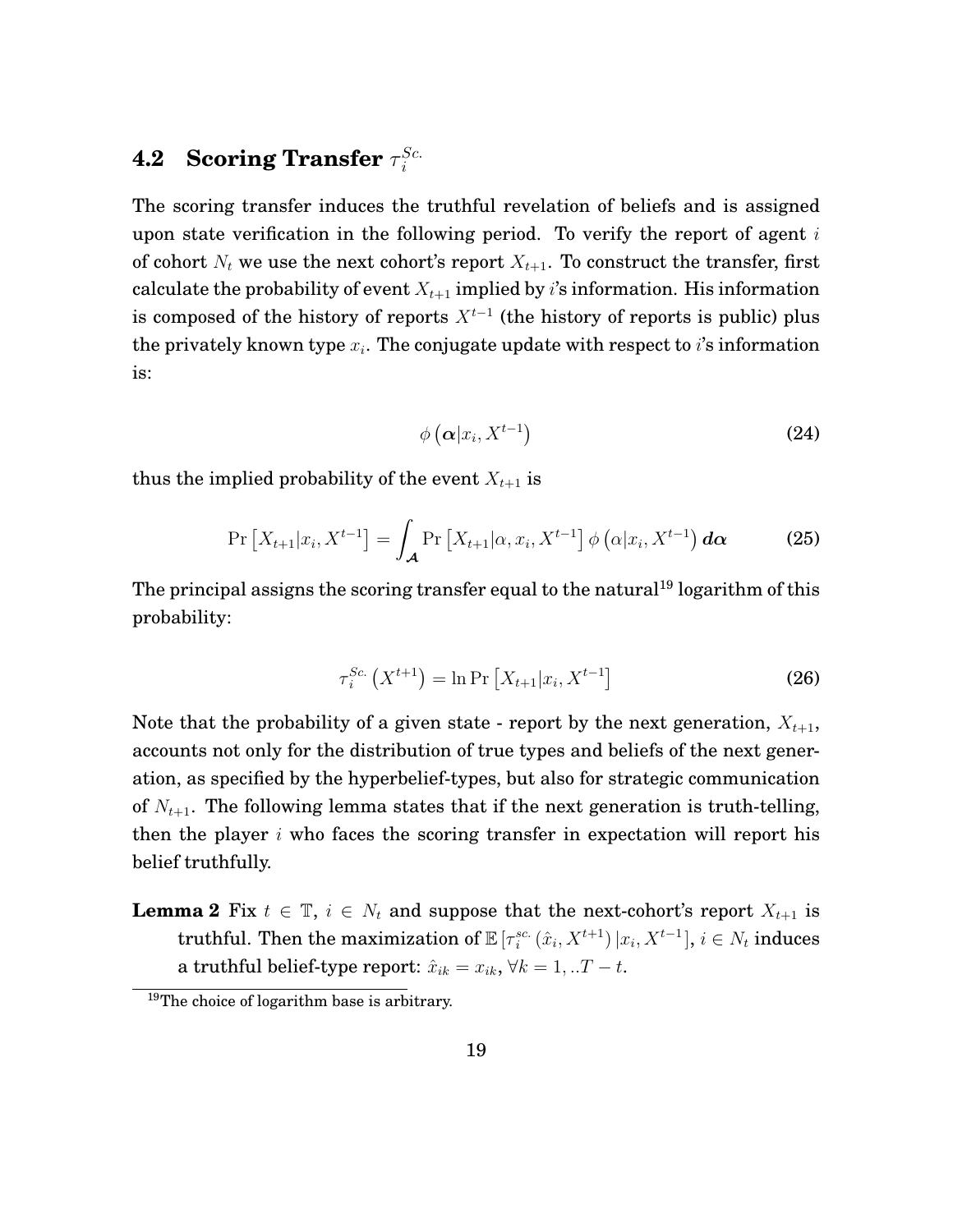The proof relies on the assumption of conditional independence of private signals between cohorts. If the future reports are truthful, an agent's incentives to "match" the reported and the true distributions coincide. The shape of the scoring function provides these incentives. The agent will make his best bet given his information, that is, he will report the true draw from the unknown distribution.

As an auxiliary result, we observe that the transfer given by [\(26\)](#page-20-1) is informationoptimal in the following sense. Suppose the designer can choose how much information about past reports to reveal to the arriving agents. It turns out that disclosing all past information increases the ex ante expectation of the scoring transfer. Consider the reduction of past information  $X^{t-1} \in \mathbb{X}^{t-1} = \frac{t}{X}$  $\mathop \times \limits_{k = 0}^{T - s} \Theta_{s + k}$ as an orthogonal projection on space  $\begin{array}{cc} \times & \times \\ \ast\in S & k\in K \end{array}$  $\underset{k\in K(s)}{\times} \Theta_s$  of types for some  $S\subseteq \{1,2,..t\}$ and  $K(s) \subseteq \{1, 2, \ldots T - t\}$ . The reduction subsumes cases such as no disclosure about the past  $(S \text{ and } K(S)$  are empty) or the disclosure of only the previous generation's report. Then we have the following lemma.

**Lemma 3** For all S and  $K(S)$ , the unconditional expectation of the reducedinformation transfer is lower than the unconditional expectation of the fullinformation transfer:

<span id="page-21-0"></span>
$$
\mathbb{E}\tau_i^{sc.}\left(x_i,proj_{S,K(S)}\left(X^{t-1}\right)\right) \leq \mathbb{E}\tau_i^{sc.}\left(x_i, X^{t-1}\right) \tag{27}
$$

Furthermore, if the projection  $proj_{S,K(S)}$  is different from identity then the inequality is strict.

To obtain the result we note that both sides of Equation [\(27\)](#page-21-0) coincide with the Shannon measure of entropy<sup>[20](#page-21-1)</sup> of probability distributions  $Pr[X_{t+1}|x_i, proj_{S,K(S)}(X^{t-1})]$  and  $Pr[X_{t+1}|x_i, X^{t-1}]$ , respectively. The established properties of Shannon entropy with regard to conditional distributions produce the result. (See [Appendix\)](#page-25-0)

<span id="page-21-1"></span><sup>20</sup>with natural logarithm used as base.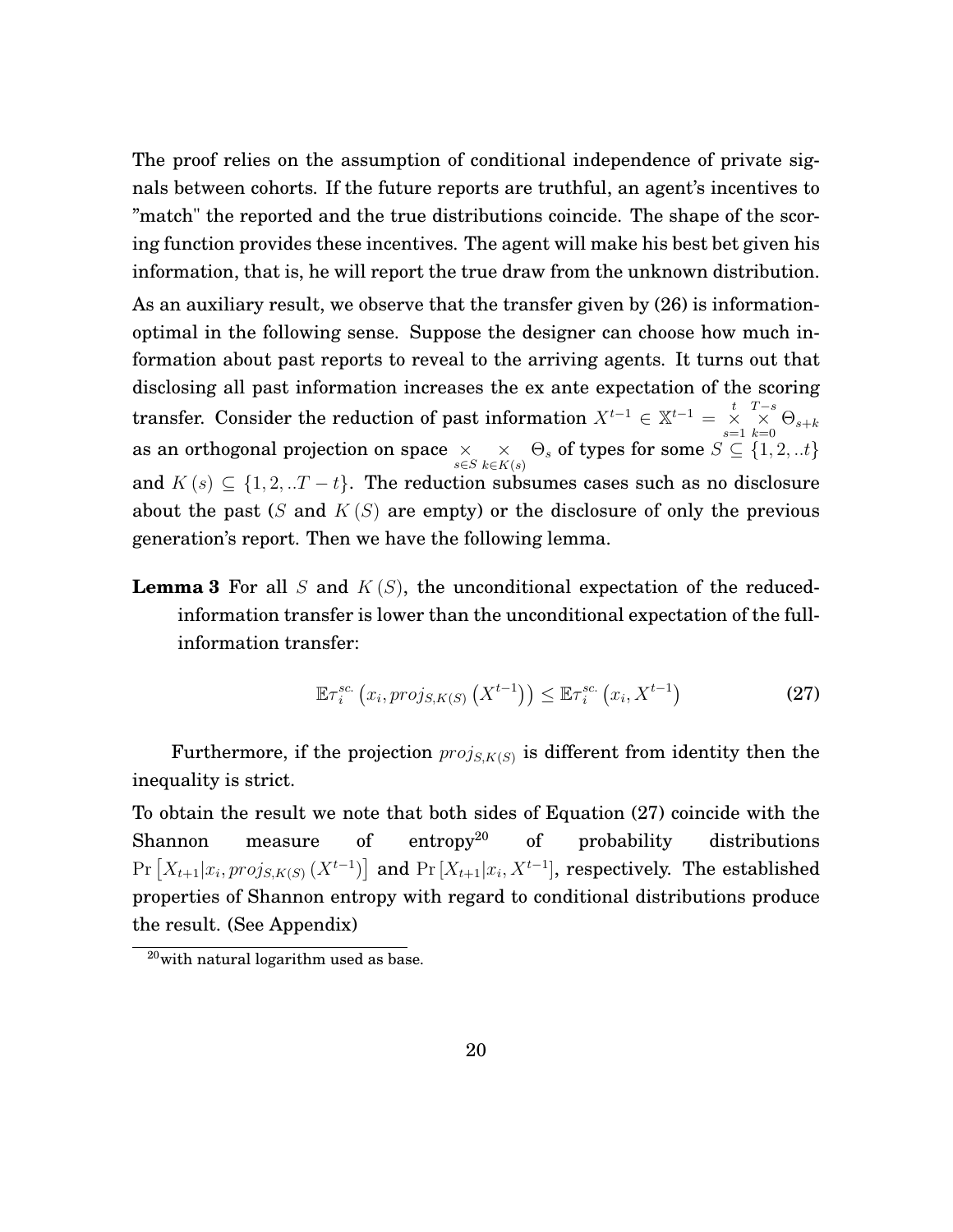#### <span id="page-22-0"></span>**4.3 Main results**

The main result of this paper is that by making transfers conditional on reports of two sequential generations, the principal can reconcile dynamic efficiency with the agents' incentive to misrepresent their information. This is achieved by the delayed verification mechanism. The following proposition states the result.

**Proposition 1** For any  $\varepsilon > 0$  there exists  $\lambda \in \mathbb{R}_+$  such that truth-telling is an  $\varepsilon$ −equilibrium of the delayed verification mechanism. Moreover, any profitable deviation that yields payoff less than  $\varepsilon$  is in the neighborhood of truth-telling. $21$ 

In this sense, the delayed-verification mechanism virtually implements the efficient choice rule. The appropriate transfer scaling yields truth-telling with arbitrary precision. The proof relies on Lemmas 1 and 2, and proceeds by induction starting at truth-telling at stage T. Note that  $N_T$ 's hyperbeliefs are void, and the Vickrey-Clarke-Groves transfer induce exact truthfulness of payoff types reports. The compactness of choice set  $Y$  and Lipschitz-continuity of the utility functions are the required assumptions.

The delayed verification mechanism can easily be adjusted to satisfy the participation constraints and the no deficit requirement. The change is made to the scoring transfer. We balance the budget of bets by assigning to each agent  $i$  a random player *j* of the same cohort and let *i* pay *j*'s scoring transfer. Fix an arbitrary permutation  $\rho$  on the set  $N_t$ , such that for all  $i \in N_t$ ,  $\rho(i) \neq i$  ( $\rho$  is a derangement). The balanced scoring transfer is defined as follows:

<span id="page-22-2"></span>
$$
\tau_i^{Sc.B}\left(X^{t+1}\right) = \tau_i^{Sc.}\left(X^{t+1}\right) - \tau_{\rho(i)}^{Sc.}\left(X^{t+1}\right) \tag{28}
$$

The *balanced delayed verification mechanism* is a dynamic mechanism  $(f, \tau)$ , where the allocation choice rule  $f = (f_1, f_2, ... f_T)$  is efficient:

<span id="page-22-1"></span><sup>&</sup>lt;sup>21</sup>A strategy profile is an  $\varepsilon$ -equilibrium, if there is no player and deviation that increases the player's payoff by at least  $\varepsilon$ .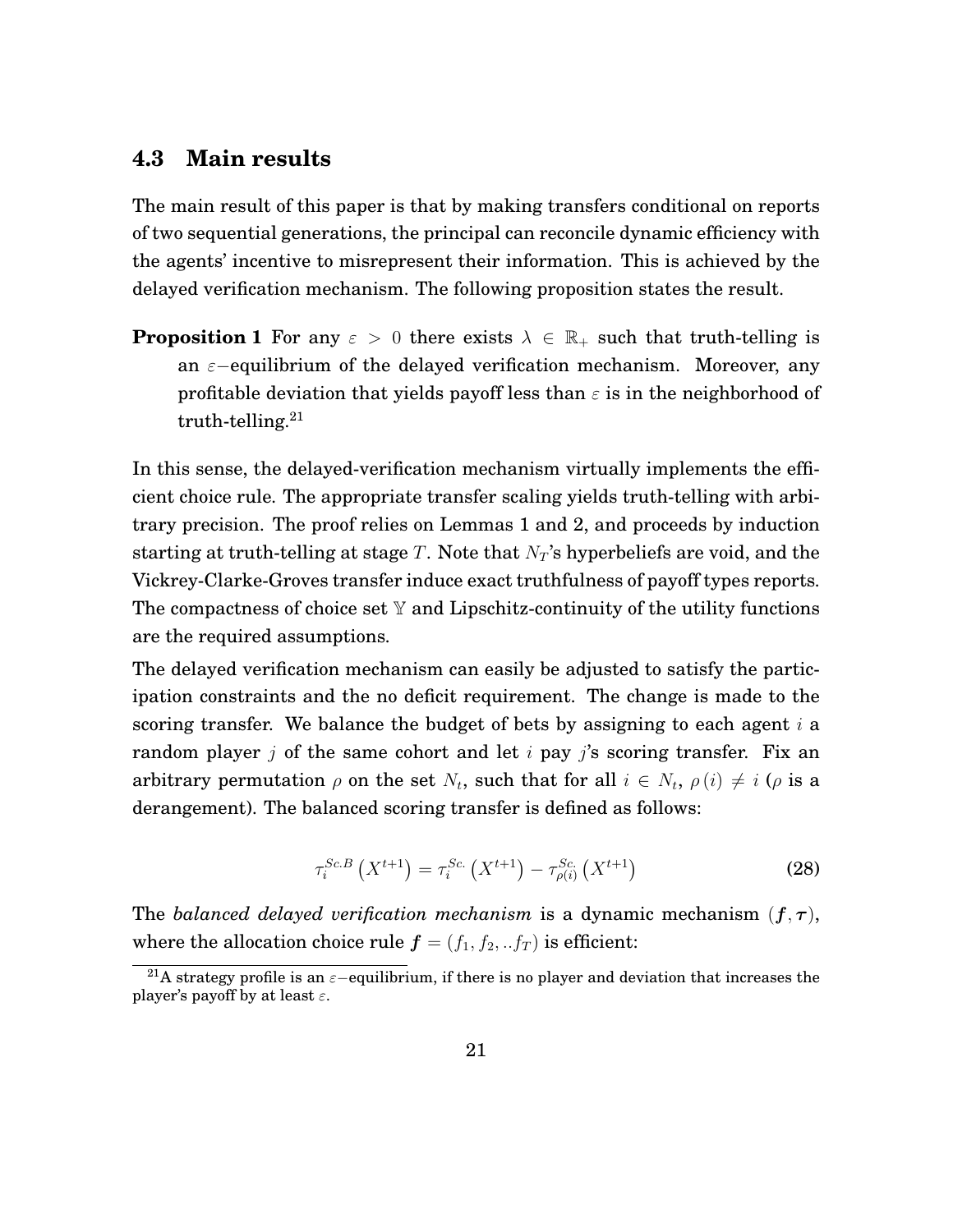$$
f_t(X^t) \in \arg\max_{y_t \in \mathbb{Y}} \left\{ \sum_{i \in N_t} u_i(y^t, x_{i0}) + \mathbb{E} \left[ J_{t+1}(X^{t+1}, y^t) \, \big| \, X^t \right] \right\},\tag{29}
$$

and the transfer system  $\tau$  is defined by the following. For all  $t \in \mathbb{T}$  and  $i \in N_t$ <sup>[22](#page-23-0)</sup>

$$
\tau_i\left(X^{t+1}\right) = \tau_i^{VCG}\left(X^t\right) + \lambda \tau_i^{Sc.B}\left(X^{t+1}\right). \tag{30}
$$

In line with the previous literature, the budget of the VCG transfer does not generate a deficit. This property is inherited by the balanced mechanism.

**Proposition 2** The balanced delayed-verification mechanism satisfies the participation constraint and generates no deficit*.*

See proof in the [Appendix.](#page-25-0)

# **5 Discussion**

This paper shows how virtual efficiency can be achieved in a setting with sequentially arriving agents that hold independent private values for the allocation as well as private information about the future distributions of type. Both the principal and the agents know parametric class of the payoff-type distributions, however the distribution parameters are unknown. The difference in knowledge between the principal and the agents is that the latter observe informed signals about the underlying stochastic environment. Each agent receives a series of signals, drawn independently from the future type distributions. The signals reduce uncertainty about the parameter value. The principal's objective, achieved by the present mechanism, is to elicit the signals and update the hyperbelief.

The present information model allows for various degrees of initial uncertainty. The shape of the hyperdistribution reflects the principal's guesses about the parameter, as well as the quality of his information. A high entropy hyperdistri-

<span id="page-23-0"></span><sup>&</sup>lt;sup>22</sup>The scoring transfer to the last cohort  $N_T$  is set to 0.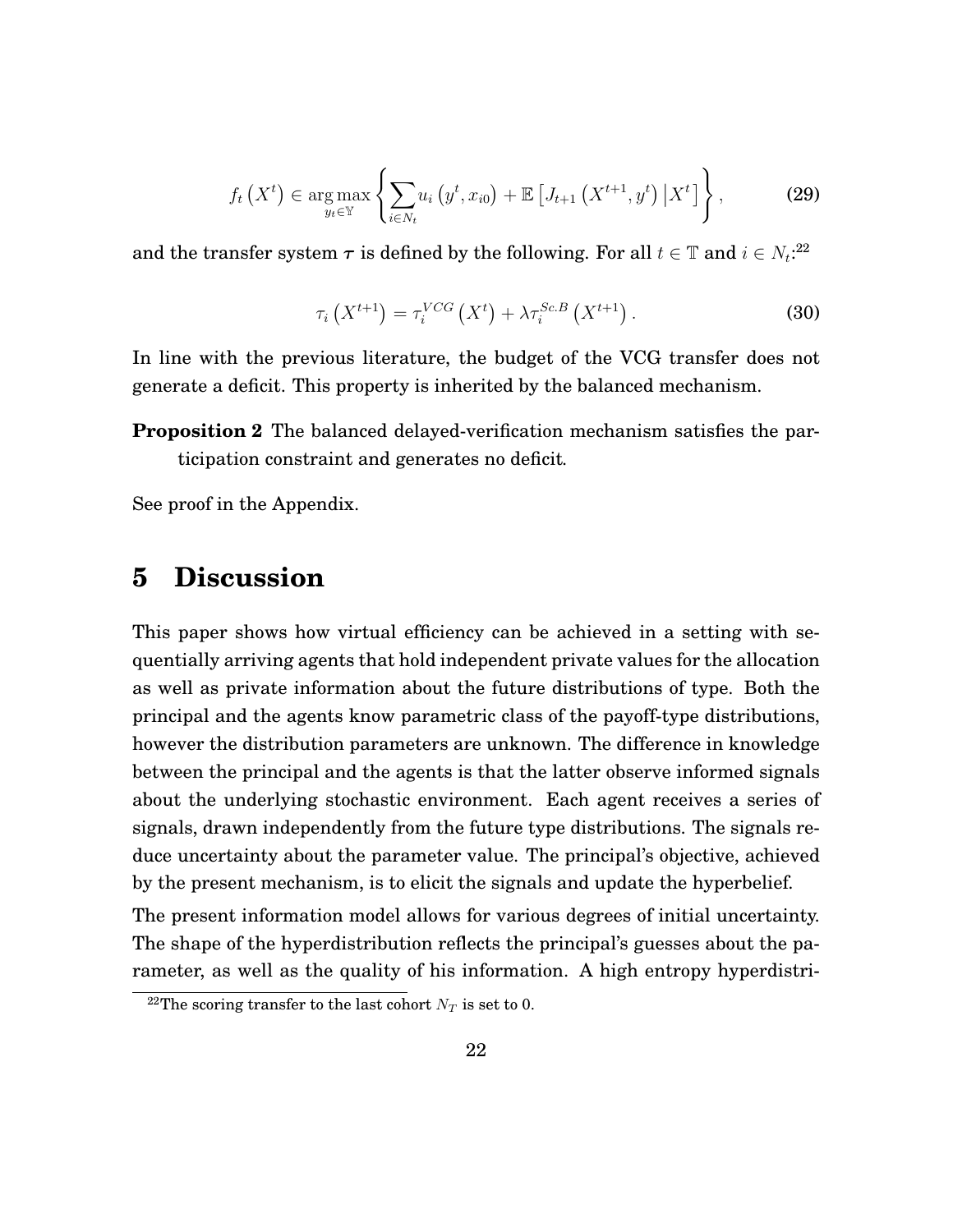bution implies that the principal is uninformed, whereas a low entropy (in the classic case of mechanism design, degenerate) hyperdistribution corresponds to a substantial degree of certainty about the model. In this setting the agents hold additional private knowledge about the hyperdistribution, i.e., their information is strictly superior to the principal's.

We have assumed that the quality of information is homogenous across the participants and the acquisition of information is costless. As a next step, one could study the (statistically) efficient handling of information, which may be of different quality. In particular, one could allow for different betting budgets for different players, so as to provide incentives to those participants who observe more signals (and thus hold more accurate beliefs) to distinguish themselves from those with inferior information. Differentiating the betting budget across participants can be used to stimulate the information acquisition, if the acquisition is costly.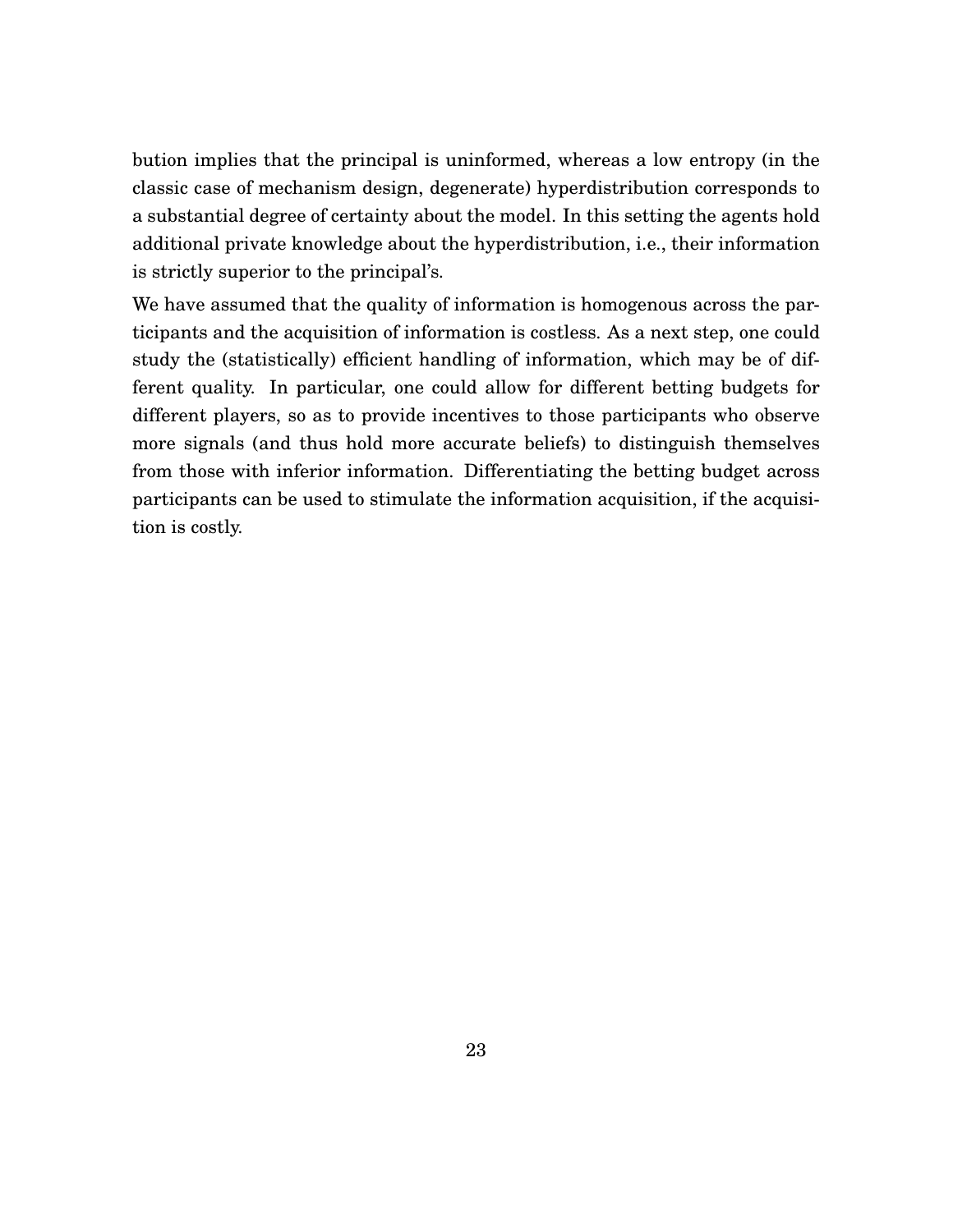# <span id="page-25-0"></span>**A Appendix**

# **A.1 Summary of notation**

Agent  $i$ 's information is the following:

$$
x_i = \left(\begin{array}{c} x_{i0} \equiv \theta_i \\ x_{i1} \\ \vdots \\ x_{iT-t} \end{array}\right)
$$
 **payoff-type hyperbelief-type**

**Bold** face refers to multiple variables:

$$
\int_{\mathcal{A}} = \int_{\mathcal{A}_1} \int_{\mathcal{A}_2} \cdots \int_{\mathcal{A}_T} \; ; \; \; d\tilde{\alpha} = d\tilde{\alpha}_1 d\tilde{\alpha}_2 \cdots d\tilde{\alpha}_T \; ; \; \; \mathbb{X}_t = \prod_{k=0}^{T-t} \Theta_{t+k} \; ; \; \; dX_t = \prod_{i \in N_t} \prod_{k=0}^{T-t} dx_{ik}
$$

$$
X_{t,s} = \left( \begin{array}{cccc} x_{1_ts-t} & x_{2_ts-t} & \cdots & x_{i,s-t} & \cdots & x_{|N_t|ts-t} \end{array} \right)
$$
, the signals of cohort  $N_t$  about period  $s, t < s \leq T$ , where  $1_t$  denotes agent 1 in cohort  $N_t$ ,  $2_t$  agent 2 in cohort  $N_t$  etc.

To single out agent i's payoff-type report we use the following notation:

$$
(\hat{x}_{i0}, X_{-i0}^t) \equiv \begin{pmatrix} x_{1,1} & x_{2,0} & \cdots & \hat{x}_{i0} & \cdots & x_{|N_t|_t0} \\ x_{1,1} & x_{2,1} & \cdots & x_{i1} & \cdots & x_{|N_t|_t1} \\ x_{1,2} & x_{2,2} & \cdots & x_{i2} & \cdots & x_{|N_t|_t2} \\ \cdots & \cdots & \cdots & \cdots & \cdots & \cdots \\ x_{1_t(T-t)} & x_{2_t(T-t)} & \cdots & x_{i(T-t)} & \cdots & x_{|N_t|_t(T-t)} \end{pmatrix}
$$

### **A.2 Proof of Claim 1**

Recall from Equation [\(4\)](#page-8-1) that the efficient level of permit :

$$
y_i = \sqrt{\frac{2+h+l}{\theta_i D\left(1+h\right)}},\tag{31}
$$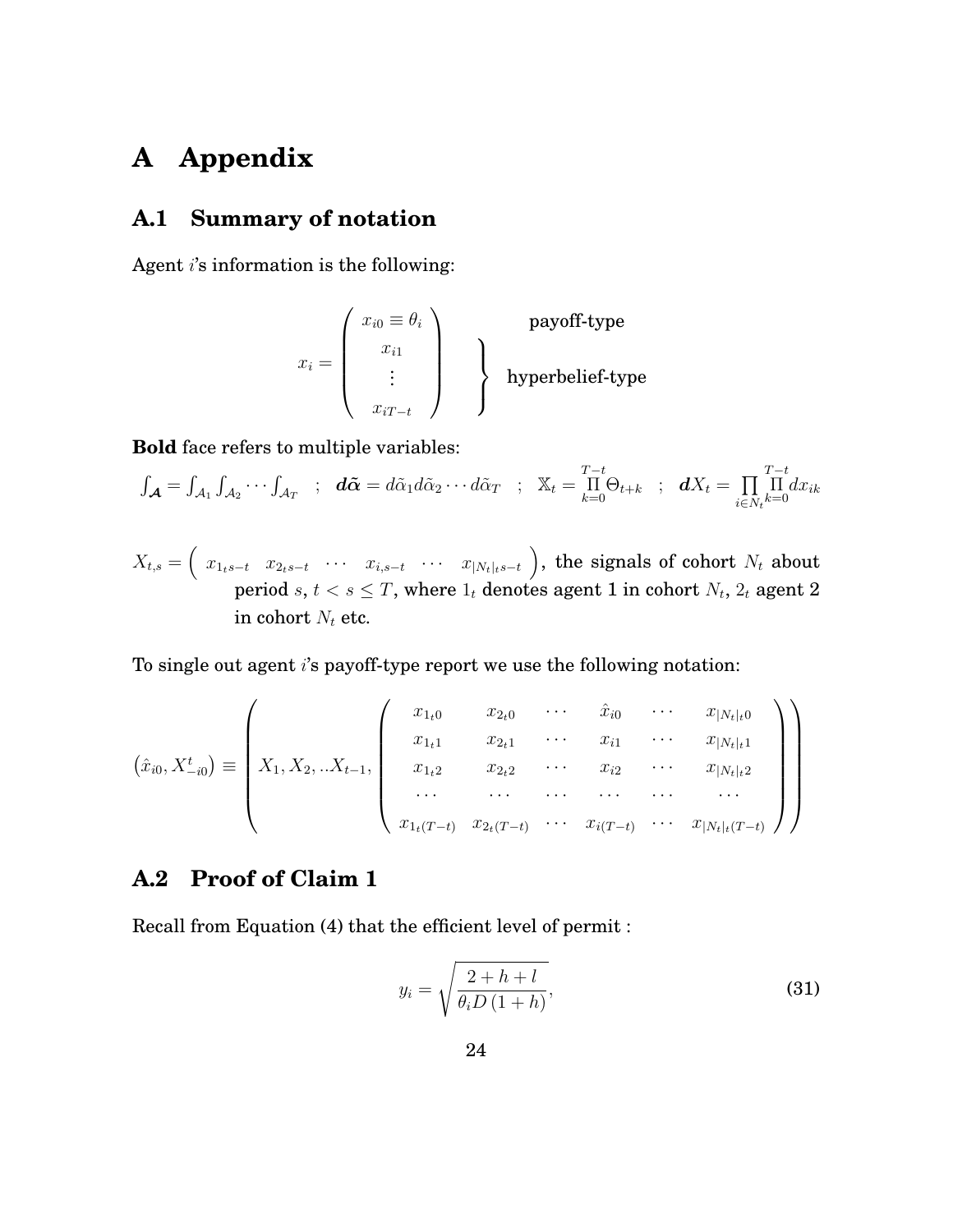for all  $i$ . Then agent  $i$ 's payoff net of the scoring payment is the following:

$$
U_i + \tau_i^{CG} = -\sum_j \frac{1}{\theta_j y_j} - \sum_j y_j \frac{1+h}{2+h+l} D
$$
 (32)

$$
= -\sum_{j} \frac{1}{\theta_{j}} \sqrt{\frac{\theta_{j} D (1+h)}{2+h+l}} - \sum_{j} \sqrt{\frac{2+h+l}{\theta_{j} D (1+h)}} \frac{1+h}{2+h+l} D
$$
(33)

<span id="page-26-0"></span>
$$
= -2 \sum_{j} \sqrt{\frac{D(1+h)}{\theta_j (2+h+l)}},
$$
\n(34)

for each i, where h is the number of low, and  $l$  the number of high signals. Equa-tion [\(34\)](#page-26-0) implies that all agents benefit from lower  $h$  and higher  $l$ . In case of immediate verification we have the following:

$$
\tau_i^{Sc.}(\hat{x}_i) = \ln \left( \Pr\left[D \left| \hat{x}_{i1} \right|\right)^{h_{-i}} + \ln \left( \Pr\left[0 \left| \hat{x}_i\right|\right)^{l_{-i}} \right) \right)
$$
(35)

$$
= h_{-i} \ln \Pr[D|\hat{x}_i] + l_{-i} \ln \Pr[0|\hat{x}_i]
$$
\n(36)

where  $h_{-i}$  (or  $l_{-i}$ ) is the number of agents, excluding i, who report high (respectively, low) signal. Since  $Pr[D|D] = Pr[0|0] = \frac{2}{3}$ , and  $Pr[0|D] = Pr[D|0] = \frac{1}{3}$  we obtain the scoring transfers as follows. If  $i$  reports a high signal  $(D)$ , then:

$$
\tau_i^{Sc.}(D) = h_{-i} \ln \frac{2}{3} + l \ln \frac{1}{3}.
$$
 (37)

If i reports a low signal  $(0)$ .

$$
\tau_i^{Sc.}(0) = h \ln \frac{1}{3} + l_{-i} \ln \frac{2}{3}.
$$
\n(38)

Thus the profile of reports  $\left(\theta_{i},0\right)_{i\in N}$  (truthful payoff-type report, but "no damage" irrespective of the signal) is an equilibrium. In this equilibrium, player *i*'s payoff equals: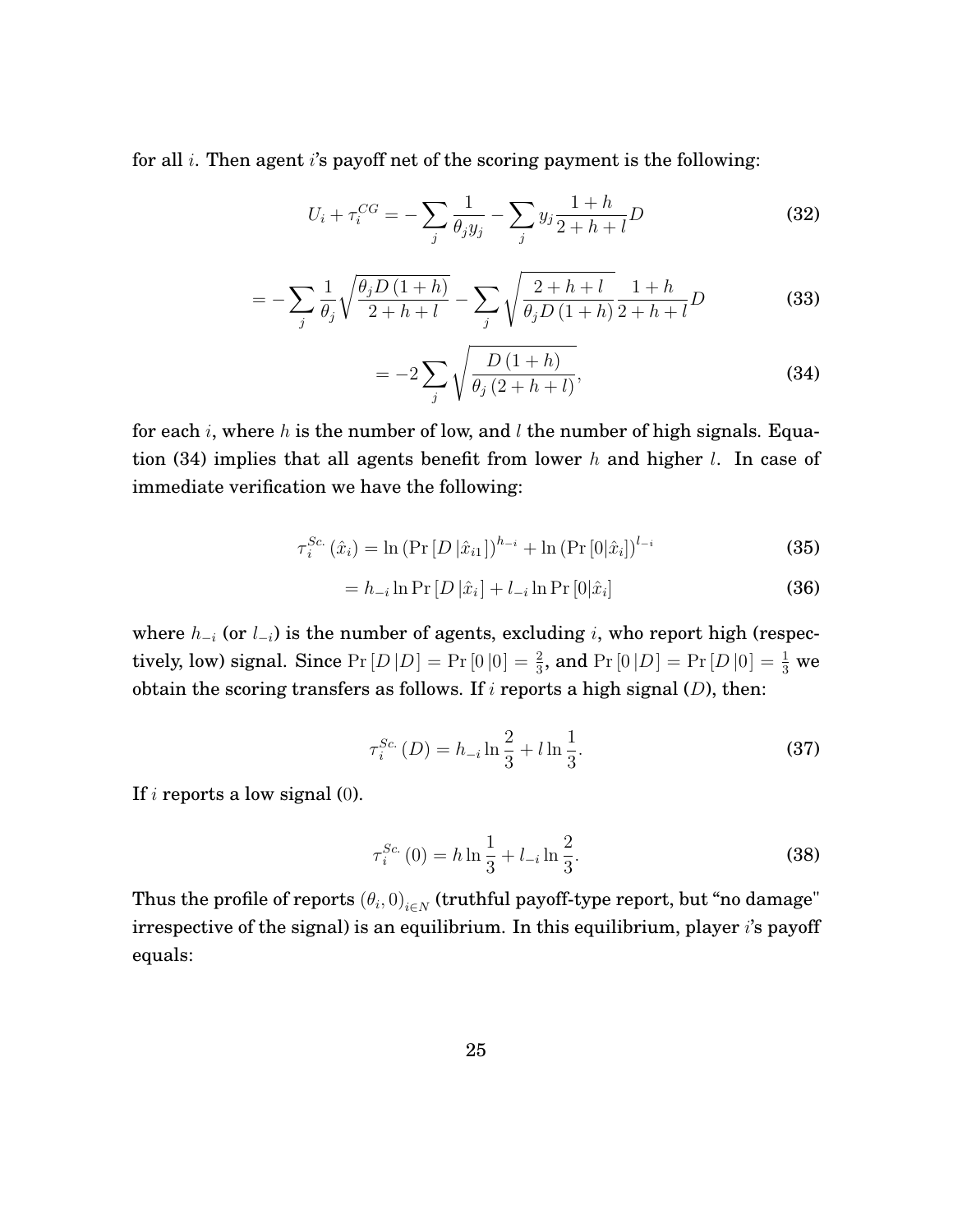$$
U_i + \tau_i^{CG} + \lambda \tau_i^{Sc.} = -2 \sum_j \sqrt{\frac{D(1+h)}{\theta_j(2+h+l)}} + \lambda \left( h_{-i} \ln \frac{2}{3} + l \ln \frac{1}{3} \right)
$$
 (39)

$$
= -2\sum_{j} \sqrt{\frac{D(1+n)}{\theta_j(2+n)}} + \lambda \left( (n-1)\ln\frac{2}{3} \right)
$$
 (40)

The equilibrium profile  $\left(\theta_i,0\right)_{i\in N}$  Pareto dominates the truthful profile  $\left(\theta_i,x_i\right)_{i\in N}.$ Suppose the expected transfer if the signal is high,  $x_i = D$ , and player *i* reports truthfully:

$$
\mathbb{E}\left[\tau_i^{Sc.}\left(\hat{X}_i\right)|x_i = D\right] = \sum_{h_{-i}} C_{n-1}^{h_{-i}} \left(\frac{2}{3}\right)^{h_{-i}} \left(\frac{1}{3}\right)^{n-1-h_{-i}} \left(h_{-i}\ln\frac{2}{3} + (n-1-h_{-i})\ln\frac{1}{3}\right)
$$
\n(41)

$$
= \sum_{h_{-i}} C_{n-1}^{h_{-i}} \left(\frac{2}{3}\right)^{h_{-i}} \left(\frac{1}{3}\right)^{n-1-h_{-i}} (h_{-i} \ln 2 - (n-1) \ln 3)
$$
 (42)

$$
= (n-1) \left(\frac{2}{3} \ln 2 - \ln 3\right)
$$
 (43)

Similarly, we can show that the expected transfer if the signal is low,  $x_i = 0$ also equals  $(n-1)$   $\left(\frac{2}{3}\right)$  $\frac{2}{3}\ln 2 - \ln 3$ ). Since  $(n-1)\ln \frac{2}{3} > (n-1)\left(\frac{2}{3}\right)$  $\frac{2}{3}\ln 2 - \ln 3$ ), player  $i$ 's utility when profile  $\left(\theta_{i},0\right)_{i\in N}$  is played is greater than his utility in the truthtelling equilibrium; this holds for all  $i$ , thus the distortionary equilibrium Pareto dominates (for all  $\lambda > 0$ ).

#### **A.3 Proof of Claim 2**

Consider the maximization of the expected scoring transfer by agent  $i$ . The transfer writes: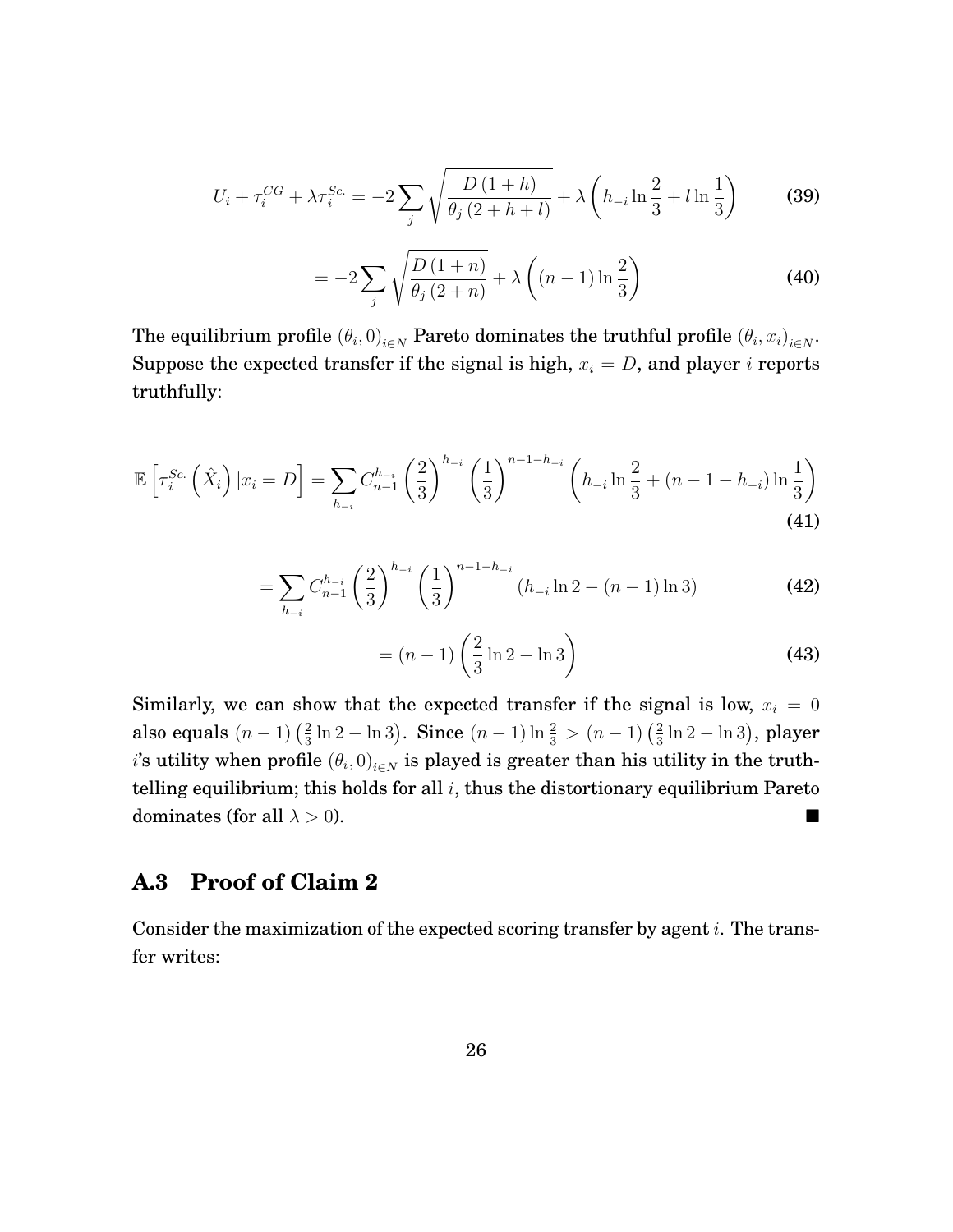$$
\int_{[0,1]} \left( \Pr\left[ D|\tilde{\alpha}\right] \tau_i^{sc} \left( \hat{x}_i, \theta_d^H \right) + \Pr\left[0|\tilde{\alpha}\right] \tau_i^{sc} \left( \hat{x}_i, \theta_d^L \right) \right) \phi\left( \tilde{\alpha} | x_i \right) d\tilde{\alpha} \tag{44}
$$

$$
= \int_{[0,1]} \left( \tilde{\alpha} \ln \int_{[0,1]} \alpha \phi(\alpha | \hat{x}_i) d\alpha + (1 - \tilde{\alpha}) \ln \int_{[0,1]} (1 - \alpha) \phi(\alpha | \hat{x}_i) d\alpha \right) \phi(\tilde{\alpha} | x_i) d\tilde{\alpha}
$$
 (45)

<span id="page-28-0"></span>
$$
= \int_{[0,1]} \tilde{\alpha}\phi\left(\tilde{\alpha}|x_i\right) \ln \int_{[0,1]} \alpha\phi\left(\alpha|\hat{x}_i\right) d\alpha + \int_{[0,1]} \left(1-\tilde{\alpha}\right)\phi\left(\tilde{\alpha}|x_i\right) d\tilde{\alpha} \ln \int_{[0,1]} \left(1-\alpha\right)\phi\left(\alpha|\hat{x}_i\right) d\alpha
$$
\n(46)

Equation [\(46\)](#page-28-0) boils down to:

$$
p\ln\hat{p} + (1-p)\ln(1-\hat{p}),\tag{47}
$$

where p is the probability agent i attaches to the high damage realization,  $\hat{p}$  is the probability implied by his report  $\hat{x}_i$ , and  $(1-p)$  and  $(1-\hat{p})$  are the respective complementary probabilities. The first-order condition writes  $\frac{p}{\hat{p}} = \frac{1-p}{1-\hat{p}}$  $\frac{1-p}{1-p}$  and has the solution  $\hat{p} = p$ . The second-order condition holds. This implies that the reported signal is true at the optimum,  $\hat{x}_i = x_i$ . .

### **A.4 Proof of Lemma 1**

The problem of agent  $i \in N_{t-1}$  writes:

$$
\max_{\hat{x}_{i0}\in\Theta_{t}}\mathbb{E}\left[\underbrace{u_{i}\left(f^{t}\left(\hat{x}_{i0},X_{-i0}^{t}\right),x_{i0}\right)+\tau_{i}^{CG}\left(\hat{x}_{i0},X_{-i0}^{t}\right)}_{=:U_{i}\left(\hat{x}_{i0},X_{-i0}^{t}\right)}\Big| x_{i},X^{t-1}\right],
$$
\n(48)

where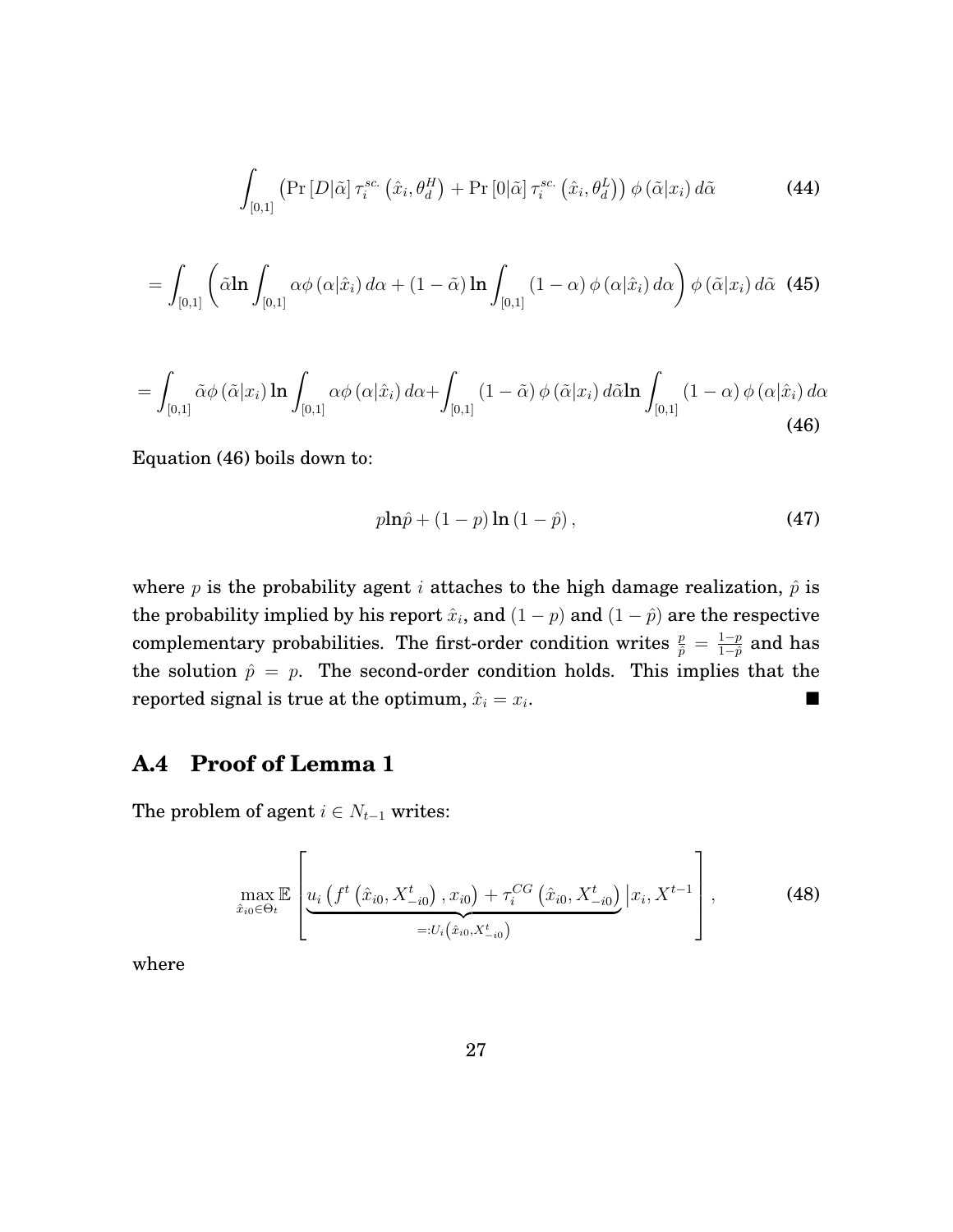$$
\tau_i^{CG}\left(X^t\right) = \sum_{j \neq i} u_j \left(f^t\left(X^t\right), \hat{x}_{j0}\right) - \sum_{j \neq i} u_j \left(f^t\left(X^t_{-i}\right), x_{j0}\right) + \tag{49}
$$

+ 
$$
\mathbb{E}\left[J_{t+1}\left(X^{t+1}, f^{t}\left(X^{t}\right)\right) \big| X^{t}\right] - \mathbb{E}\left[J_{t+1}\left(X^{t+1}, f^{t}\left(X^{t}_{-i}\right)\right) \big| X^{t}\right]
$$
 (50)

eliminate the components of transfer invariant in  $\hat{\theta}_i$ , the problem becomes equivalent to:

$$
\max_{\hat{x}_{i0}\in\Theta_{i}}\left\{\mathbb{E}\left[\sum_{j}u_{j}\left(f^{t}\left(\hat{x}_{i0},X_{-i0}^{t}\right),x_{j0}\right)+J_{t+1}\left(X^{t+1},f^{t}\left(\hat{x}_{i0},X_{-i0}^{t}\right)\right)\big|X^{t}\right]\right\}\
$$
(51)

Recall that for all  $X^t$ :

$$
f^{t}\left(X^{t}\right) \in \arg\max_{y_{t}\in\mathbb{Y}}\left\{\sum_{j} u_{j}\left(y_{t}; x_{j0}\right) + \mathbb{E}\left[J_{t+1}\left(X^{t+1}, y_{t}\right) \big| X^{t}\right]\right\}
$$
(52)

Thus

$$
x_{i0} \in \underset{\hat{x}_{i0} \in \Theta_i}{\arg \max} \left\{ \sum_j u_j \left( f^t \left( \hat{x}_{i0}, X^t_{-i0} \right), x_{j0} \right) + \mathbb{E} \left[ J_{t+1} \left( X^{t+1}, f^t \left( \hat{x}_{i0}, X^t_{-i0} \right) \right) \big| X^t \right] \right\}
$$
(53)

$$
= \underset{\hat{x}_{i0} \in \Theta_i}{\arg \max} \mathbb{E} \left[ U_i \left( \hat{x}_{i0}, X_{-i0}^t \right) \big| X^t \right] \tag{54}
$$

for all  $X<sup>t</sup>$  and by the law of iterated expectations ( $X<sup>t</sup>$  contains strictly more information than  $x_i, X^{t-1}$ ), hence

$$
= \underset{\hat{x}_{i0} \in \Theta_i}{\arg \max} \mathbb{E} \left[ U_i \left( \hat{x}_{i0}, X_{-i0}^t \right) \big| x_i, X^{t-1} \right] \tag{55}
$$

implying that truthful report  $\hat{x}_{i0} = x_{i0}$  is the solution to the initial maximization problem. The strict convexity of the utility finctions yields uniqueness of the solution.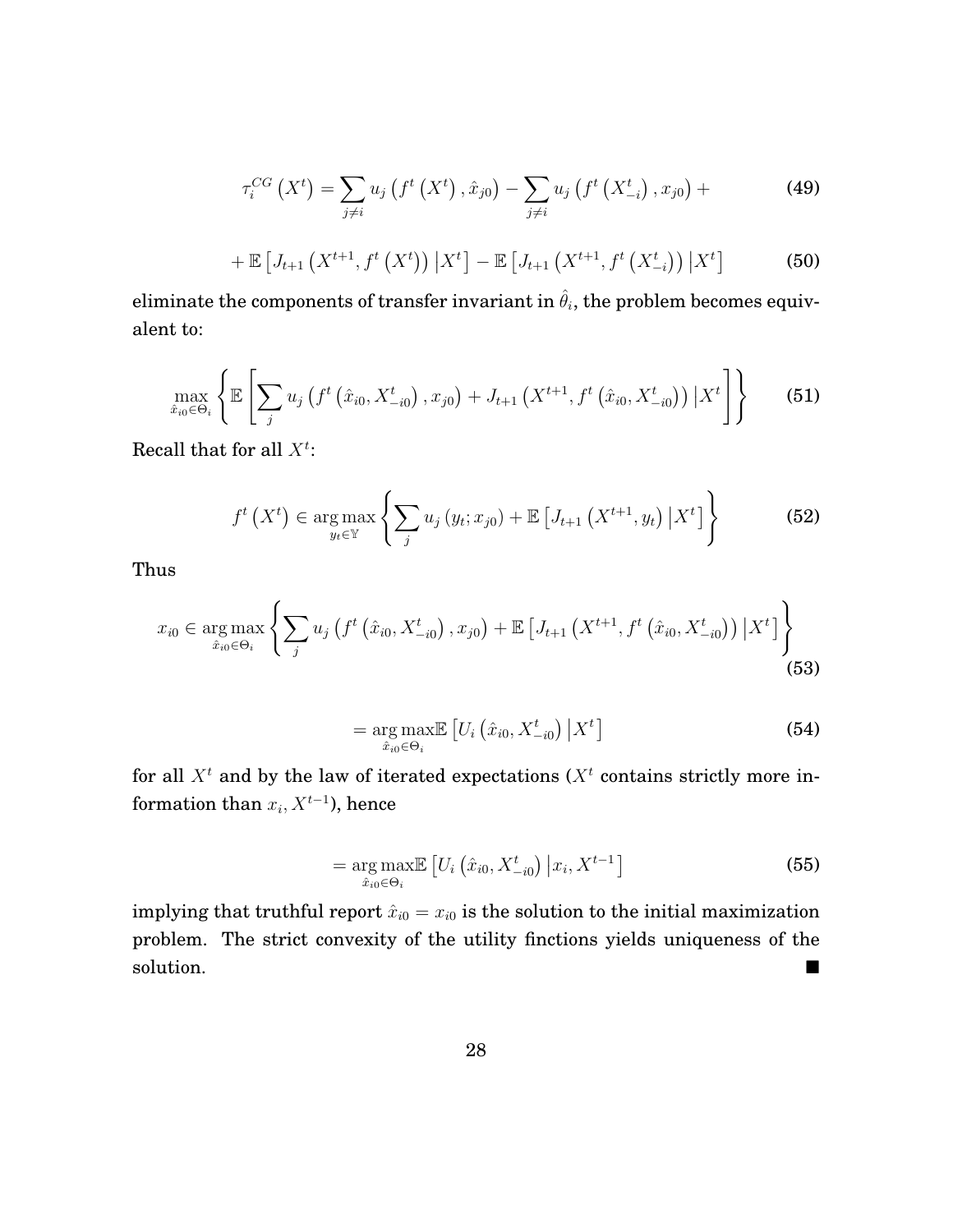#### **A.5 Proof of Lemma 2**

We need to show that:

$$
(x_{i1}, x_{i2}, ... x_{iT-t}) \in \underset{(\hat{x}_{i1}, \hat{x}_{i2}, ... \hat{x}_{iT-t})}{\arg \max} \mathbb{E}\left[\tau_i^{Sc.}(\hat{x}_i, X^{t+1}) \, | x_i, X^t\right] \tag{56}
$$

where  $\hat{x}_i = (x_{i0}, \hat{x}_{i1}, \hat{x}_{i2}, \hat{x}_{iT-t})$ . Given that the report  $X_{t+1}$  is truthful, the expectation of the scoring transfer conditional on the agent's information is:

$$
\mathbb{E}\left[\tau_i^{Sc.}\left(\hat{x}_i, X^{t+1}\right)|x_i, X^t\right] = \int_{\mathbb{X}_{t+1}} \Pr\left[X_{t+1}|x_i, X^{t-1}\right] \ln \Pr\left[X_{t+1}|\hat{x}_i, X^{t-1}\right] \mathbf{d}X_{t+1} \tag{57}
$$

The proof relies on the independence of value/signal draws within and between cohorts,

<span id="page-30-0"></span>
$$
\Pr\left[X_{t+1}|x_i, X^{t-1}\right] = \prod_{j \in N_{t+1}} \prod_{k=0,1...T-(t+1)} \Pr\left[x_{jk}|\hat{x}_i, X^{t-1}\right],\tag{58}
$$

<span id="page-30-1"></span>
$$
\Pr\left[x_{jk}|\hat{x}_i, X^{t-1}\right] = \Pr\left[x_{jk}|\hat{x}_{i,k+1}, X^{t-1}\right].
$$
\n(59)

Use Equations [\(58\)](#page-30-0) and [\(59\)](#page-30-1) to simplify the expected scoring transfer as follows:

$$
\mathbb{E}\tau_i^{Sc.}\left(x_i, X^{t+1}\right) = \int_{\mathbb{X}_{t+1}} \Pr\left[X_{t+1} | x_i, X^{t-1}\right] \ln \Pr\left[X_{t+1} | \hat{x}_i, X^{t-1}\right] \mathbf{d}X_{t+1} \tag{60}
$$

$$
= \int_{\mathbb{X}_{t+1}} \Pr\left[X_{t+1}|x_i, X^{t-1}\right] \sum_{j \in N_{t+1}} \sum_{k=0,1...T-(t+1)} \ln \Pr\left[x_{jk}|\hat{x}_i, X^{t-1}\right] \mathbf{d}X_{t+1} \tag{61}
$$

$$
= \sum_{j} \sum_{k} \int_{\mathbb{X}_{t+1}} \Pr\left[X_{t+1} | x_i, X^{t-1}\right] \ln \Pr\left[x_{jk} | \hat{x}_i, X^{t-1}\right] \mathbf{d} X_{t+1} \tag{62}
$$

$$
= \sum_{j} \sum_{k} \int_{\mathbb{X}_{t+1}} \Pr\left[X_{t+1} | x_i, X^{t-1}\right] \ln \Pr\left[x_{jk} | \hat{x}_{i,k+1}, X^{t-1}\right] \mathbf{d}X_{t+1} \tag{63}
$$

Then the first-order condition with respect to  $\hat{x}_{i,k+1}$  writes: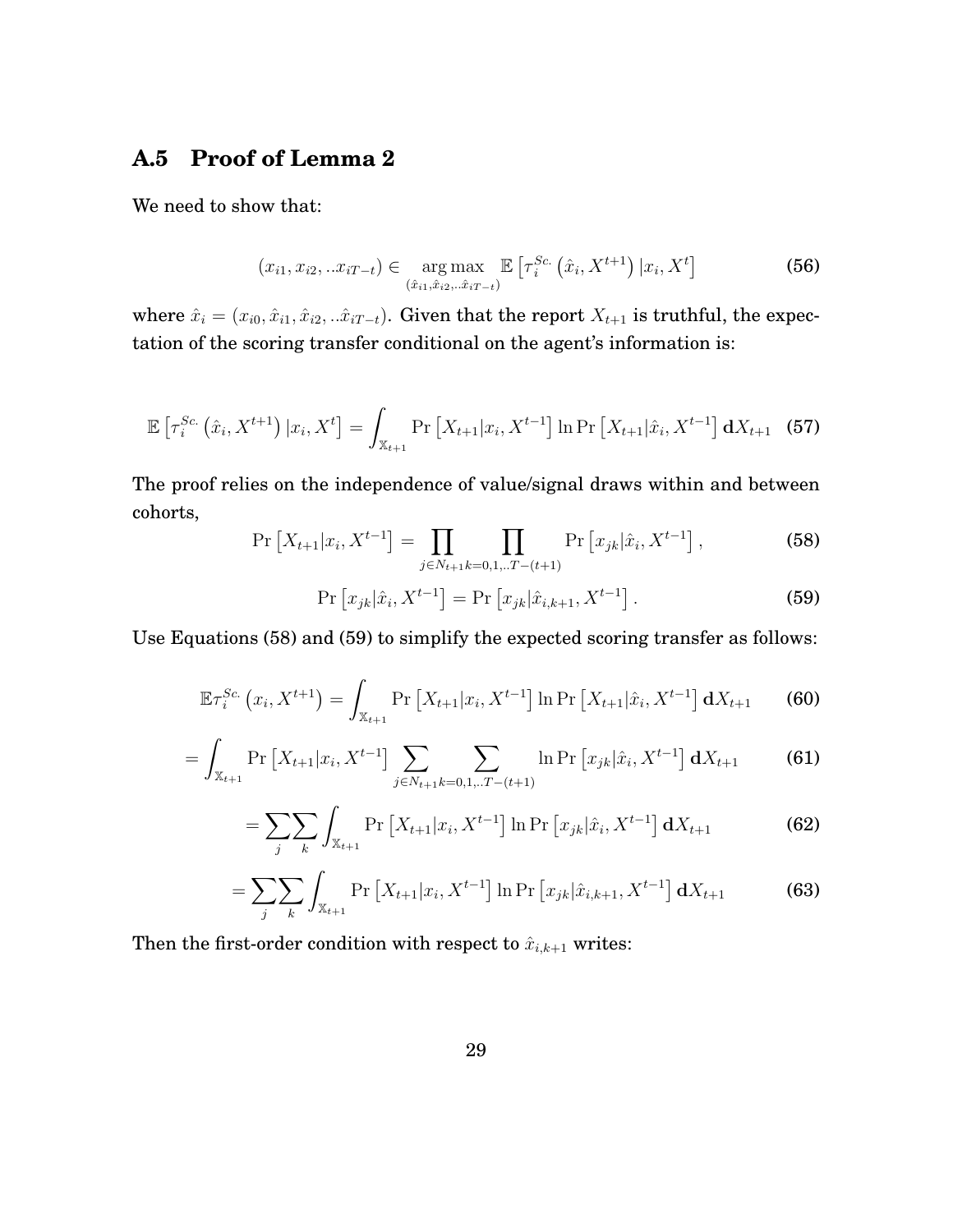$$
\frac{\partial \mathbb{E}\tau_{i}^{Sc.}}{\partial \hat{x}_{i,k+1}} = \int_{\mathbb{X}_{t+1}} \frac{\Pr\left[X_{t+1}|x_{i}, X^{t-1}\right]}{\Pr\left[x_{jk}|\hat{x}_{i,k+1}, X^{t-1}\right]} \frac{\partial \Pr\left[x_{jk}|\hat{x}_{i,k+1}, X^{t-1}\right]}{\partial \hat{x}_{i,k+1}} dX_{t+1}
$$
\n
$$
= \int \frac{\Pr\left[x_{jk}|x_{i,k+1}, X^{t-1}\right]}{\Pr\left[x_{jk}|\hat{x}_{i,k+1}, X^{t-1}\right]} \frac{\partial \Pr\left[x_{jk}|\hat{x}_{i,k+1}, X^{t-1}\right]}{\partial \hat{x}_{i,k+1}} d x_{jk} = 0
$$
\n
$$
(FOC)
$$

The differentiation of  $\int \Pr\left[x_{jk}|\hat{x}_{i,k+1},X^{t-1}\right]dx_{jk}\equiv 1$  yields

<span id="page-31-1"></span>
$$
\int \frac{\partial \Pr\left[x_{jk}|\hat{x}_{i,k+1}, X^{t-1}\right]}{\partial \hat{x}_{i,k+1}} dx_{jk} = 0.
$$
\n(65)

Thus  $\hat{x}_{i,k+1} \equiv x_{i,k+1}$ , for  $k = 0, 1, ...T - (t+1)$ , satisfy the first order condition (put differently,  $\hat{x}_{i1} = x_{i1}, \hat{x}_{i2} = x_{i2}, \hat{x}_{iT-t} = x_{iT-t}$  is a critical point). To verify the second-order condition, we write  $(FOC)$  in vector form:

$$
\int_{\mathbb{X}_{t+1}} \frac{\Pr\left[X_{t+1}|x_i, X^{t-1}\right]}{\Pr\left[X_{t+1}|\hat{x}_i, X^{t-1}\right]} \nabla_{\hat{x}_i} \Pr\left[X_{t+1}|\hat{x}_i, X^{t-1}\right] \mathbf{d}X_{t+1} = 0 \tag{66}
$$

where  $\nabla_{\hat{x}_i} \Pr[\cdot]$  denotes the gradient of function  $\Pr[\cdot]$  with respect to variables  $\hat{x}_{i1}, \hat{x}_{i2}, \dots \hat{x}_{iT-t}$  (column-vector), and  $\mu = (\mu_{jk})$ .

The second order condition of the maximization problem requires that the matrix  $\nabla_{\hat{x}_i} (FOC)^T$  is negative semi-definite at the critical point.

$$
\nabla_{\hat{x}_{i}}(FOC)^{T} =
$$
\n
$$
= \int_{\mathbb{X}_{t+1}} -\frac{\Pr[X_{t+1}|x_{i}, X^{t-1}]}{(\Pr[X_{t+1}|\hat{x}_{i}, X^{t-1}])^{2}} \nabla_{\hat{x}_{i}} \Pr[X_{t+1}|\hat{x}_{i}, X^{t-1}] \left(\nabla_{\hat{x}_{i}} \Pr[X_{t+1}|\hat{x}_{i}, X^{t-1}]\right)^{T} +
$$
\n
$$
+ \frac{\Pr[X_{t+1}|x_{i}, X^{t-1}]}{\Pr[X_{t+1}|\hat{x}_{i}, X^{t-1}]} H_{\hat{x}_{i}} \Pr[X_{t+1}|\hat{x}_{i}, X^{t-1}] dX_{t+1}, \tag{67}
$$

<span id="page-31-0"></span>where  $H_{\hat{x}_i}$  Pr  $[X_{t+1}|\hat{x}_i, X^{t-1}]$  is the Hessian matrix. We make the following observations with respect to the components of the integral [\(67\)](#page-31-0):

1.  $-\frac{\Pr[X_{t+1}|x_i,X^{t-1}]}{\left(\Pr[X_{t+1}|\hat{x}_i,X^{t-1}]\right)^2}$  < 0 (note that in our model the distributions have full support, thus the inequality here is strict).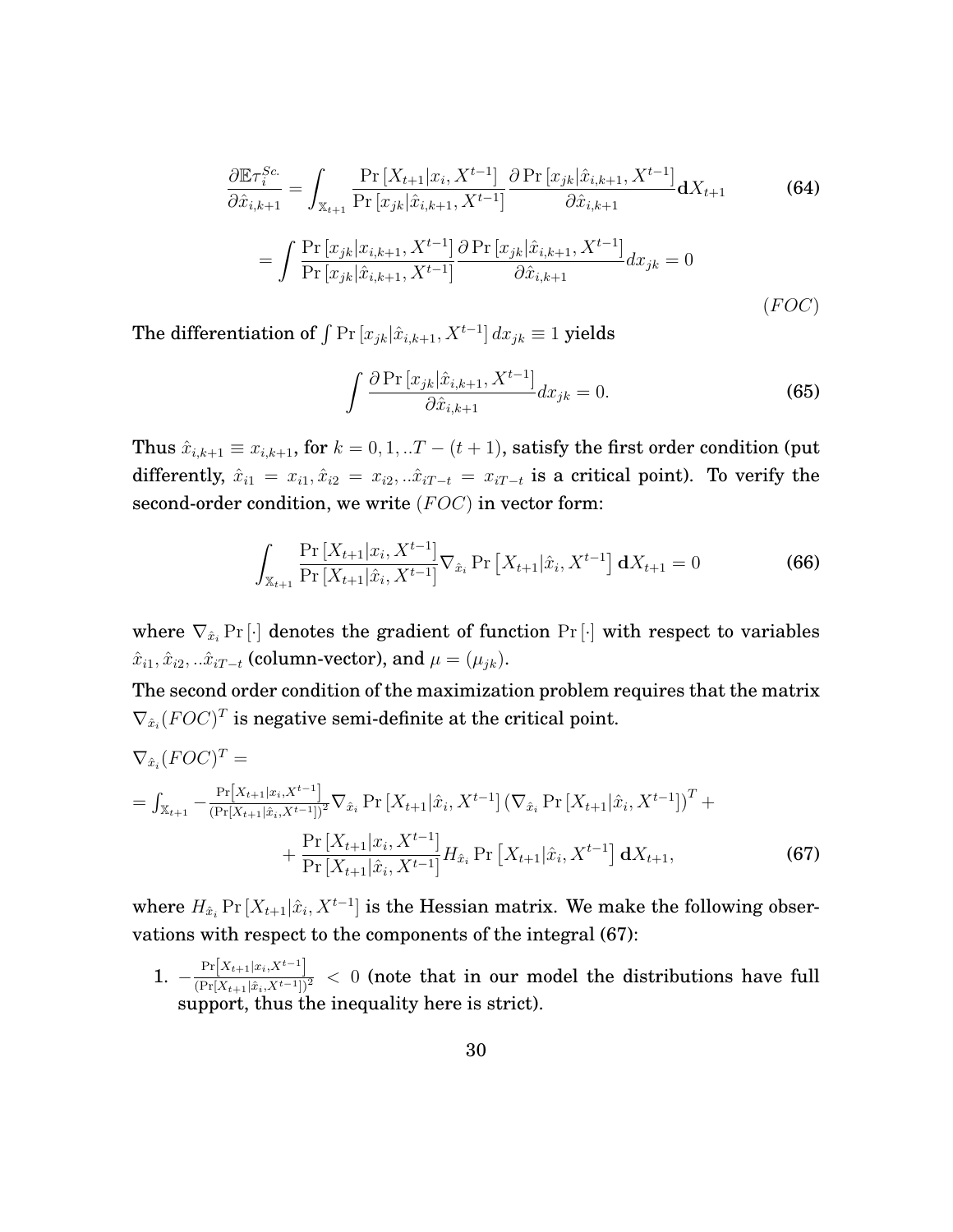2. 
$$
\nabla_{\hat{x}_i} \Pr[X_{t+1} | \hat{x}_i, X^{t-1}] (\nabla_{\hat{x}_i} \Pr[X_{t+1} | \hat{x}_i, X^{t-1}])^T
$$
 is positive definite almost surely.

- $3. \ \int_{\mathbb{X}_{t+1}} H_{\hat{x}_i} \Pr\left[X_{t+1} | \hat{x}_i, X^{t-1}\right] \mathrm{d}X_{t+1} = 0 \text{ due to (65).}$  $3. \ \int_{\mathbb{X}_{t+1}} H_{\hat{x}_i} \Pr\left[X_{t+1} | \hat{x}_i, X^{t-1}\right] \mathrm{d}X_{t+1} = 0 \text{ due to (65).}$  $3. \ \int_{\mathbb{X}_{t+1}} H_{\hat{x}_i} \Pr\left[X_{t+1} | \hat{x}_i, X^{t-1}\right] \mathrm{d}X_{t+1} = 0 \text{ due to (65).}$
- 4.  $\frac{\Pr[X_{t+1}|x_i, X^{t-1}]}{\Pr[X_{t+1}|\hat{x}_t, X^{t-1}]}$  $\frac{\prod_{i=1}^{n} (X_{t+1} | \hat{x}_i, X_t-1)}{\Pr[X_{t+1} | \hat{x}_i, X_t-1]}$  is positive and bounded, thus

 $\int_{\mathbb{X}_{t+1}}$  $\frac{\Pr[X_{t+1}|x_i,X^{t-1}]}{\Pr[X_{t+1}|\hat{x}_i,X^{t-1}]}H_{\hat{x}_i}\Pr\left[X_{t+1}|\hat{x}_i,X^{t-1}\right]\mathbf{d}X_{t+1}\leq \int_{\mathbb{X}_{t+1}}c\times H_{\hat{x}_i}\Pr\left[X_{t+1}|\hat{x}_i,X^{t-1}\right]\mathbf{d}X_{t+1}=0$  $0.^{23}$  $0.^{23}$  $0.^{23}$ 

It follows that  $\nabla_{\hat{x}_i} (FOC)^T$  is negative definite, and thus  $\hat{x}_{i1} = x_{i1}, \hat{x}_{i2} = x_{i2}, ... \hat{x}_{iT-t} =$  $x_{iT-t}$  is a strict global maximum.

#### **A.6 Proof of Lemma 3**

Denote the reduction in past information:  $proj_{S,K(S)}(X^{t-1}) = \overline{X^{t-1}}$ . This means that we consider the case when only part of past information is disclosed to the agent. Compare the transfer with reduced information:

<span id="page-32-3"></span>
$$
\mathbb{E}\tau_i^{Sc.}\left(x_i,\overline{X^{t-1}}\right) = \mathbb{E}\left[\mathbb{E}\left[\ln \Pr\left[X_{t+1}|x_i\right]\right]\bigg|x_i,\overline{X^{t-1}}\right]
$$
(68)

with the unconditional expectation of the scoring transfer with past and present information content:

<span id="page-32-1"></span>
$$
\mathbb{E}\tau_i^{Sc.}(x_i, X^{t-1}) = \mathbb{E}\left[\mathbb{E}\left[\ln \Pr\left[X_{t+1}|x_i, X^{t-1}\right]\right] | x_i, X^{t-1}\right] \tag{69}
$$

The right-hand side of [69](#page-32-1) is the negative of the Shannon entropy<sup>[24](#page-32-2)</sup> of random variable  $X_{t+1}$  conditional on random variables  $x_i$  and  $X^{t-1}$  that we denote  $\mathcal{H}(X_{t+1}|x_i, X^{t-1})$ . Similarly, the right-hand side of Equation [68](#page-32-3) is the negative of the Shannon entropy  $X_{t+1}$  conditional on  $x_i$  only, denoted  $\mathcal{H}(X_{t+1}|x_i)$ . This implies that:

<span id="page-32-2"></span><span id="page-32-0"></span><sup>&</sup>lt;sup>23</sup>Here 0 is a matrix of zeros and respectively  $\leq$  and  $=$  are componentwise (in-)equalities.

<sup>&</sup>lt;sup>24</sup>Here the entropy is defined with the natural number e as the logarithm base. Choosing a different base does not change our analysis: the constant would cancel out in Equation [70.](#page-33-0)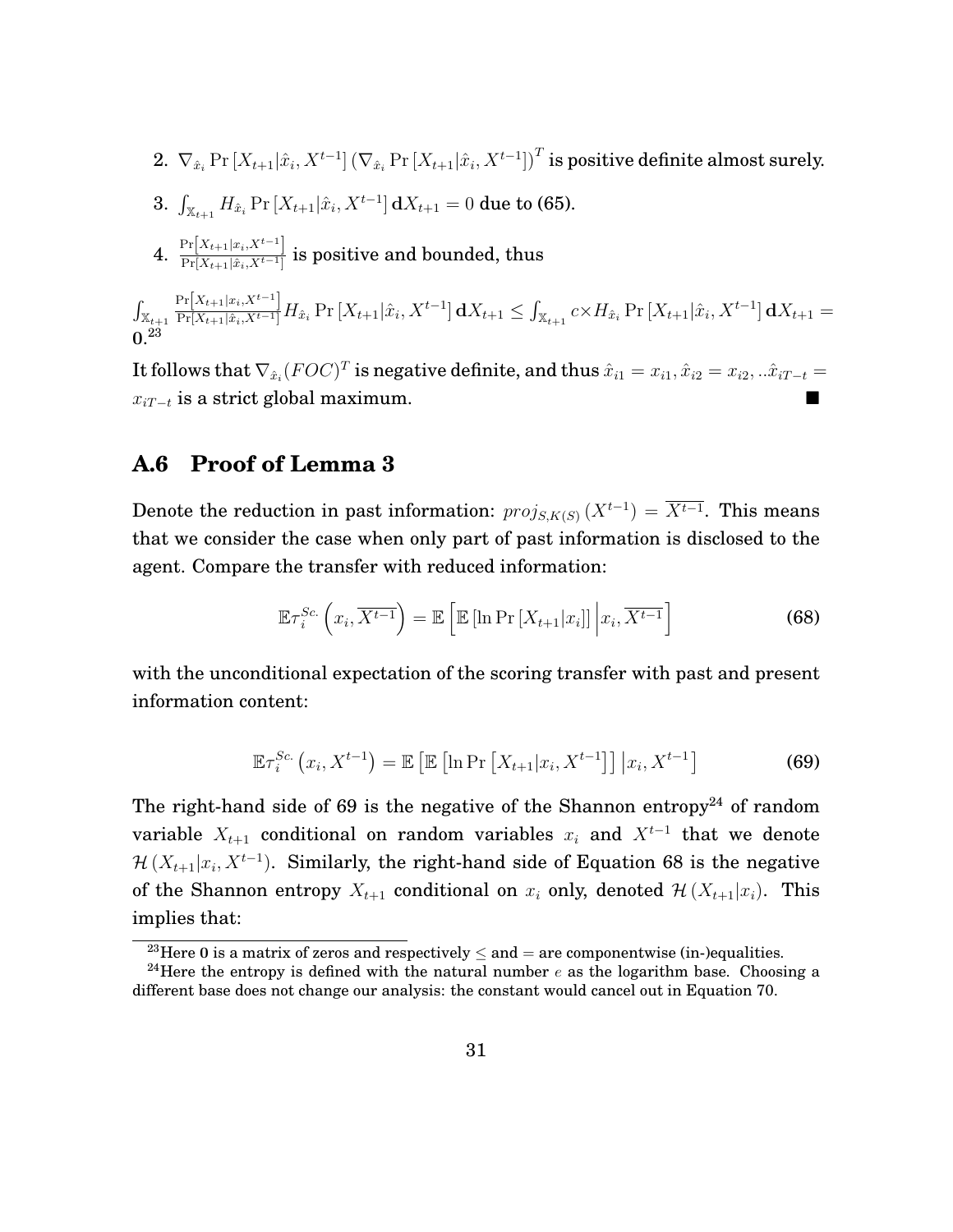<span id="page-33-0"></span>
$$
\mathbb{E}\tau_i^{Sc.}\left(x_i, X^{t-1}\right) - \mathbb{E}\tau_i^{Sc.}\left(x_i\right) = \mathcal{H}\left(X_{t+1}|x_i, \overline{X^{t-1}}\right) - \mathcal{H}\left(X_{t+1}|x_i, X^{t-1}\right) > 0 \tag{70}
$$

Observe that  $X^{t-1}$  contains information about  $X_{t+1}$  that is not contained in  $\overline{X^{t-1}}$ (see Equation [12\)](#page-14-0), therefore the entropy of  $X_{t+1}$  conditional on  $X^{t-1}$  and  $x_i$  is lower than the entropy of  $X_{t+1}$  conditional on  $x_i$  and  $X^{t-1}$ . This can also be observed from re-writing [70](#page-33-0) in terms of unconditional entropies:

$$
\mathcal{H}\left(X_{t+1}|x_{i}, \overline{X^{t-1}}\right) - \mathcal{H}\left(X_{t+1}|x_{i}, X^{t-1}\right) = \\
= \left(\mathcal{H}\left(X_{t+1}, x_{i}, \overline{X^{t-1}}\right) - \mathcal{H}\left(x_{i}, \overline{X^{t-1}}\right)\right) - \left(\mathcal{H}\left(X_{t+1}, x_{i}, X^{t-1}\right) - \mathcal{H}\left(x_{i}, X^{t-1}\right)\right) > 0\n\tag{71}
$$

The marginal increase in entropy due to the addition of  $X_{t+1}$  is greater when  $X_{t+1}$ is added to  $x_i$  and  $\overline{X^{t-1}}$  than when  $X_{t+1}$  is added to  $x_i$  and  $X^{t-1}$ , since the latter pair has greater informational content. Thus we obtain that:

$$
\mathbb{E}\tau_i^{Sc.}\left(x_i, X^{t-1}\right) > \mathbb{E}\tau_i^{Sc.}\left(x_i, \overline{X^{t-1}}\right)
$$
\n(72)

The analysis is equivalent for arbitrary projections  $proj_{S,K(S)}\left(X^{t-1}\right)$  different from the identity. Using the most information available increases the expected payoff.

#### **A.7 Proof of Proposition 1**

The proof is by induction. The inductive hypothesis for  $t = 1, 2, ...T - 1$  is the following: If  $N_t$  report their types and beliefs truthfully, then  $N_{t-1}$  report truthfully, too.

At the last stage  $t = T$  the belief-type reports are void, and the payoff-type reports are truthful due to the ex-post VCG transfer. Thus at  $t = T$  there is truthful revelation (trivially for the belief-type), and therefore it suffices to prove the in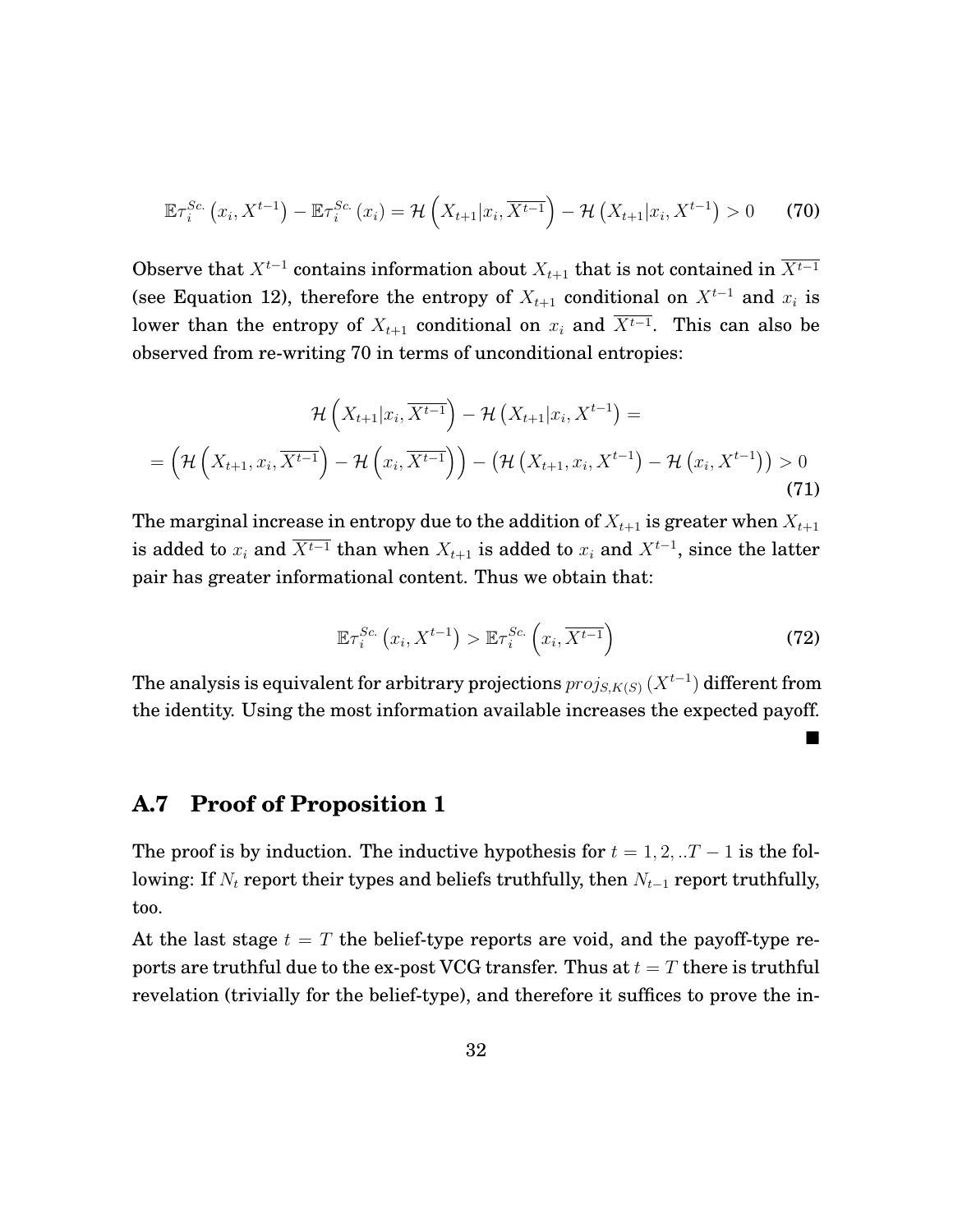ductive hypothesis.

Fix t. By Lemma 2 no player  $i \in N_t$  can increase his *scoring* transfer by reporting anything different from the true type  $x_i$ . Thus the profit can be generated only in the remaining "welfare" part:

$$
u_{i}\left(f^{t}\left(X^{t}\right), x_{i0}\right) + \tau_{i}^{CG}\left(X^{t}\right) =: w_{i}\left(X^{t}\right) \tag{73}
$$

 $w_i(X^t)$  is the total welfare change due to *i*'s report. Lemma 1 states that  $w_i(X^t)$ is maximized at  $\theta_i$ , for any belief report  $\hat{x}_{i1}, \hat{x}_{i2}, ..\hat{x}_{iT-t}.$  Thus we restrict attention to deviations in the belief report only.

If  $X^t$  is the truthful report profile, let  $D_i(X^t)$  denote a transformation of  $X^t$ that replaces the hyperbelief of agent i by some  $\hat{x}_{i1}, \hat{x}_{i2}, \dots \hat{x}_{iT-t}$  different from  $x_{i1}, x_{i2}, ... x_{iT-t}$ . Denote the class of such transformations  $\mathcal{D}_i$  and let  $\mathcal{D}_i^{\varepsilon}$  consist of all  $D_i$  ( $X^t$ ) that induce a welfare change larger than  $\varepsilon$ :

$$
\mathcal{D}_{i}^{\varepsilon} = \left\{ D_{i} \in \mathcal{D}_{i} : w_{i} \left( D_{i} \left( X^{t} \right) \right) - w_{i} \left( X^{t} \right) \geq \varepsilon \right\}
$$
\n(74)

Consider a deviation of player  $i$ , where he distorts his hyperbelief. Under the equilibrium assumption, the profile of reports becomes  $D_i(X^t) =: \hat{X}^t$ . Since the choice set Y is compact, the change in the allocation  $f^t(\cdot)$  is bounded, implying that  $\exists c \in \mathbb{R}$ :

$$
\left\|f^t\left(X^t\right) - f^t\left(\hat{X}^t\right)\right\| < c \tag{75}
$$

By the assumption that the utility functions  $u_i$  are Lipschitz-continuous in  $y^t$ , for all *i* there exists  $K_i$  such that

$$
\left| u_i\left(f^t\left(X^t\right);x_{i0}\right) - u_i\left(f^t\left(\hat{X}^t\right);x_{i0}\right) \right| < K_i \left\| f^t\left(X^t\right) - f^t\left(\hat{X}^t\right) \right\| \tag{76}
$$

and thus  $\Big|$  $u_i(f^t(X^t); x_{i0}) - u_i(f^t(\hat{X}^t); x_{i0})\Big|$  $\langle cK_i, \text{ Let } K := \max\{K_i\}_{i \in N^T / N^{t-1}}.$ The welfare writes: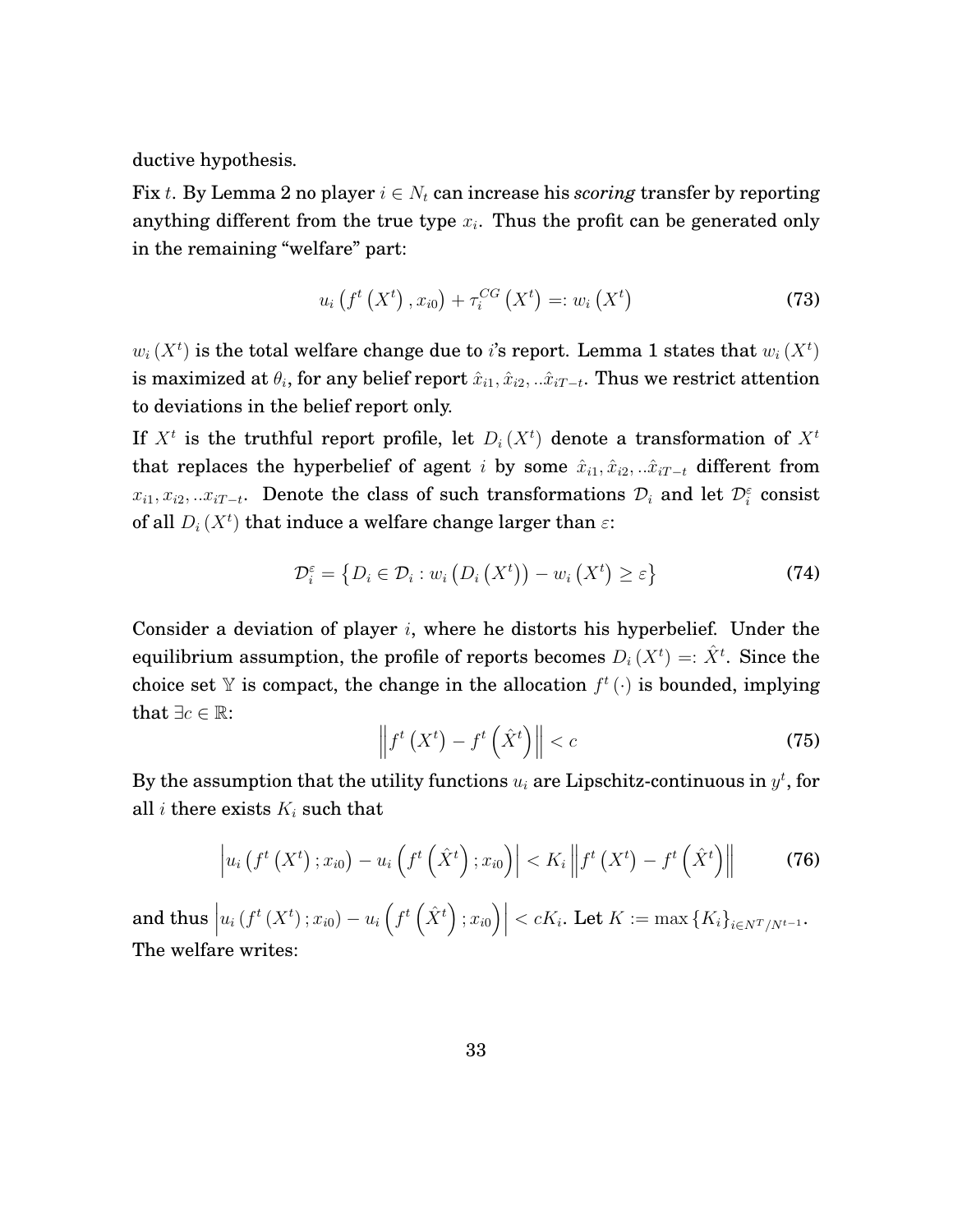$$
w_i\left(\hat{X}^t\right) = \sum_j u_j\left(f^t\left(\hat{X}^t\right), x_{j0}\right) - \sum_{j \neq i} u_j\left(f^t_{-i}\left(\hat{X}^t\right), x_{j0}\right) + \n+ \mathbb{E}\left[J_{t+1}\left(X^{t+1}, f^t\left(\hat{X}^t\right)\right) \middle| \hat{X}^t\right] - \mathbb{E}\left[J_{t+1}\left(X^{t+1}, f^t_{-i}\left(\hat{X}^t\right)\right) \middle| \hat{X}^t\right].
$$
 (77)

Recall that the  $J_t$  is a weighted sum of the future utilities. By a version of the Cauchy-Bunyakovsky inequality:

$$
\left| \mathbb{E} \left[ J_{t+1} \left( X^{t+1}, f^t \left( \hat{X}^t \right) \right) \middle| \hat{X}^t \right] - \mathbb{E} \left[ J_{t+1} \left( X^{t+1}, f^t \left( X^t \right) \right) \middle| X^t \right] \right| \le \qquad (78)
$$
\n
$$
\leq \int \left| \Pr \left[ X^T \middle| \hat{X}^t \right] - \Pr \left[ X^T \middle| X^t \right] \right| \times
$$
\n
$$
\times \sum_{j \in N^T / N^t} \left| \bar{u}_j \left( f^T \left( X^T \right); x_{i0} \right) - \bar{u}_j \left( f^T \left( \hat{X}^T \right); x_{i0} \right) \right| \mathbf{d} X^T < \qquad (79)
$$

$$
\langle 2(|N^T|-|N^t|)\,cK,\tag{80}
$$

 $\text{where } \bar{u}_j\left(y^T;x_{i0}\right)=u_j\left(y^s;x_{i0}\right) \text{ for } j\in N_s. \text{ Similarly, for } \mathbb{E}\left[J_{t+1}\left(X^{t+1},f_{-i}^t\left(\hat{X}^t\right)\right)\Big|_{x=0} \right]$  $\hat{X}^t$ we obtain

$$
\left| \mathbb{E} \left[ J_{t+1} \left( X^{t+1}, f_{-i}^t \left( \hat{X}^t \right) \right) \Big| \hat{X}^t \right] - \mathbb{E} \left[ J_{t+1} \left( X^{t+1}, f_{-i}^t \left( X^t \right) \right) \Big| X^t \right] \right| < 2 \left( \left| N^T \right| - \left| N^t \right| \right) cK.
$$
 (81)

Summing up differences in the four components we derive that

$$
\left| w_i \left( \hat{X}^t \right) - w_i \left( X^t \right) \right| < 4 \left| N_t \right| cK + 4 \left( \left| N^T \right| - \left| N^t \right| \right) cK
$$
\n
$$
= 4cK \left( \left| N^T \right| - \left| N^{t-1} \right| \right). \tag{82}
$$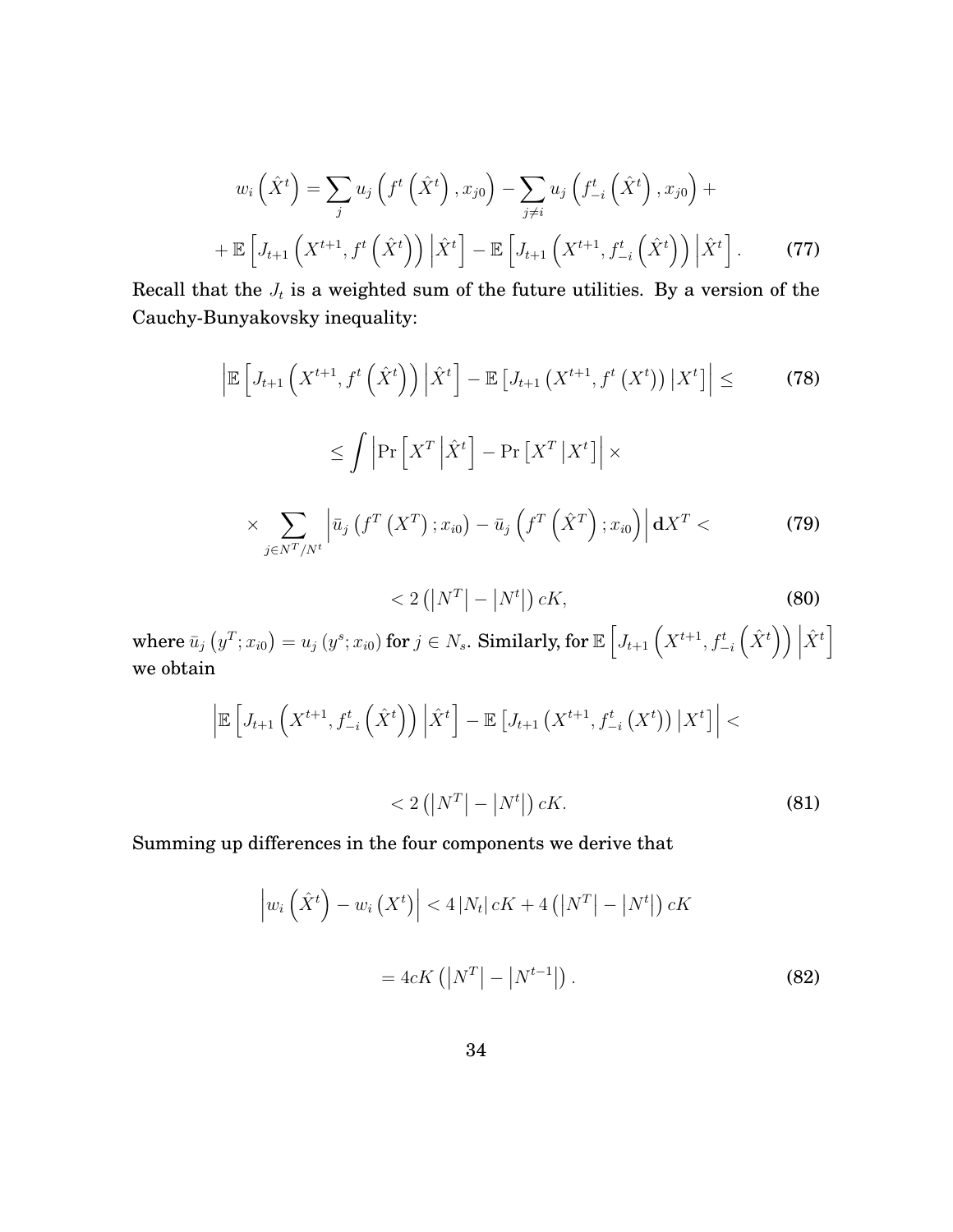We have shown that the gain that  $i$  can achieve by misreporting the hyperbelief is bounded. Thus  $\left|w_i\left(\hat{X}^t\right)-w_i\left(X^t\right)\right|$  is bounded for all  $\hat{X}^t=D_i\left(X^t\right),\,D_i\in\mathcal{D}_i^\varepsilon.$  Note that, on the other hand, for any  $\hat{X}^t = D_i(X^t)$ ,  $D_i \in \mathcal{D}_i^{\varepsilon}$  the (negative) change in the scoring transfer,  $\mathbb{E} \tau_i^{Sc.}\left(\hat{X}^t, X_{t+1}\right) - \mathbb{E} \tau_i^{Sc.}\left(X^{t+1}\right)$  is also bounded from above. Thus we can choose  $\lambda$  such that the (negative) change in the scoring transfer,  $\mathbb{E} \tau_i^{Sc.}\left(\hat{X}^t,X_{t+1}\right)-\mathbb{E} \tau_i^{Sc.}\left(X^{t+1}\right)$  is less than  $-4cK\left(\left|N^T\right|-\left|N^{t-1}\right|\right)/\lambda$  for any  $\hat{X}^t=0$  $D_i(X^t)$  ,  $D_i \in \mathcal{D}_i^\varepsilon$ , implying that  $\hat{X}^t$  is not a profitable deviation. Going through all  $x_i$ , i and t choose the maximal  $\lambda$ . The maximum exists, since  $|N^T|$  is finite. The inductive hypothesis is proven, hence the proposition.

#### **A.8 Proof of Proposition 2**

#### **Participation constraint**

The proof that the balanced mechanism satisfies the participation constraint proceeds in two steps. At the first step we show that the sum of the agent's utility and the VCG transfer is greater or equal to zero. At the second step we show that the expectation of the balanced scoring transfer equals zero, such that the entire participation constraint holds.

**Step 1.** By the construction of the efficient, or welfare-maximizing choice rules  $f$  and  $f_{-i}$  (see Equation [\(18\)](#page-15-0)), it holds for all  $t, X^t$  and  $i \in N_t$ :

<span id="page-36-0"></span>
$$
\sum_{j} u_{j} \left( f^{t} \left( X^{t} \right), x_{j0} \right) + \mathbb{E} \left[ J_{t+1} \left( X^{t+1}, f^{t} \left( X^{t} \right) \right) \big| X^{t} \right] \ge
$$
\n
$$
\sum_{j \neq i} u_{j} \left( f^{t}_{-i} \left( X^{t} \right), x_{j0} \right) + \mathbb{E} \left[ J_{t+1} \left( X^{t+1}, f^{t}_{-i} \left( X^{t} \right) \right) \big| X^{t} \right].
$$
\n(83)

Recall the definition of the Groves transfer (Equation [\(23\)](#page-19-0) in text):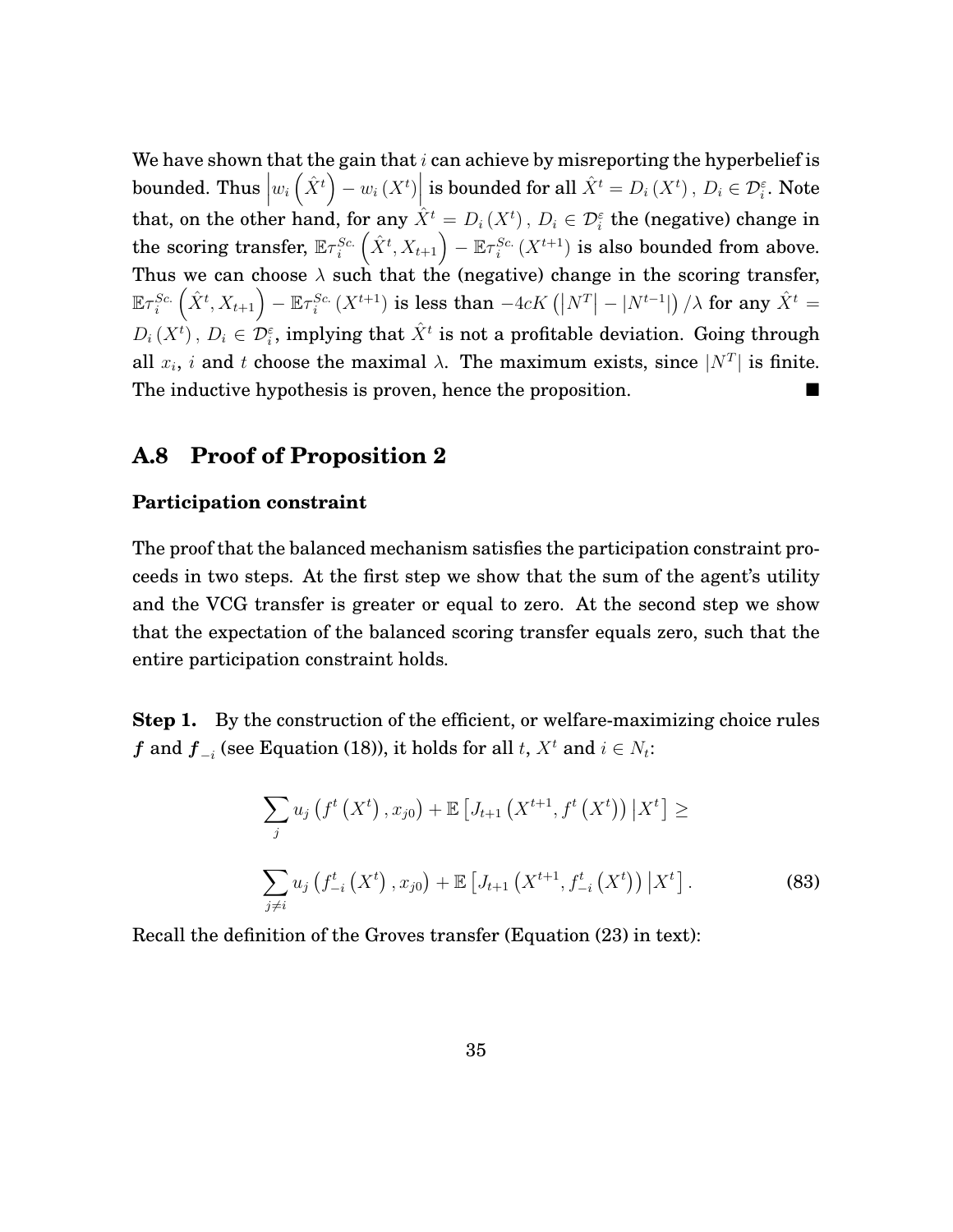$$
\tau_i^{VCG}(X^t) = \sum_{j \neq i} u_j \left( f^t \left( X^t \right), x_{j0} \right) - \sum_{j \neq i} u_j \left( f^t_{-i} \left( X^t \right), x_{j0} \right) +
$$
  
+ 
$$
\mathbb{E} \left[ J_{t+1} \left( X^{t+1}, f^t \left( X^t \right) \right) \big| X^t \right] - \mathbb{E} \left[ J_{t+1} \left( X^{t+1}, f^t_{-i} \left( X^t \right) \right) \big| X^t \right], \tag{84}
$$

Thus, the inequality [\(83\)](#page-36-0) is equivalent to:

$$
u_i(f^t(X^t), x_{i0}) + \tau_i^{VCG}(X^t) \ge 0.
$$
 (85)

By the law of iterated expectations:

$$
\mathbb{E}\left[u_j\left(f^t\left(X^t\right),x_{j0}\right)+\tau_i^{CG}\left(X^t\right)\left|X^{t-1}\right.\right]\geq 0.\tag{86}
$$

**Step 2.** First, observe that:

<span id="page-37-0"></span>
$$
\Pr\left[X_{t+1}, x_j | X^{t-1}\right] = \int_{\mathcal{A}} \Pr\left[X_{t+1}, x_j | \alpha, X^{t-1}\right] \phi\left(\alpha | X^{t-1}\right) d\alpha =
$$
\n
$$
= \int_{\mathcal{A}} \Pr\left[X_{t+1} | \alpha, X^{t-1}\right] \Pr\left[x_j | \alpha, X^{t-1}\right] \phi\left(\alpha | X^{t-1}\right) d\alpha. \tag{87}
$$

<span id="page-37-1"></span>
$$
\Pr\left[x_j|X^{t-1}\right] = \int_{\mathcal{A}} \Pr\left[x_j|\alpha, X^{t-1}\right] \phi\left(\alpha|X^{t-1}\right) d\alpha. \tag{88}
$$

Since the signals and types are drawn independently (from the true  $\alpha$  - distributions), Pr  $(x_j|\alpha, X^{t-1})$  both expressions [\(87\)](#page-37-0) and [\(88\)](#page-37-1) are invariant in j. Therefore

$$
\ln \Pr\left[X_{t+1}, x_j | X^{t-1}\right] - \ln \Pr\left[x_j | X^{t-1}\right]
$$
\n
$$
= \ln \Pr\left[X_{t+1} | x_j, X^{t-1}\right] = \tau_j^{Sc.} \left(X^{t+1}\right) \tag{89}
$$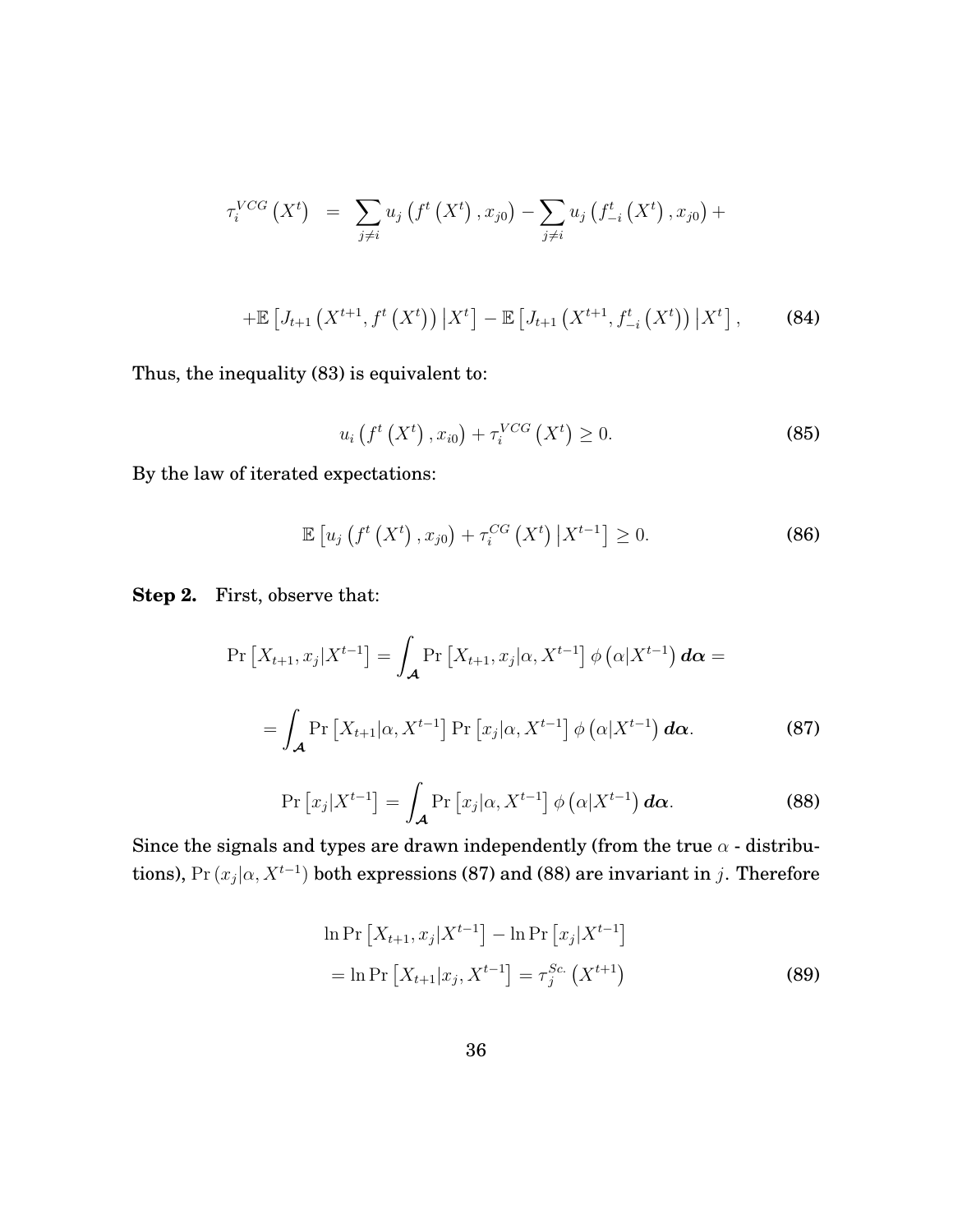is also invariant in  $j$ . This implies that the expectation of the own and the opponent's transfer are equal, conditional on the past history  $X^{t-1}$ :

$$
\mathbb{E}\left[\tau_i^{Sc.}\left(X^{t+1}\right)\big|X^{t-1}\right] = \mathbb{E}\left[\tau_{\rho(i)}^{Sc.}\left(X^{t+1}\right)\big|X^{t-1}\right].\tag{90}
$$

Thus the expectation of the balanced scoring transfer is zero:

$$
\mathbb{E}\left[\tau_i^{Sc,B}\left(X^{t+1}\right)\big|X^{t-1}\right] = \mathbb{E}\left[\tau_i^{Sc}\left(X^{t+1}\right) - \tau_{\rho(i)}^{Sc}\left(X^{t+1}\right)\big|X^{t-1}\right] = 0. \tag{91}
$$

We conclude that

$$
\mathbb{E}\left[u_{i}\left(f^{t}\left(X^{t}\right),x_{j0}\right)+\tau_{i}^{CG}\left(X^{t}\right)+\tau_{i}^{Sc.B}\left(X^{t+1}\right)\left|X^{t-1}\right.\right]\geq0,\tag{92}
$$

thus the participation constraint holds.  $\blacksquare (PC)$ 

#### **No deficit**

From Equation [\(83\)](#page-36-0) it immediately follows that the Vickrey-Clarke-Groves transfer to each agent is non-positive:

 $\tau_i^{CG}\left(X^t\right)\leq 0$ 

The balanced scoring transfer satisfies  $\sum_{i\in N_t}\tau_i^{Sc.B}\left(X^{t+1}\right)=0$  by construction (See Equation [\(28\)](#page-22-2)). Therefore, the aggregate no-deficit constraint holds:

$$
\sum_{i \in N_t} \tau_i^{CG}(X^t) + \tau_i^{Sc.B}(X^{t+1}) \le 0.
$$
 (BB)

# **References**

- <span id="page-38-0"></span>Athey, S., Segal, I., 2013. An efficient dynamic mechanism. Econometrica 81 (6), 2463–2485. [2,](#page-3-3) [3,](#page-4-2) [11](#page-12-1)
- <span id="page-38-1"></span>Bellman, R., 1966. Dynamic Programming. Science 153 (3731), 34–37. URL [http://www.sciencemag.org/cgi/content/abstract/153/](http://www.sciencemag.org/cgi/content/abstract/153/3731/34) [3731/34](http://www.sciencemag.org/cgi/content/abstract/153/3731/34) [14](#page-15-1)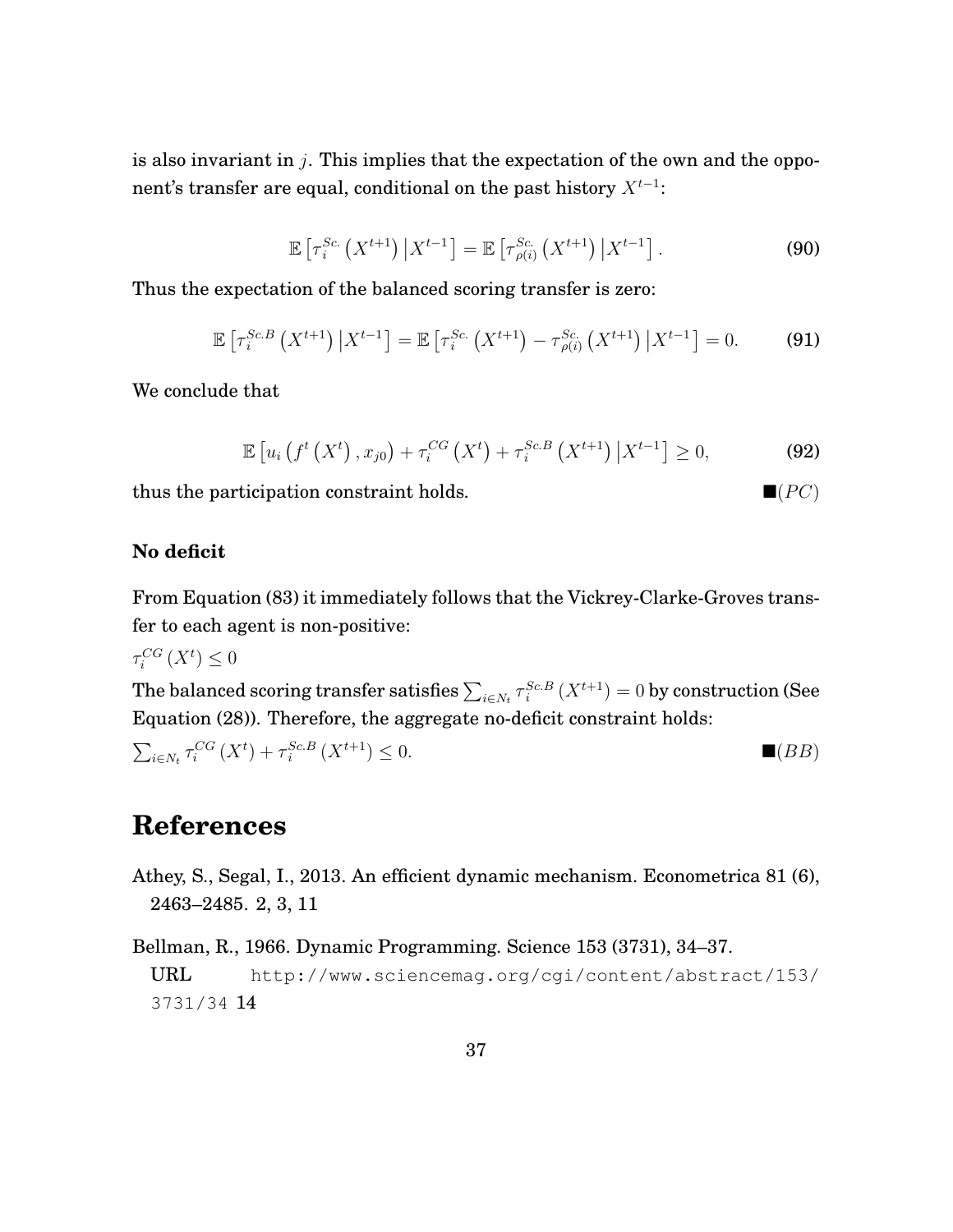- <span id="page-39-1"></span>Bergemann, D., Välimäki, J., 2010. The dynamic pivot mechanism. Econometrica 78 (2), 771–789. [2,](#page-3-3) [3,](#page-4-2) [18](#page-19-2)
- <span id="page-39-2"></span>Cavallo, R., Parkes, D. C., Singh, S., 2009. Efficient mechanisms with dynamic populations and dynamic types. Tech. rep., Harvard University. Division of Engineering and Applied Physics. [2](#page-3-3)
- <span id="page-39-3"></span>Clarke, E., 1971. Multipart pricing of public goods. Public choice 11 (1), 17–33. [3](#page-4-2)
- <span id="page-39-7"></span>Crémer, J., McLean, R. P., 1985. Optimal selling strategies under uncertainty for a discriminating monopolist when demands are interdependent. Econometrica 53 (2), pp. 345–361.

URL <http://www.jstor.org/stable/1911240>  $4, 5, 8$  $4, 5, 8$  $4, 5, 8$ 

- <span id="page-39-8"></span>Crémer, J., McLean, R. P., 1988. Full extraction of the surplus in bayesian and dominant strategy auctions. Econometrica 56 (6), pp. 1247–1257. URL <http://www.jstor.org/stable/1913096> [4](#page-5-1)
- <span id="page-39-6"></span>d'Aspremont, C., Cremer, J., Gerard-Varet, L.-A., 2004. Balanced bayesian mechanisms. Journal of Economic Theory 115 (2), 385 – 396. URL [http://www.sciencedirect.com/science/article/](http://www.sciencedirect.com/science/article/B6WJ3-49RCDWB-1/2/5564cdf55764d454291cbf824f790c63) [B6WJ3-49RCDWB-1/2/5564cdf55764d454291cbf824f790c63](http://www.sciencedirect.com/science/article/B6WJ3-49RCDWB-1/2/5564cdf55764d454291cbf824f790c63) [3](#page-4-2)
- <span id="page-39-5"></span>Friedman, E. J., Parkes, D. C., 2003. Pricing wifi at starbucks: issues in online mechanism design. In: Proceedings of the 4th ACM conference on Electronic commerce. ACM, pp. 240–241. [3](#page-4-2)
- <span id="page-39-0"></span>Gershkov, A., Moldovanu, B., 2009. Learning about the future and dynamic efficiency. The American Economic Review, 1576–1587. [2](#page-3-3)
- <span id="page-39-4"></span>Groves, T., 1973. Incentives in teams. Econometrica: Journal of the Econometric Society 41 (4), 617–631. [3](#page-4-2)
- <span id="page-39-9"></span>Hanson, R., 2013. Shall we vote on values, but bet on beliefs? Journal of Political Philosophy, n/a–n/a. URL <http://dx.doi.org/10.1111/jopp.12008> [17](#page-18-1)